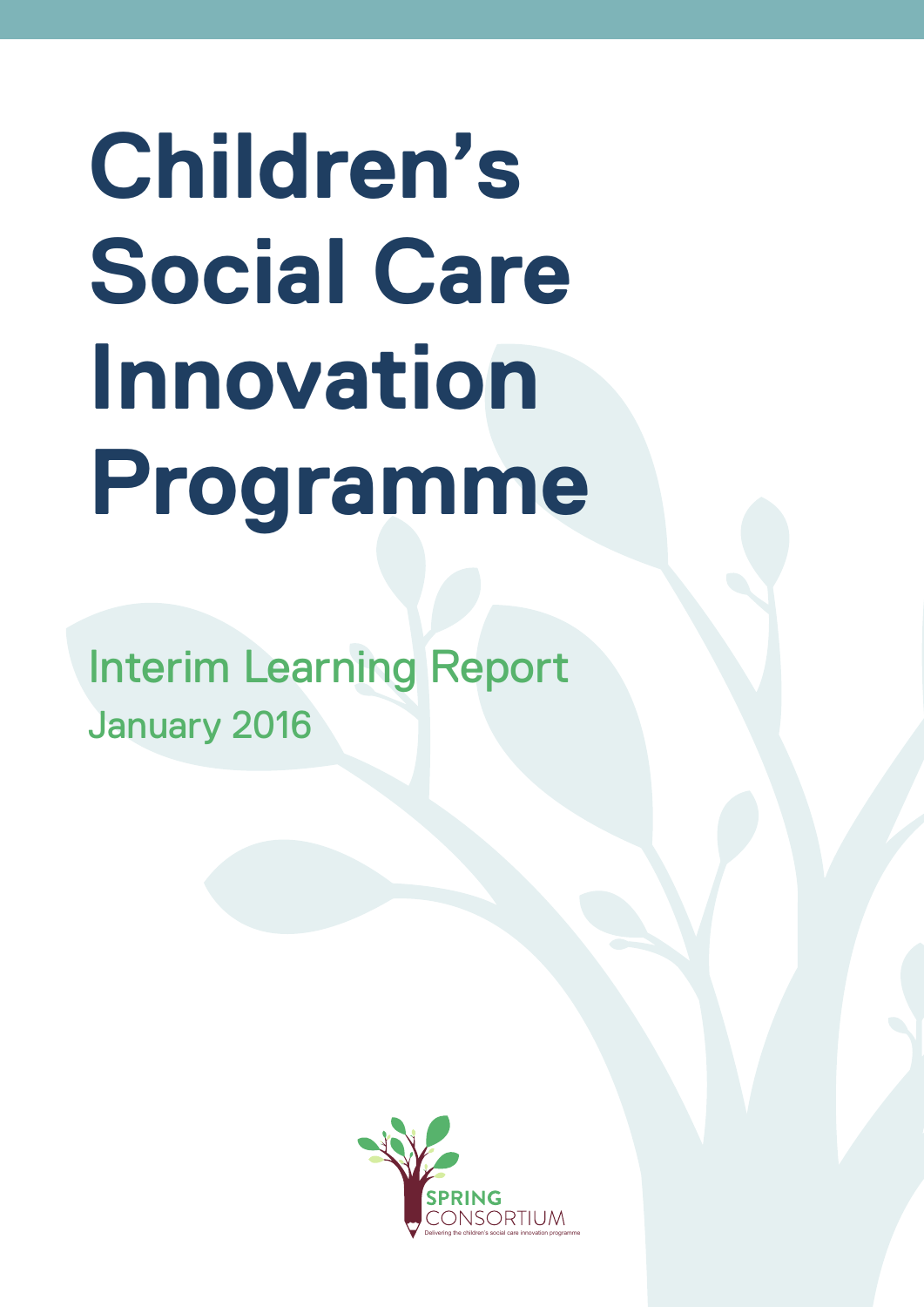## **Children's Social Care Innovation Programme**

Interim Learning Report

### **Contents**

| $\overline{\mathbf{3}}$ | <b>Foreword</b>          |                                                           |                                                                                                                                            |
|-------------------------|--------------------------|-----------------------------------------------------------|--------------------------------------------------------------------------------------------------------------------------------------------|
| 4                       | <b>Executive summary</b> |                                                           |                                                                                                                                            |
| 9                       | <b>Introduction</b>      |                                                           |                                                                                                                                            |
| 10                      | A                        | Demand, accountability and cost: a system under pressure  |                                                                                                                                            |
| 13                      | B                        | The innovation programme in children's social care        |                                                                                                                                            |
| 16                      | C                        | Identifying problems of provision and systemic challenges |                                                                                                                                            |
| 18                      | D                        | Leading innovation in children's social care              |                                                                                                                                            |
| 19                      |                          | 1                                                         | Social work methods and practice that focus on strong<br>relationships and shared decision-making                                          |
| 28                      |                          | $\overline{2}$                                            | A workforce culture that enables professionals and fosters<br>learning                                                                     |
| 38                      |                          | $\overline{\mathbf{3}}$                                   | Leadership and governance that brings teams and<br>organisations together around a practical vision for improving<br>the lives of children |
| 45                      |                          | $\blacktriangleleft$                                      | System conditions that enable new approaches to embed,<br>flourish and scale                                                               |
| 53                      | Е                        |                                                           | Learning on behalf of the children's social care sector                                                                                    |
| 57                      | <b>Conclusion</b>        |                                                           |                                                                                                                                            |

**Endnotes 58**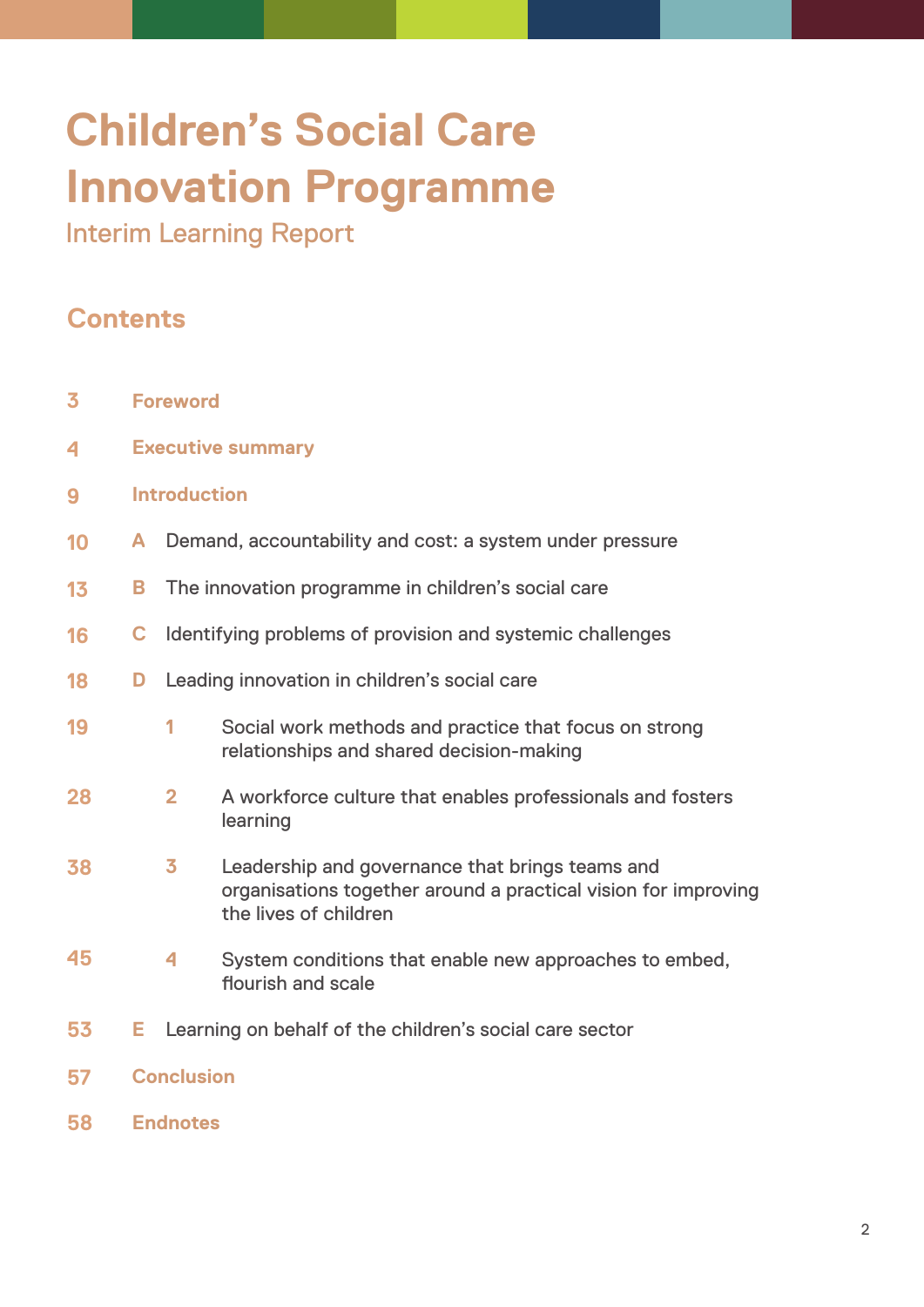

This interim learning report is an important step in the progress of the Department's Children's Social Care Innovation Programme. When the Children's Minister, Edward Timpson, announced the Programme in October 2013, there were high ambitions for it: encouraging bidders to be bold and creative in testing new approaches and developing new practice: delivering evidenced improvements in the delivery of children's social care; and providing a template for the transformation of services across the country.

I'm delighted that, since then, 53 projects have been supported by the programme operating across over half of all top tier local authorities. It is early days to test their effectiveness, but those of us close to the Programme are seeing strong early indicators of both innovation and effectiveness. Local authority participants are positive too:

*"With the help of the DfE team, we were given the opportunity to redesign services for vulnerable young people on the edge of care. We have transformed a service that is now not only inspiring but truly innovative."* 

### *"One of the most exciting and bold things to come out of DfE."*

This report provides some early evidence of the learning we are seeing.

The children's social care system supported around 781,700 children 'in need' throughout the year ending March 2015, with local authorities spending around £7 billion during the year. This includes children with protection plans and those in care.

Achieving better outcomes for those children and securing better value for money in challenging fiscal circumstances is a priority for the Department and for the local authorities and social care Trusts with whom we work. Achieving the scale of change needed requires more than incremental improvements and cost reductions – it requires new approaches to practice and service delivery. Supporting innovation and creating the right environment to drive practice excellence is a key part of our overall vision for children's social care between now and 2020. This is outlined in our paper 'Children's social care reform: A vision for change'1 .

I hope this report will be useful in providing an overview of work being done across the projects and will encourage others to look at opportunities to innovate in their own context. This is, though, a point in the journey. Over the coming months we will continue to collect evidence of outcomes and we will work with projects to understand what is succeeding and what is challenging and supporting their innovations. The Spring Consortium's final learning report in summer 2016 and the evaluation reports from the Rees Centre will provide the next chapters of the story.

### **Graham Archer**

**Director: Child Protection, Social Work Reform and Local Authority Performance Department for Education**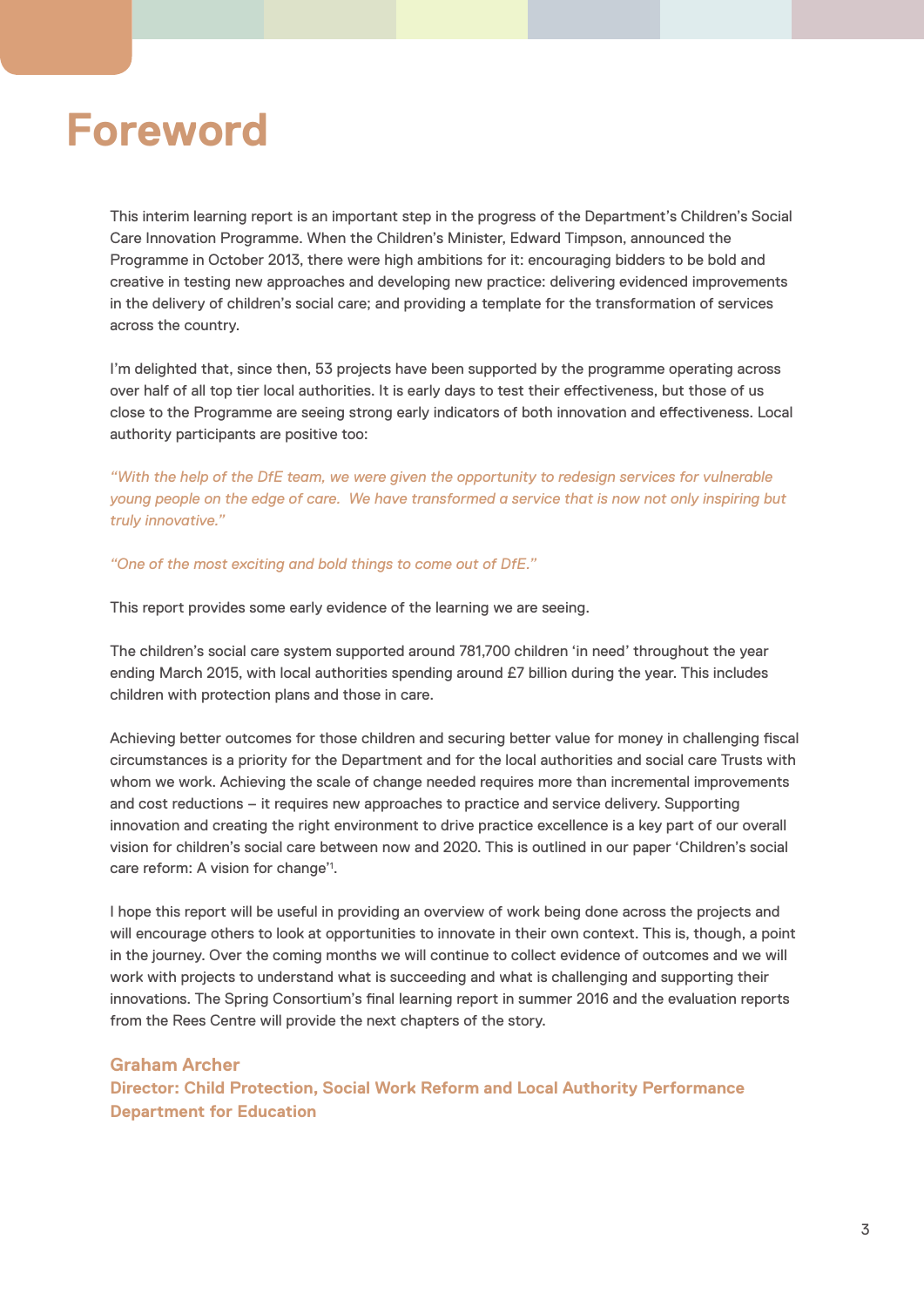## **Executive summary**

#### **Why an innovation programme in children's social care? A**

Three prevailing factors shape the current picture of children's social care: increased demand, greater public accountability and pressure on public spending.

The demand on the children's social care system has been rising steadily. Reports of children suffering abuse and neglect rose by 10% a year between 2008 and 2012. In March 2015 the number of looked after children reached 69,540, its highest level for 21 years.<sup>2</sup>

In addition, public awareness of child protection is growing, with historical cases of child abuse increasing its public and media profile. While there remains zero tolerance of failure and strong demand for improvement, there is little appetite for, and in some cases considerable resistance to, replacing or decommissioning existing services.

Provision is costly. In an age of diminishing local authority budgets, costs in children's social care are increasing at a rate consistently higher than inflation; the total cost in 2014-15 was around £7 billion. It is also inconsistent, with wide variation between local authorities in terms of both outcomes and costs. Under the current inspection framework introduced in November 2013, Ofsted had inspected 59 of the 152 local authorities in England by June 2015, representing 46% of looked after children in the country. In three-quarters of local authorities the quality of services were judged adequate (requires improvement) or inadequate for overall effectiveness, with none rated as outstanding.<sup>3</sup>

These factors shape the mechanics and dynamics of the children's social care system. More important are the experiences and outcomes of the children, young people and families within it. Across a wide range of indicators, including education, employment, mental health, criminal behaviour and homelessness, children who are in or have left care have significantly worse outcomes than average.

There are, of course, examples of great practice across the sector. But the scale of these challenges requires an approach that goes further than incremental improvement or isolated examples of progress. Without significant, widespread intervention, there is little indication that improvement will happen at the depth and scale needed.

#### **The aims of the Innovation Programme B**

The Children's Social Care Innovation Programme is intended to find and fund bold new approaches to transforming outcomes for children and young people. Launched by the Children's Minister, Edward Timpson, in 2014, the £110 million programme supports 53 projects across England over two years to deliver three key objectives:

- 1. Increase the life chances of children who receive help from the social care system.
- 2. Create stronger incentives and mechanisms for innovation, experimentation and the replication of successful new approaches.
- 3. Achieve better value for money across children's social care.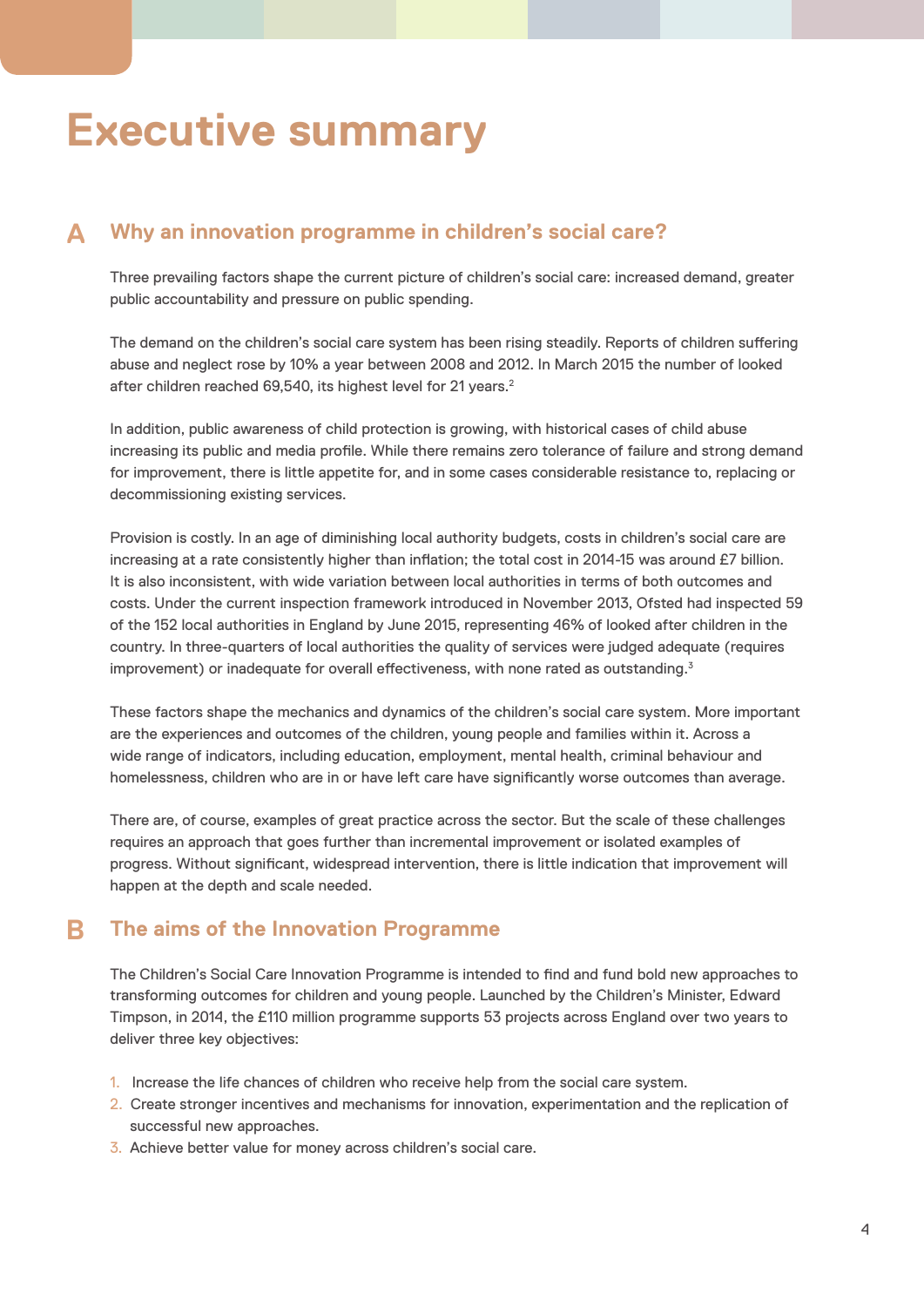Local authorities, the prime providers of social care services, lead just over half the projects in the Programme and are closely involved in many others. The other half of projects are led by a mix of voluntary and community organisations (23%); other public sector organisations, including NHS trusts and CCGs, police forces and universities (15%); and private organisations (7%). The majority of projects include partnerships, signalling an emphasis on integrated and multidisciplinary working.

The programme has sought to engage projects at different stages of the innovation process. Just under 20% of projects are in the earliest stage of **developing ideas**: gaining a deep understanding of their problem and context and developing ideas for potential solutions.

The bulk of projects, 60%, are **testing and improving**: taking promising practice, implementing and evaluating it at a larger scale. The focus of this stage is to demonstrate outcomes for children and young people while improving value for money and building a strong evidence base.

The remaining 20% of projects are **scaling and spreading** their approaches: diffusing innovation by generating compelling evidence for its effectiveness and creating demand from practitioners, commissioners and the public.

The Innovation Programme is not just a carefully selected portfolio of well designed innovation projects. It is a strategic intervention intended to introduce a step change in the way children's social care is designed, delivered, evaluated and paid for across the system. Each of the 53 projects has the potential not only to significantly improve outcomes for children locally, but to generate valuable learning for the system as a whole.

#### **Identifying problems of provision and systemic challenges C**

Each project has undertaken problem analyses for its local area and/or chosen cohort of children and young people. Taking this analysis as a whole, the three combined pressures of demand, accountability and combine and manifest as two sets of problems:

- 1. As problems of provision that directly affect **children, young people and families**. This includes placement instability; unclear aims and purposes for care for adolescents; a lack of support for birth families; difficulties in matching support to need; social workers spending valuable time on bureaucracy; and a lack of capacity to respond to 'new' problems such as FGM and CSE.
- 2. As systemic challenges that **leaders, commissioners and practitioners** experience as barriers to developing and implementing new approaches. These include limited capacity in local authorities; competing demands on local leadership; an overemphasis on compliance; disincentives for providers to innovate; fragmented and overcomplicated local systems; and poor data and evidence for decision making.

The 53 projects in the Innovation Programme are tackling these dual challenges through a range of interventions and approaches, all targeted at the points of the system that the innovation teams believe will best unlock capacity and change. These include:

- alternative models of social work practice;
- support for adolescents in and on the edge of care;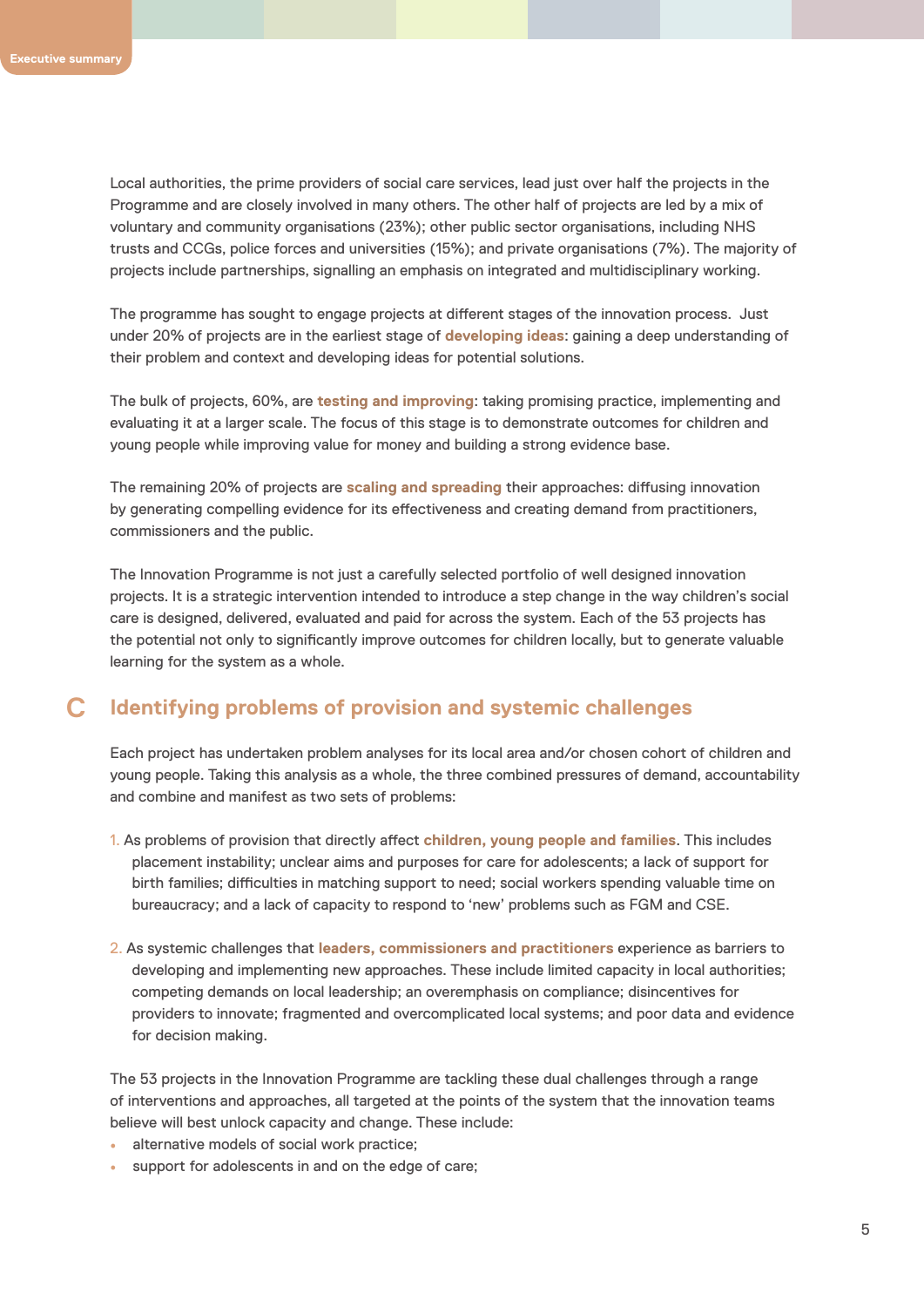- targeted safeguarding, including child sexual exploitation and FGM;
- working with mental health and therapeutic models;
- tackling repeat removals;
- innovation in fostering and adoption; and
- supporting care leavers.

In addition, some projects are tackling whole-system change head-on, including learning from serious case reviews, rethinking family justice and developing new models of commissioning and finance. A full description of each project is available in the accompanying Directory.

#### **Leading innovation in children's social care D**

Through their work in tackling these specific challenges, the projects are exploring and demonstrating what it takes to lead innovation in children's social care. Key approaches required for leading innovation have emerged across four distinct levels of the system. Fundamentally, these approaches are about the relationships that must be built in order to create, embed, sustain and grow innovation – relationships between children, families and professionals; between professionals within organisations; between front-line agencies; and between providers, commissioners and policy-makers across the system.

### **1. Social work methods and practice that focus on strong relationships and shared decision-making.**

- Balancing safe placements with supportive and secure relationships. This includes reducing avoidable placement moves, providing access to a consistent key worker and prioritising the existing bonds in children's lives. NSPCC is working with King's College London to test the New Orleans Intervention Model, an integrated infant mental health and social work approach to improve the quality of permanent placement decisions. The Fostering Network is introducing the Mockingbird Family Model to the UK, a hub model that offers better support for foster carers.
- Developing more personalised interventions and solutions. This includes finding new ways to listen to children and families, generating a shared understanding of need, and responding with creative, flexible models of support. An essential feature of Family Drug and Alcohol Courts, being rolled out by the Tavistock and Portman-led project, are the regular meetings between judges and parents that enable judges to form non-adversarial and genuinely supportive relationships with families. Munro, Turnell and Murphy is implementing the Signs of Safety model in ten local authorities, going beyond standard risk assessment to build a shared understanding of what families and children want to change.

### **2. A workforce culture that creates an enabling environment and common practice between professionals.**

**•** Building a supportive environment for the professionals who work in children's social care. This includes integrated, interdisciplinary and cross-agency teams, developing new roles and career paths for social workers, and thinking differently about recruitment and retention. Ealing's Brighter Futures project is forming small, multi-skilled teams including teachers, psychologists and youth mentors to offer intensive family intervention. Morning Lane Associates is rolling out its Reclaiming Social Work model, training social work teams in systemic theory and shared case-working. It aims to create progression routes for social workers that allow them to continue in front-line practice.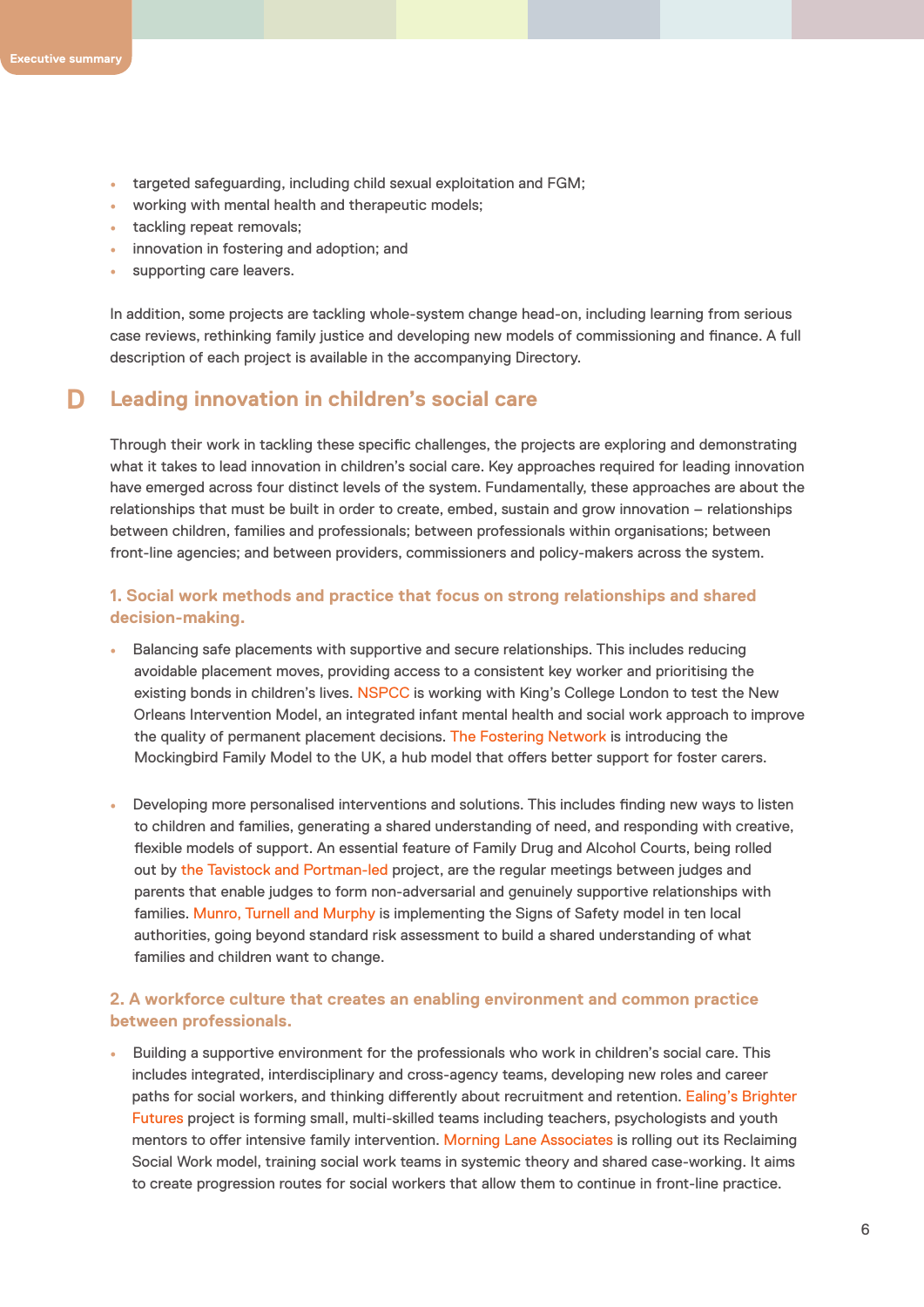**•** Adopting evidence-based practice across the whole workforce. This includes making better use of evidence and data, growing whole-organisation cultures of learning and new models of training for the wider social care workforce. Tri-Borough is aiming to train 600 staff in systemic practice, motivational interviewing, parenting approaches and Signs of Safety. Newcastle's Family Insights model cuts bureaucracy by using needs-based segmentation, creating new social work units that focus on families with similar needs and characteristics.

### **3. Leadership and governance that brings teams and organisations together around a practical vision for improving the lives of children.**

- A clear and shared vision, values and purpose that is championed by leaders but owned by everyone; that aligns values across the organisation; and which brings together teams from across multiple agencies. Sefton Council has focused on aligning values across organisations to give teams a clear, common purpose while setting clear expectations around professionals' ability to make sound independent decisions. St Christopher's Fellowship, which is piloting ways to keep young women affected by CSE safe in their own communities, is making good use of the authority and experience of its leadership team to support younger staff in managing effective partnerships and delivering innovation on the ground.
- Translating the vision into governance, structures, partnerships and ways of working. This includes multi-agency governance groups; engaging local authorities in the vision and distributing leadership. Doncaster Children's Services Trust is using a multi-agency partnership approach that includes a 'whole place' approach to training, data and budgets, and a shared risk methodology across social care, police, health, schools and early help services.

### **4. System conditions that enable new approaches to embed, flourish and scale.**

- Designing new models of commissioning and funding, including collaborating with partners to enable joint commissioning, creating alternative funding and delivery vehicles; and decommissioning what does not work. Cambridgeshire and Staffordshire are working towards spinning out into staffowned mutuals, allowing them to develop commissioning models more closely aligned to outcomes for young people. Torbay's approach includes delegating statutory functions to an existing third party provider and launching a new funding vehicle that will allow pooling of budgets across services, facilitating joint commissioning and external social investment.
- Balancing fidelity and practice at scale. This includes scaling models across multiple locations, and implementing evidence-based programmes that have been developed elsewhere. Safe Families for Children is building on an eighteen month pilot in the north east to extend its model to five regional hubs, a platform for expanding into an additional 25 local authorities in England. The hubs will balance fidelity to model with bespoke features and adaptations. Cornerstone is taking a phased roll-out approach, testing its model of support for adoptive parents through four Berkshire local authorities before extending to three London local authorities and then three in the south east.

These four levels are interdependent. Sustained, transformative and system-wide innovation is possible only when the right levers are being applied at every level. What the innovation projects are demonstrating is the breadth of ways in which these levers can be pulled. Some are tackling one of these ingredients in detail; many are tackling a number at once; some, like Leeds, North Yorkshire and MTM, are approaching all four in a push for innovation across all levels of the system.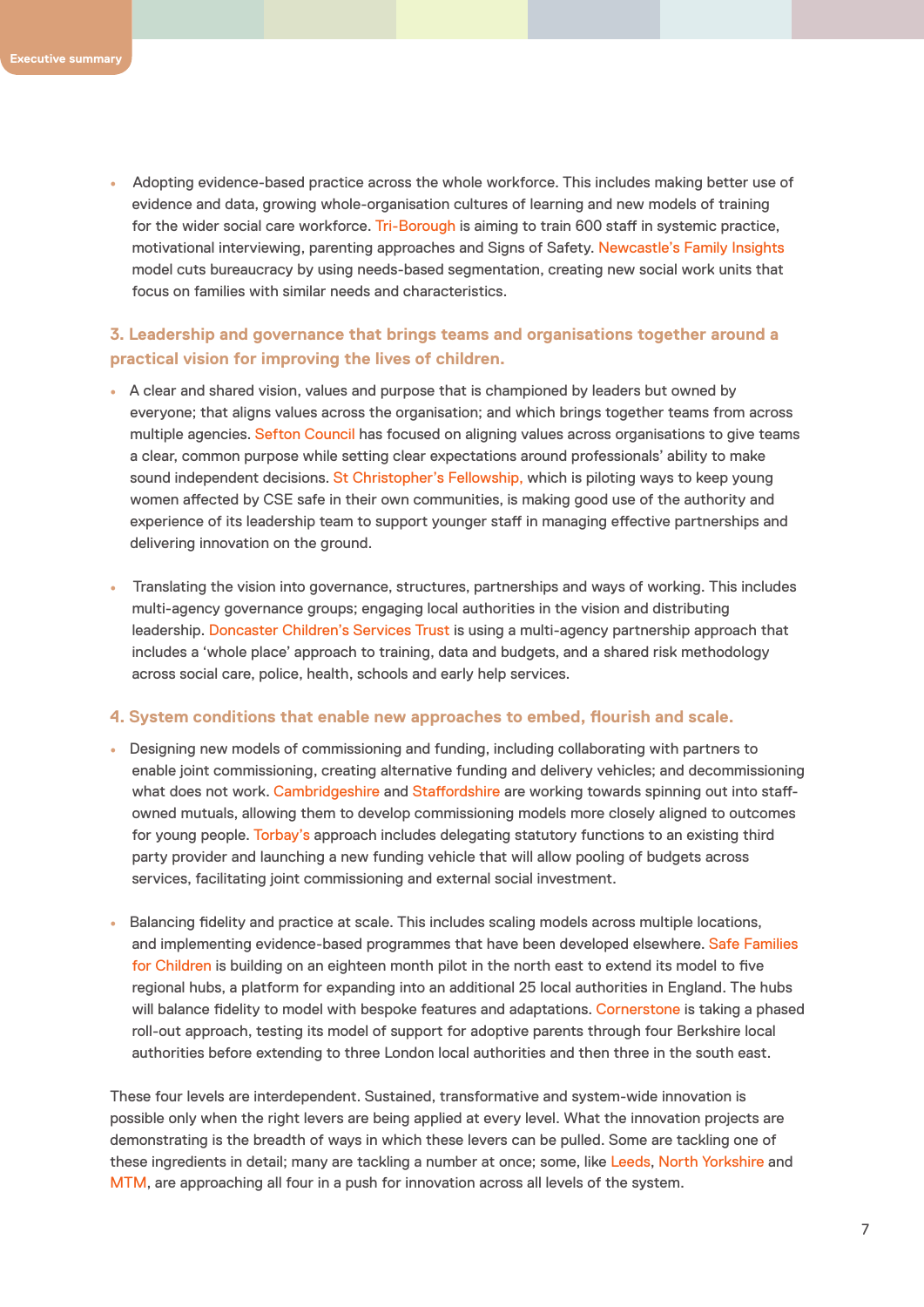Working across these four system levels is not easy. The projects are coming up against barriers that include judicial and regulatory restrictions to new practice and funding models; taking on and managing financial risk; difficulties in the recruitment required to build new teams; and the cultural and practical challenges inherent in working across partner agencies. The projects are finding a range of creative ways in which to overcome these barriers, demonstrating the capacity of leaders and practitioners in children's social care to make profound and complex change happen.

#### **Learning on behalf of the children's social care sector E**

Together and separately, the projects of the innovation programme represent a bold attempt to demonstrate what it takes to really make progress towards solving seemingly intractable problems in children's social care. The implementation phase of the Innovation Programme is still in its early stages. However, we are already seeing some clear themes emerging of the areas in which progress can – and should – be made:

- 1. Collaboration and reducing bureaucracy are empowering frontline staff to make a difference to children's lives.
- 2. Innovation in local authorities is occurring where there are coalitions across organisations with a shared vision and common values.
- 3. Co-producing care with children and young people is allowing practitioners to better match care to need.
- 4. By strengthening the relationships at the heart of children's lives, practitioners are better able to increase stability, work alongside birth families and support adolescents.
- 5. Integration of services can simplify fragmented systems and bring together the right blend of skills and expertise to help children and young people.
- 6. New models for funding and commissioning are giving local authorities the means to incentivise providers to innovate.
- 7. The system is demonstrating capacity to innovate to respond creatively to 'new' problems as they emerge.
- 8. Investment in innovation with rigorous evaluation has the potential to grow a culture of evidence based practice.

The progress demonstrated by projects, the enablers to innovation they have identified and the system barriers they are uncovering all raise questions for the sector on how new approaches in children's social care can be best developed and supported. These questions will be explored further over the next six months of the programme.**<sup>4</sup>**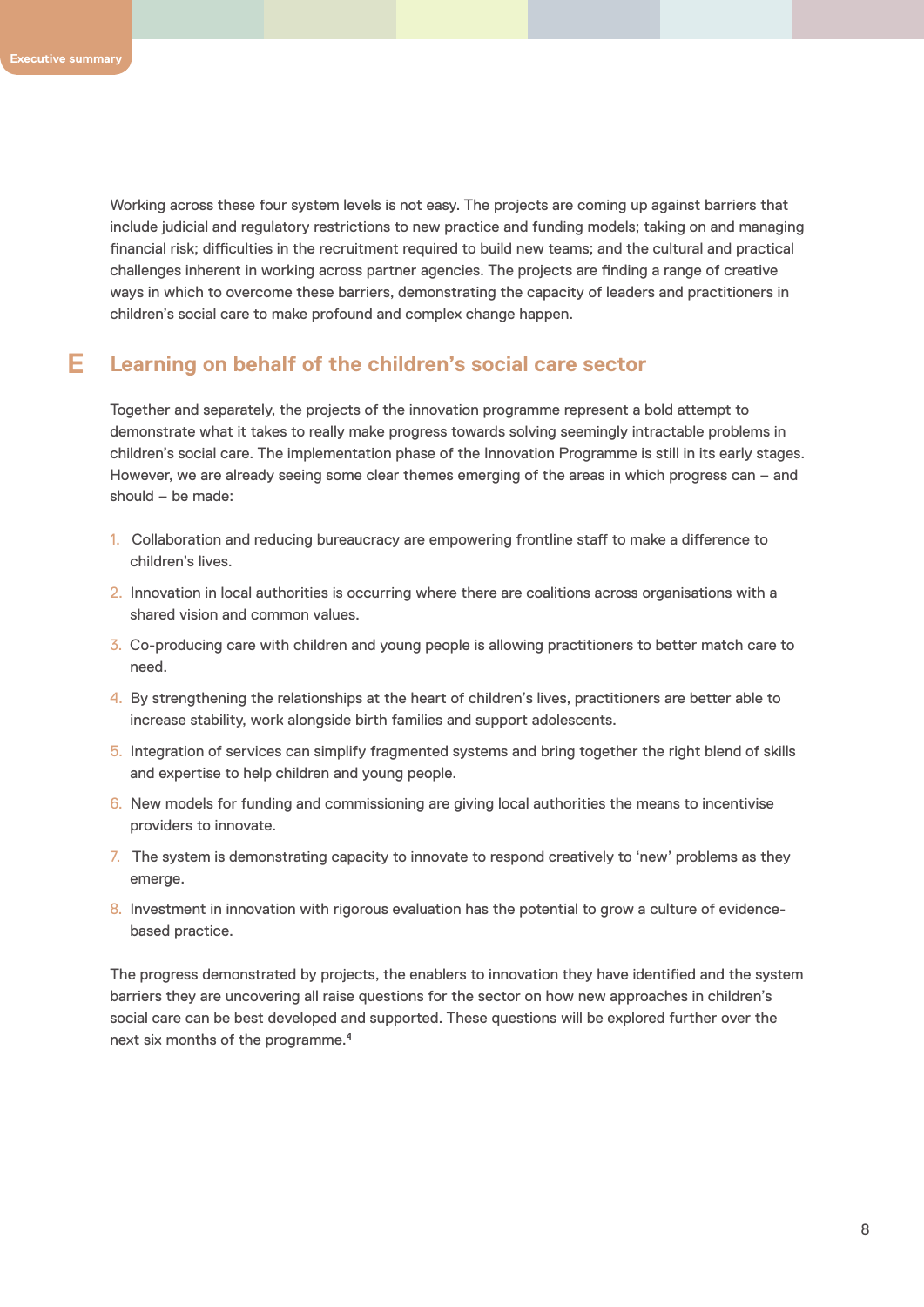## **Introduction**

The Children's Social Care Innovation Programme, led by the Department for Education and delivered by the Spring Consortium, is intended to find and fund bold new approaches to transforming outcomes for children and young people. Launched in 2014 by the Children's Minister, Edward Timpson, the £110 million programme supports 53 projects across England to work over a period of two years to stimulate, incubate and scale innovation across the sector.

This interim report is intended for leaders, managers and practitioners working in children's social care. It draws on the experience of the 53 projects at the midpoint of the programme, with teams having begun to implement their innovation projects. Its focus is the operational insights emerging from the Programme; the projects' analysis of the change needed to dramatically improve outcomes for children and young people; and the structural, practical and cultural changes that are enabling innovation to embed, flourish and scale.

**Section A** provides some background to the children's social care sector; three key pressures of demand, accountability and cost; and the case for innovation.

**Section B** looks at the aims of the Innovation Programme, the selection process and an overview of the participating 53 projects.

**Section C** looks at the problems of provision and systemic challenges that the projects in the Programme have identified and the specific foci of their work.

**Section D** provides insights into fresh approaches and ideas across the four distinct levels of the system:

- 1. how projects are changing social work methods and practice;
- 2. how projects are creating a supportive and evidence-based workforce culture;
- 3. how leaders are building a clear vision for change and how they translate it into practice; and
- 4. how projects are changing the system conditions in which innovation can succeed.

**Section E** concludes with a discussion of early indications of the potential for the projects of the Innovation Programme, together and separately, to make progress towards solving seemingly intractable problems in the children's social care system.

This interim report will be supplemented at a later date by a final report. In addition, a summative report of findings from the independent external evaluation will be published that centres on outcomes for children and value for money.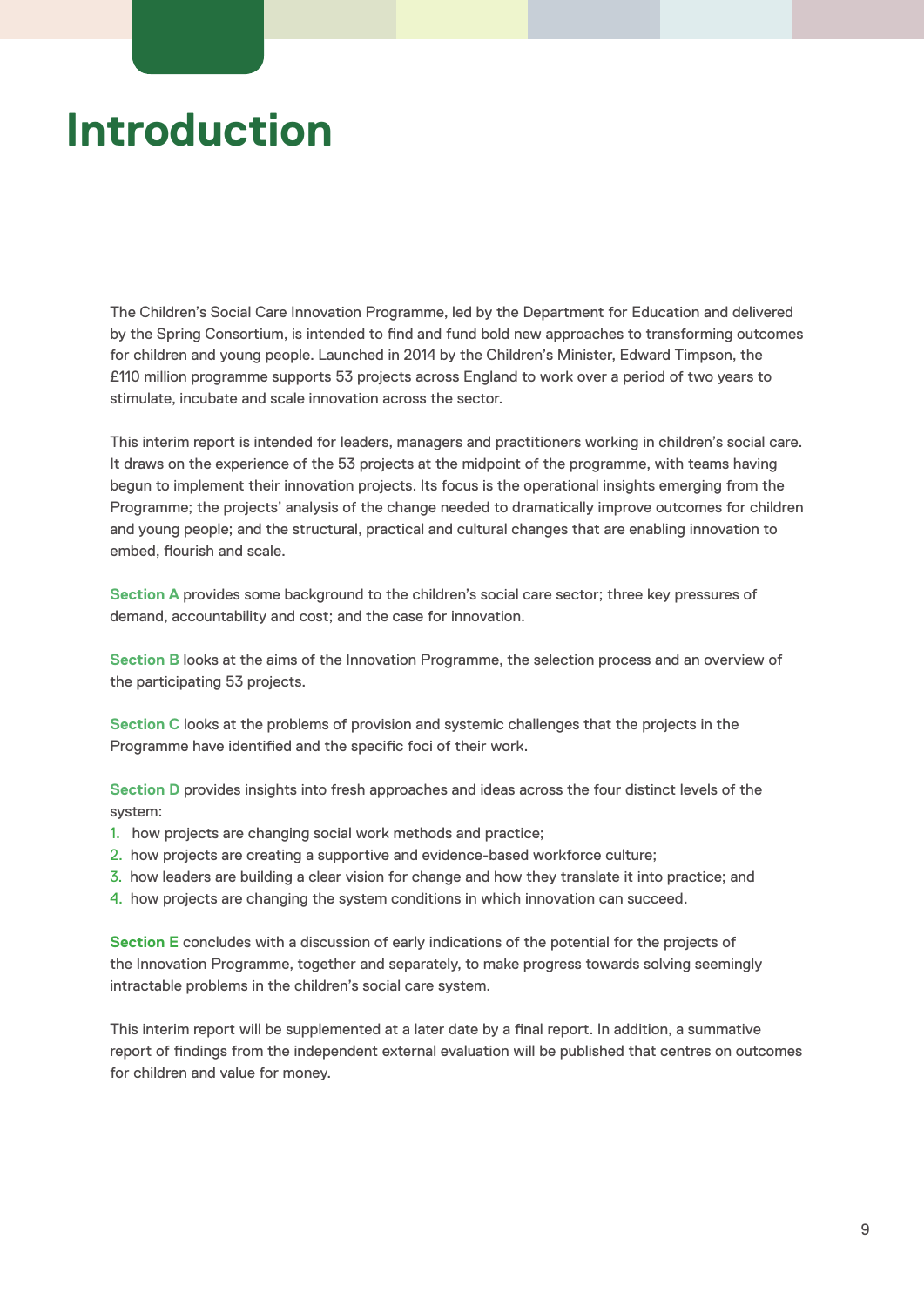### **Section A**

## **Demand, accountability and cost: a system under pressure**

*"Unless we do something substantially different, we will have to either restrict the number of children served, or reduce the quality/quantity of care given to each child. We have to innovate at scale – to get more and better service per pound spent."5*

DfE Innovation Programme problem analysis, January 2014

The publication of the Munro Review of Child Protection in 2011 acted as a call to arms for providers and practitioners in children's social care, making clear both the need and the huge potential for radical change in the sector. In addition, the work of the Social Work Reform Board and the subsequent appointment in 2013 of a Chief Social Worker for Children and Families have helped to push social work practice to the forefront of reform in children's social care.

Local authorities and independent providers alike have risen to the challenge. Examples of inspiring practice and ambitious system change can be found across the sector, driven by the values and extraordinary commitment of those who deliver care to the most vulnerable children. Where provision is outstanding, it is having a profound and sustained impact on the lives of children and families.

However, there has not yet been the step change needed in the quality of care and resulting outcomes across the sector as a whole<sup>6</sup>, with wide variation in local authorities' performance against quality indicators. Under the current inspection framework introduced in November 2013, Ofsted had inspected 59 of the 152 local authorities in England by June 2015, representing 46% of looked after children in the country. In just over three-quarters of local authorities the quality of services were judged adequate (requires improvement) or inadequate for overall effectiveness, with none rated as outstanding.<sup>7</sup> Placement stability, a key performance indicator for quality of care, did not improve at all between 2009 and 2014. In the year to March 2015, 33% of children had more than one placement per year and 10% had 3 or more placements.<sup>8</sup>

Across a wide range of indicators including education, employment, mental health, criminal behaviour and homelessness, children who are in or have left care have significantly worse outcomes than the average. Despite improvements in attainment for looked after children at Key Stages 1 and 2, GCSE results remain 40 percentage points below the average for children who are not looked after. In 2014, only 12% of children in care achieved 5 A\*-C at GCSE, including English and maths, compared with 52% of all other children.<sup>9</sup> In March 2015, 39% of the 26,330 former care leavers aged 19-21 were not in education, employment or training (NEET), compared with 14.7% of all 19-24 year olds. The cost of a young person being NEET at 19 is estimated at £56,000 per year.<sup>10</sup>

In addition, around a third of people who are homeless have been in care at some point in their lives, despite being a priority in law for access to housing.<sup>11</sup> In 2015, 7% of former care leavers aged 19-21 were in accommodation judged to be unsuitable.<sup>12</sup> Care leavers are disproportionately represented in the criminal justice system: in 2013, 6.2% of children in care aged between 10 and 17 were convicted or given a final warning or reprimand, compared with 1.5% of all children. An estimated one in four people in prison has been in care.<sup>13</sup>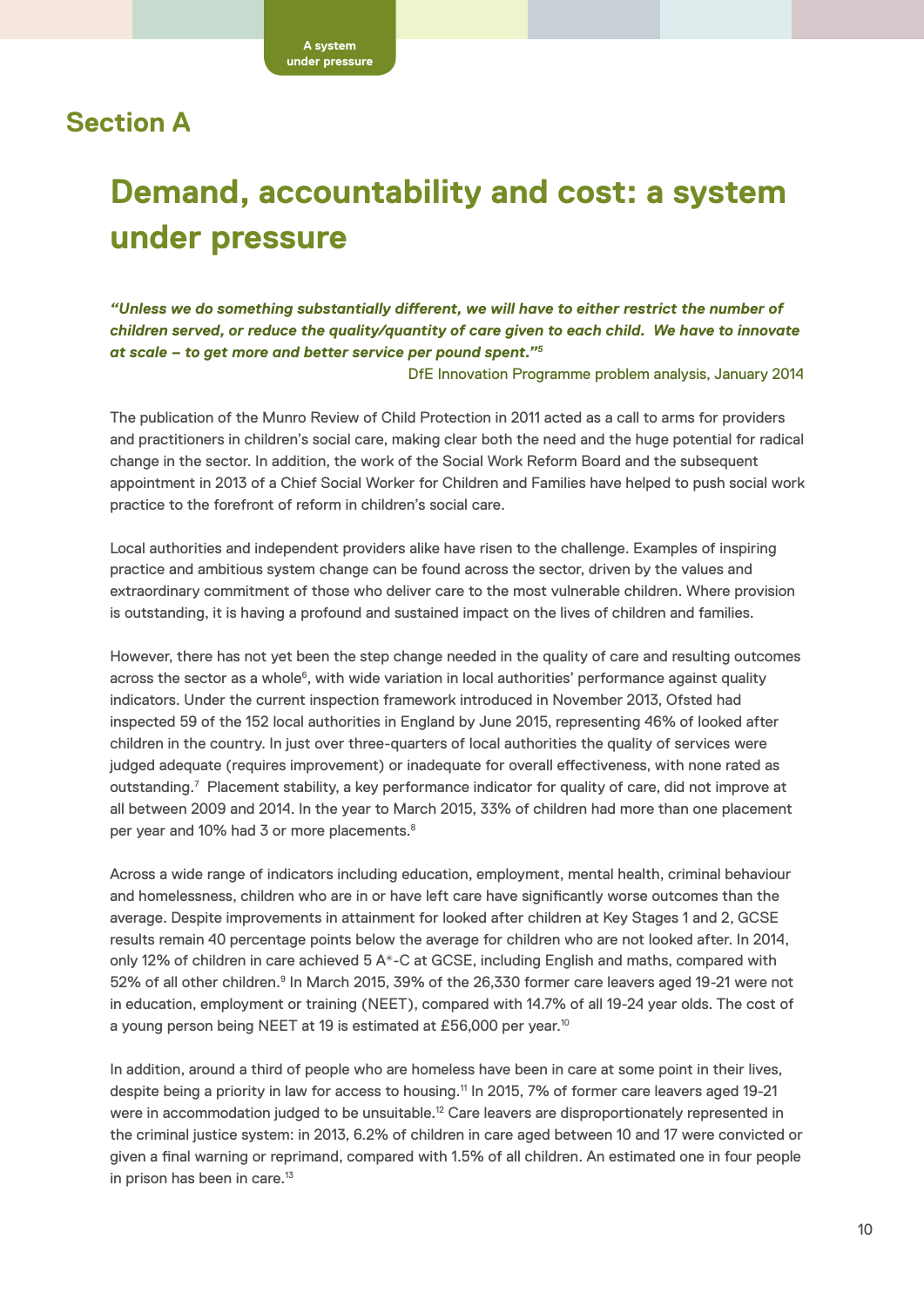The task of local authorities and their partners remains a complex one in the context of a sector under significant pressure and undergoing enormous change. Three prevailing factors shape the current picture of children's social care: increased demand, greater public accountability and pressure on public spending.

**The demand on the children's social care system has been rising steadily.** In March 2015 the number of looked after children reached 69,540, its highest level for 21 years.<sup>14</sup> Local authorities in England are responsible for just under 400,000 children in need, of whom nearly 50,000 have a child protection plan.15 This compares with 39,000 child protection plans six years ago when the children in need census began.16

While the national population of children is growing at a rate of 1.3% a year, the volume of assessments undertaken by social care is also on the increase. In 2014-15 there were 635,600 referrals to children's social care, 13.8% of which resulted in no further action being taken. Reports of children suffering abuse and neglect rose by 10% a year between 2008 and 2012.17

**Public awareness of child protection is growing,** with historical cases of child abuse increasing its public and media profile. The latest statistical release from DfE notes that, "anecdotal evidence from local authorities suggests that increased media attention on child protection leads to an increase in the number of referrals they receive".<sup>18</sup> Widespread media coverage of high profile child protection cases has resulted in disapproval and dismay from the public and media; a strong aversion to risk; and an expectation of greater transparency and accountability in the conduct of all services working with vulnerable children.

Perhaps as a result, alongside zero tolerance of failure and strong demand for improvement, there is little public appetite for, and in some cases considerable resistance to, replacing or decommissioning existing services.

**Pressure on public spending is increasing.** In an age of diminishing local authority budgets, unit costs in children's social care are increasing at a rate higher than inflation<sup>19</sup>; the total cost in 2014-15 was around £7 billion.<sup>20</sup>

Local authority spending on 'big ticket' items such as adult social care, housing, highways and transport has reduced in real terms since 2010. Spending on children's social care has held up in the same period, but is under increasing pressure as public sector budgets tighten and the search for efficiency savings extends into previously ring-fenced or priority areas.

Cost is also inconsistent, with wide variation between local authorities that cannot be accounted for by level or complexity of need, quality of outcomes or property prices. The vast majority (75%) of children looked after by local authorities are in foster care, at a cost of around £1.5 billion in 2014-15. The annual costs of foster placements per child range from £15,000 to £57,000 for councils' own foster care provision, and from £18,000 to £73,000 for voluntary, private or independent providers.<sup>21</sup>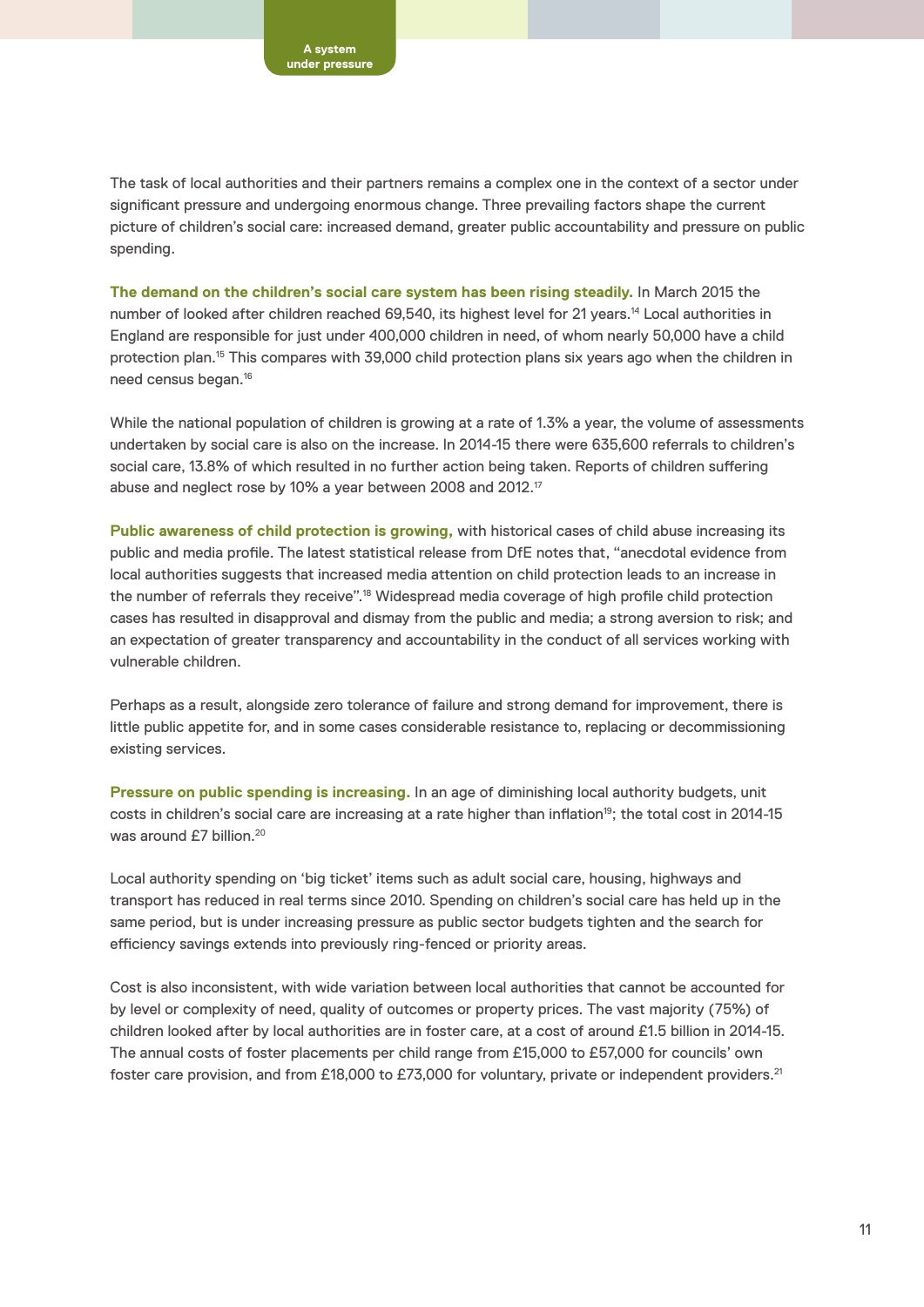### **The case for innovation**

There are examples of excellent practice across the children's social care system. However, outcomes for young people remain inconsistent nationally, and the differences in outcomes between children within and outside the social care system are still far too great. The challenge facing local authorities and their partners is to make radical change that closes these gaps in the context of increasing demand, a risk-averse public and decreasing budgets. The scale of these challenges requires change that goes beyond incremental improvement or isolated examples of progress. Only through significant investment in solutions that can spread across the system will improvement be generated at the depth and scale needed to give all children the chances in life that they deserve.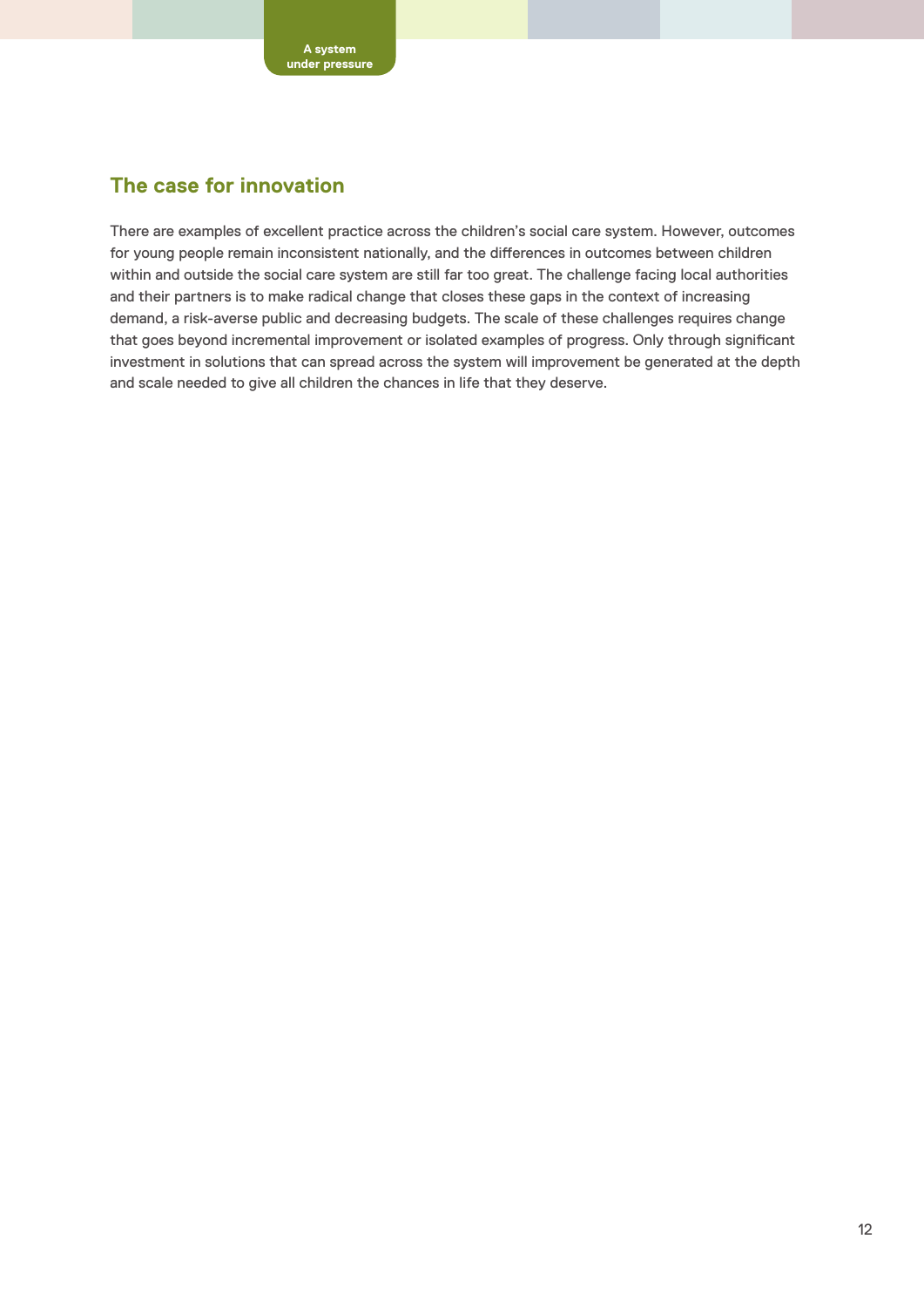### **Section B**

## **The innovation programme in children's social care**

The Children's Social Care Innovation Programme aims to tackle the challenges outlined in Section A by creating the space, resource and support for innovation to embed, flourish and scale within children's social care. The Programme has three key objectives:

- 1. Increase the life chances of children who receive help from the social care system.
- 2. Create stronger incentives and mechanisms for innovation, experimentation and the replication of successful new approaches.
- 3. Achieve better value for money across children's social care.

It was envisioned that project teams would achieve better outcomes for children and young people and increase value for money by rethinking their use of existing resources for programmes and interventions that do not currently deliver good enough outcomes, and reinvesting in innovative new approaches that do. This is in contrast to pure efficiency savings and cost reduction, which on the whole require providers to do less for less. In the Innovation Programme projects instead do 'different' and are required to demonstrate, through emerging evidence and robust value for money cases, how their innovation delivers better outcomes for children, young people and families.

In October 2013 the Programme launched with an open offer of support to the sector to simulate, incubate and scale innovative approaches. The response demonstrated the huge appetite for innovation: nearly 300 expressions of interest from across England were received within a three week period, a third of which were progressed to full application.

Selection was on the basis of six criteria, which focused on the ambition of projects to:

- significantly improve outcomes for children and/or young people in need of social care support;
- improve value for money;
- be successfully delivered;
- be sustained and mainstreamed;
- have an impact at a bigger scale; and
- be innovative.

Applicants were supported through workshops and coaching to improve their ideas and refine their applications. Proposals were presented to an Investment Board convened by the Department for Education (DfE) and comprising Isabelle Trowler, Chief Social Worker for Children and Families; Alan Wood, President of The Association of Directors of Children's Services (ADCS); Alfred Foglio, Managing Partner of venture capital firm GI Partners; and Emma Davies, Investment Principal at the Wellcome Trust. The Investment Board was chaired by Clive Cowdery, Founder and Chairman of Resolution Foundation.

The Board recommended support for 53 projects at a total spend of £100 million. In addition to financial support the projects were offered technical support and innovation coaching. Learning and evaluation programmes were established, with each project receiving support from an external evaluation team.<sup>22</sup>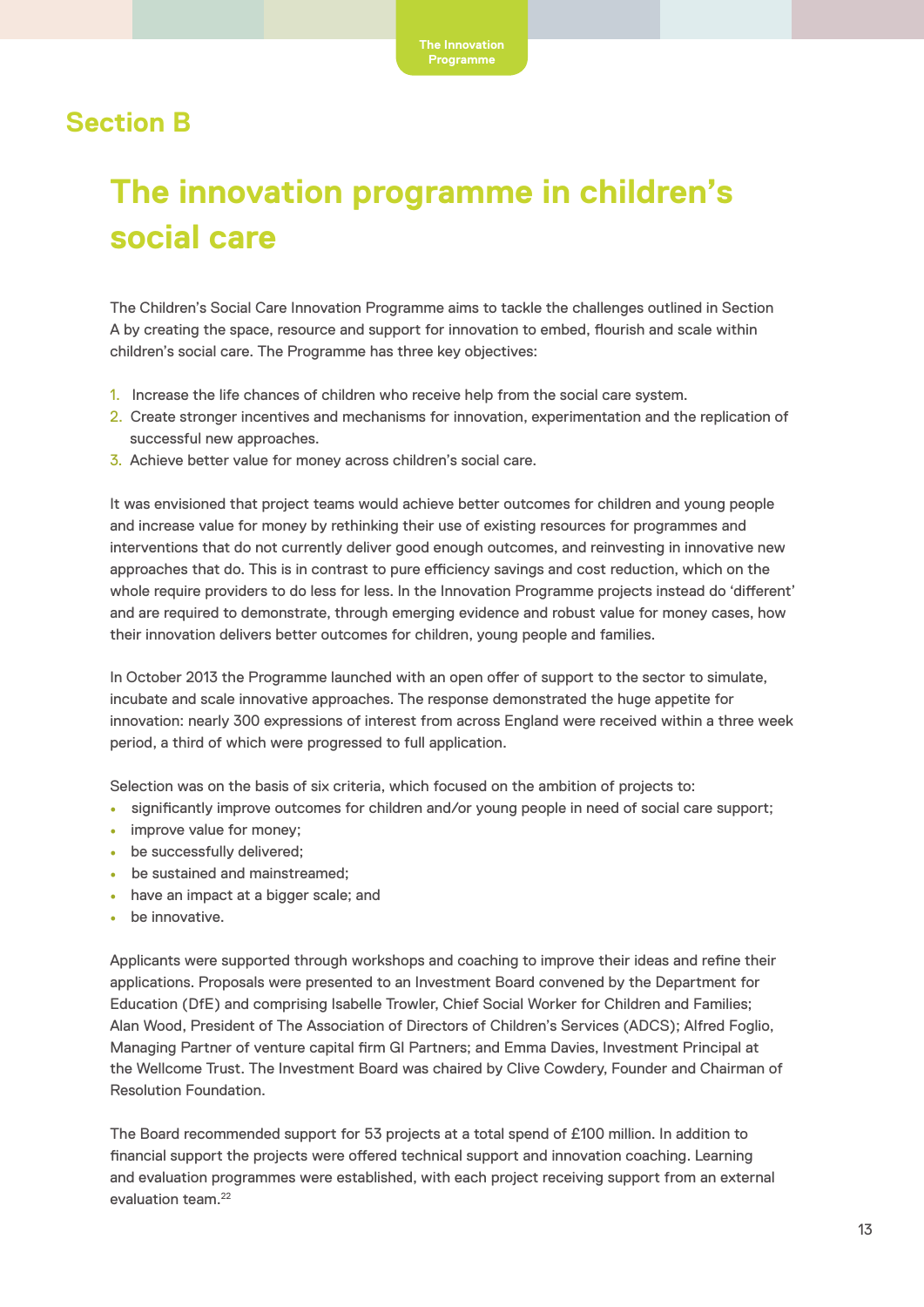### **A strategic portfolio**

The Innovation Programme is not just a carefully selected portfolio of well-designed innovation projects. It is a strategic intervention intended to introduce a step change in the way children's social care is designed, delivered, evaluated and paid for across the system. It recognises that long-term problems cannot be tackled in isolation and that the causes are complex and multifaceted, so solutions are likely to be too. Each of the 53 projects has the potential to generate valuable learning for the system as a whole and to significantly improve outcomes for children locally.

The Programme covers all nine regions of England, with 59% of all local authorities in England involved in the programme either as a lead or partner organisation.



### **Number of local authorities in the Innovation Programme by region**

- 12 North West
- 7 North East
- 8 Yorkshire
- 6 West Midlands
- 3 South West
- 12 South East
- 8 East of England
- 20 London

**Fig 1. Spread of the projects across England**

Local authorities, the prime providers of social care services, lead just over half the projects in the Programme and are closely involved in almost all the others. The other half of projects are led by a mix of voluntary and community organisations (23%); other public sector organisations, including NHS trusts and CCGs, police forces and universities (15%); and private organisations (7%). The majority of projects include partnerships, signalling an emphasis on integrated and multidisciplinary working.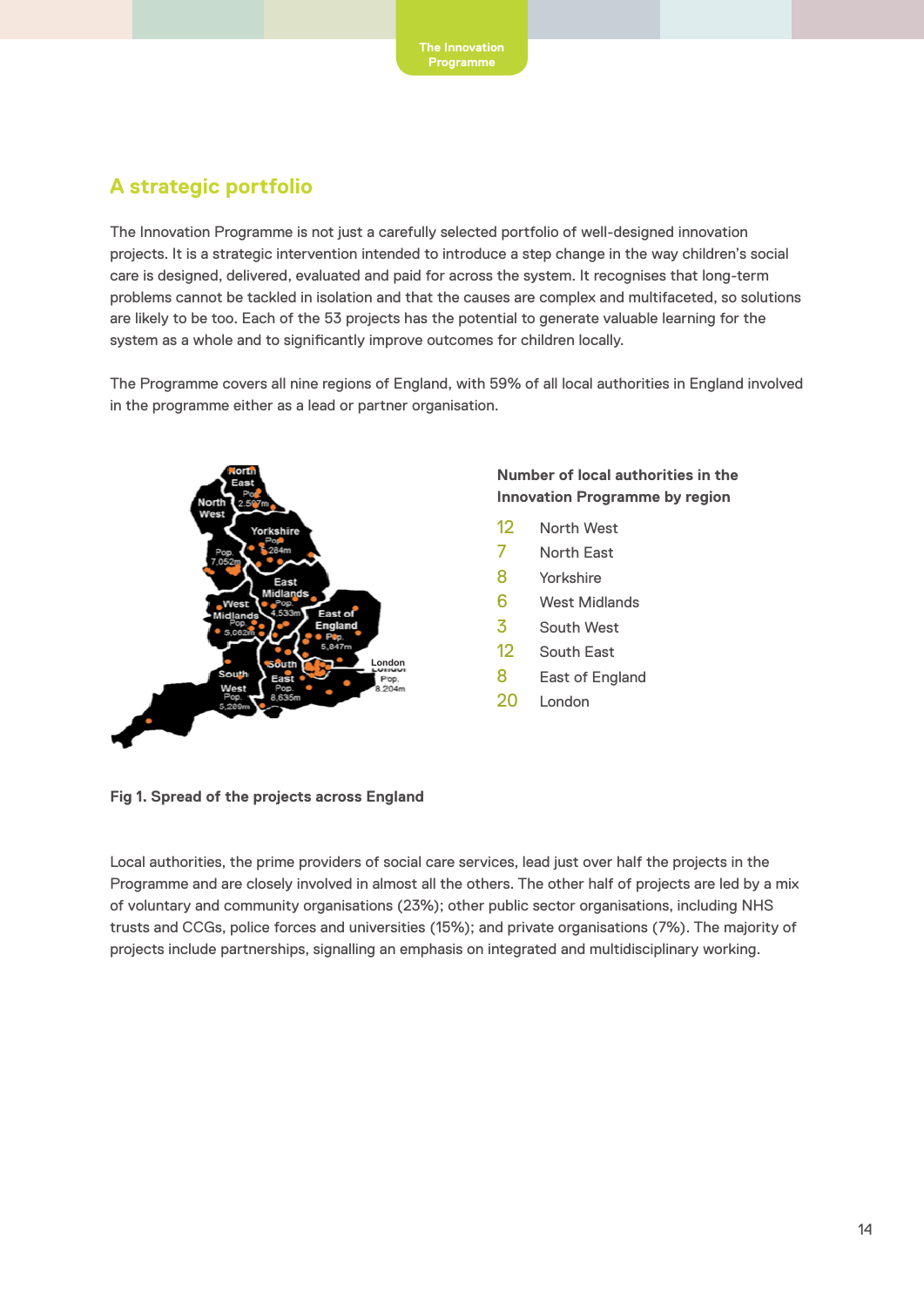

The programme has sought to engage projects at different stages of the innovation process.

**Fig 2. The innovation spectrum across which the 53 projects are distributed**

Just under 20% of the projects are in the earliest stage of **developing ideas**: gaining a deep understanding of their problem and context and developing ideas for potential solutions.

The bulk of projects, 60%, are **testing and improving**: taking promising practice, implementing and evaluating it at a larger scale. The focus of this stage is to demonstrate outcomes for children and young people while improving value for money and building a strong evidence base. The aim is to mainstream this activity and make it sustainable.

The remaining 20% of projects are **scaling and spreading** their approaches: diffusing innovative ideas and practice; scaling and growing successful models and approaches; and spreading innovation to new organisations, places or contexts.

A full description of every project in the Programme is available in the accompanying Directory.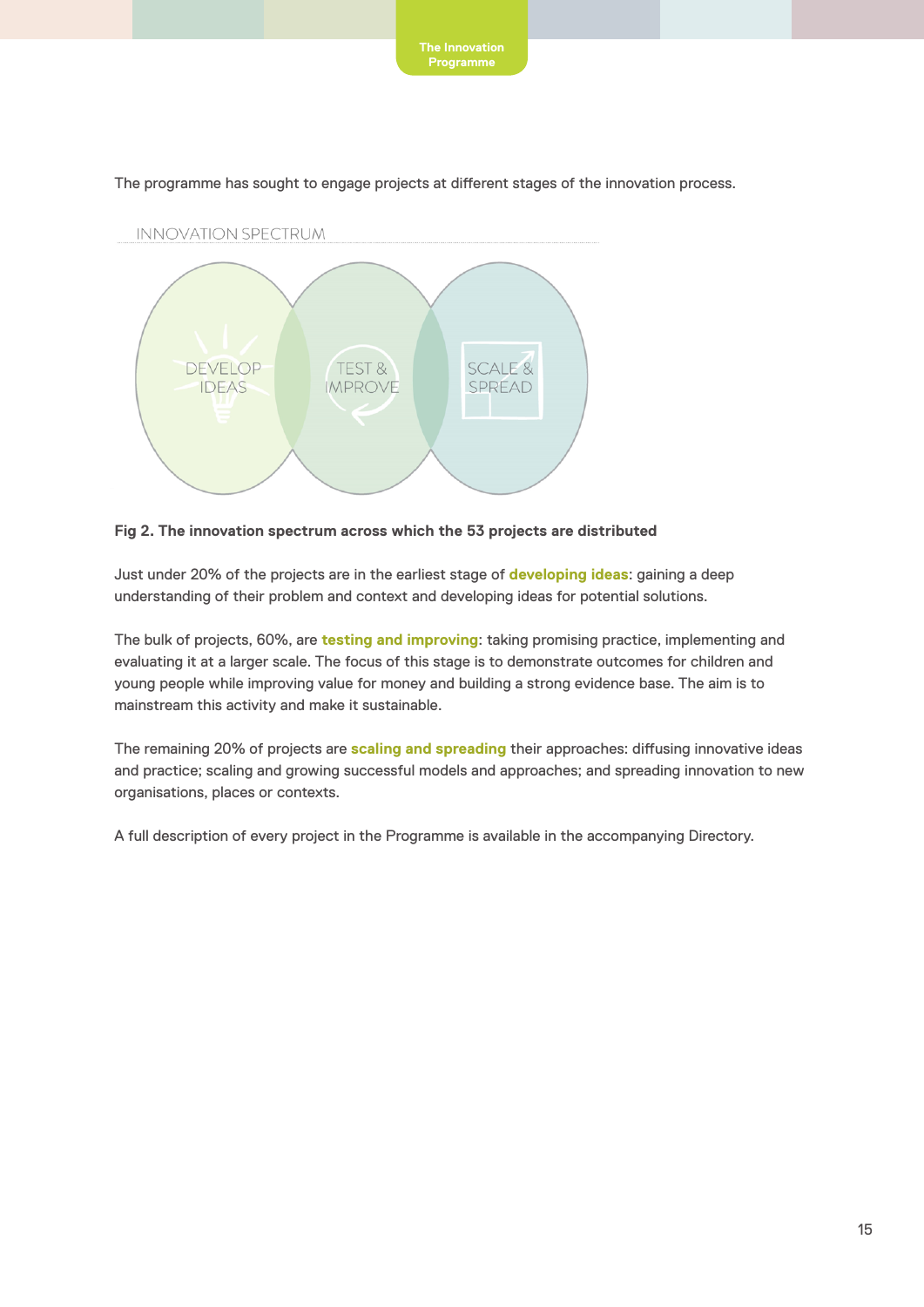### **Section C**

## **Identifying problems of provision and systemic challenges**

In Section A we explored the pressures on the system and the need to rethink how children's social care is designed and delivered to create significantly better outcomes for children and young people and better value for money. The projects' analyses of these pressures at a local level echo the DfE's analysis of the system as a whole.<sup>23, 24, 25</sup> For those within the social care system, these combined pressures are felt acutely as two distinctive but related problems:

- 1. Problems of provision that directly affect the experiences of **children, young people and families**.
- 2. Challenges faced by **front-line practitioners, commissioners and leaders** in trying to develop and implement new approaches.

### **Problems of provision that directly affect children, young people and families**

The projects have prioritised a series of persistent, long-standing and acute operational issues known to have serious adverse effects for social work practice. These are problems at the point of interface with children, young people and families.

- **Instability and inconsistency of placements and relationships.** Children value consistent, positive relationships above all else in their experience of the care system. Frequent moves, exacerbated by high turnover among social workers and multiple key workers from different agencies, are a barrier to forming the attachments and sustained relationships that are crucial to children's wellbeing and development.
- **Unclear aims and purposes for adolescent placements.** For young children, care is often the only viable solution in a crisis, to keep them safe from neglect or abuse and with an expectation of permanence away from the birth family. With older children things are less clear. Though 75% of teenagers return to their birth families after a relatively short period looked after, 40% will re-enter care within five years.
- **A lack of support for birth families.** Once a young person enters care, achieving change in the family becomes much more difficult. The success of a child's return relies heavily on the extent to which the root cause for their removal can be addressed. Insufficient work with families prior to return means that repeat removals are all too common, with serious consequences for both the child and the family.
- **Difficulty in matching support to need.** Placement decisions can be influenced disproportionately by short-term considerations relating to risk management, with insufficient attention paid to longerterm needs. Over time this has led to provision that tends towards placements suitable in a crisis, with little diversity in the range of residential options available.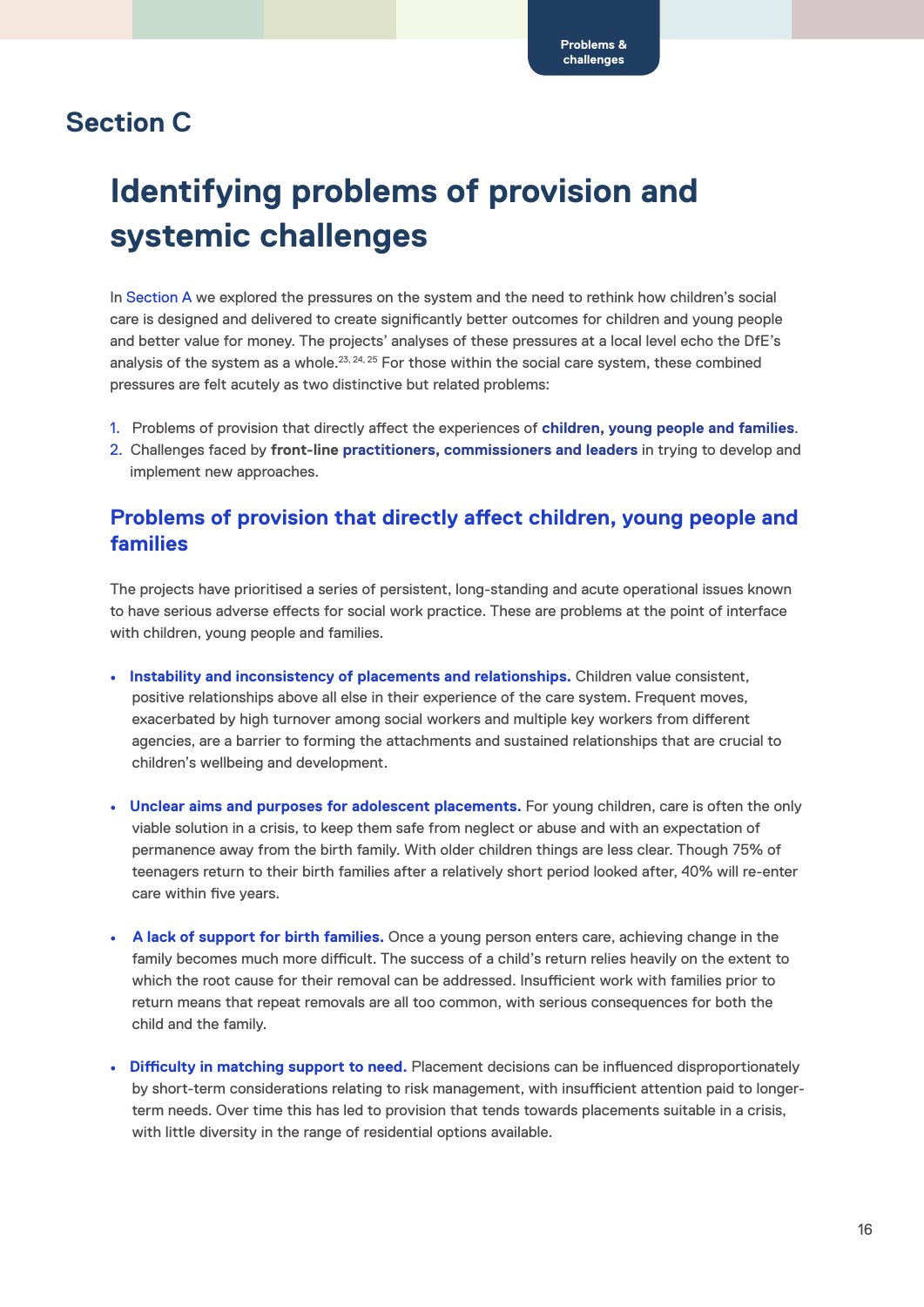- **Social workers spending time on bureaucracy.** Social workers report that too much of their time is spent in assessment over intervention. They are often forced to resort to 'doing to' or 'doing for' families, rather than working alongside them.
- **Lack of capacity and skills to respond to 'new' problems.** The effect on children and young people of emerging issues including child sexual exploitation (CSE), female genital mutilation (FGM) and child and adolescent mental health are, as yet, poorly understood. Front-line professionals can lack the tools and resources required to tackle the prevention, safeguarding and treatment needs inherent in these issues.

### **Challenges faced by leaders, commissioners and practitioners**

In addition, the projects have identified system challenges and barriers to innovation that are experienced by those working within the system, whether developing and implementing promising new practice locally or implementing proven practice from elsewhere.

- **• Limited capacity in local authorities.** Local authorities, on the whole, struggle to find the capacity (time, energy and resources) or access the capabilities (skills, knowledge and methods) to either innovate in-house or commission innovation from external providers. Insufficient high-quality training is available in particular for relational skills and therapeutic approaches.
- **• Competing demands on local leadership.** Political and appointed leaders of local authorities face urgent challenges that make it difficult to prioritise innovation, with a widespread perception, partly driven by public expectations, that this will risk a fall in the standard and consistency of existing provision.
- **• Over-emphasis on compliance.** Some regulatory and legal constraints, especially concerning safeguarding, are conservatively interpreted and could be managed better to create more freedom to innovate. Practitioners feel overburdened by scrutiny, with performance management tending to reward compliance over innovation.
- **• Disincentives for providers to innovate.** Contracts rarely incentivise providers to innovate, often holding them to account for demonstrating incremental progress against existing performance measures. There is little evidence or consensus about what metrics providers should be using to measure and demonstrate success.
- **• Fragmented and overcomplicated local systems.** Integration at all levels remains a persistent challenge, with collaboration and partnership arrangements expensive and hard to sustain. In particular, divisions between health and social care and adult and children's services cause delays and duplication.
- **• Poor data and evidence for decision-making.** High quality and readily available data are in short supply, meaning that a case for change is hard to establish and comparisons between the effects of new and existing practice difficult to make. Poor knowledge management means innovation, where it does occur, often fails to spread.

The aim of the Innovation Programme is to tackle these local and system-wide challenges in tandem, with each project identifying the points of the system that are to them most problematic – and most important – in driving transformation.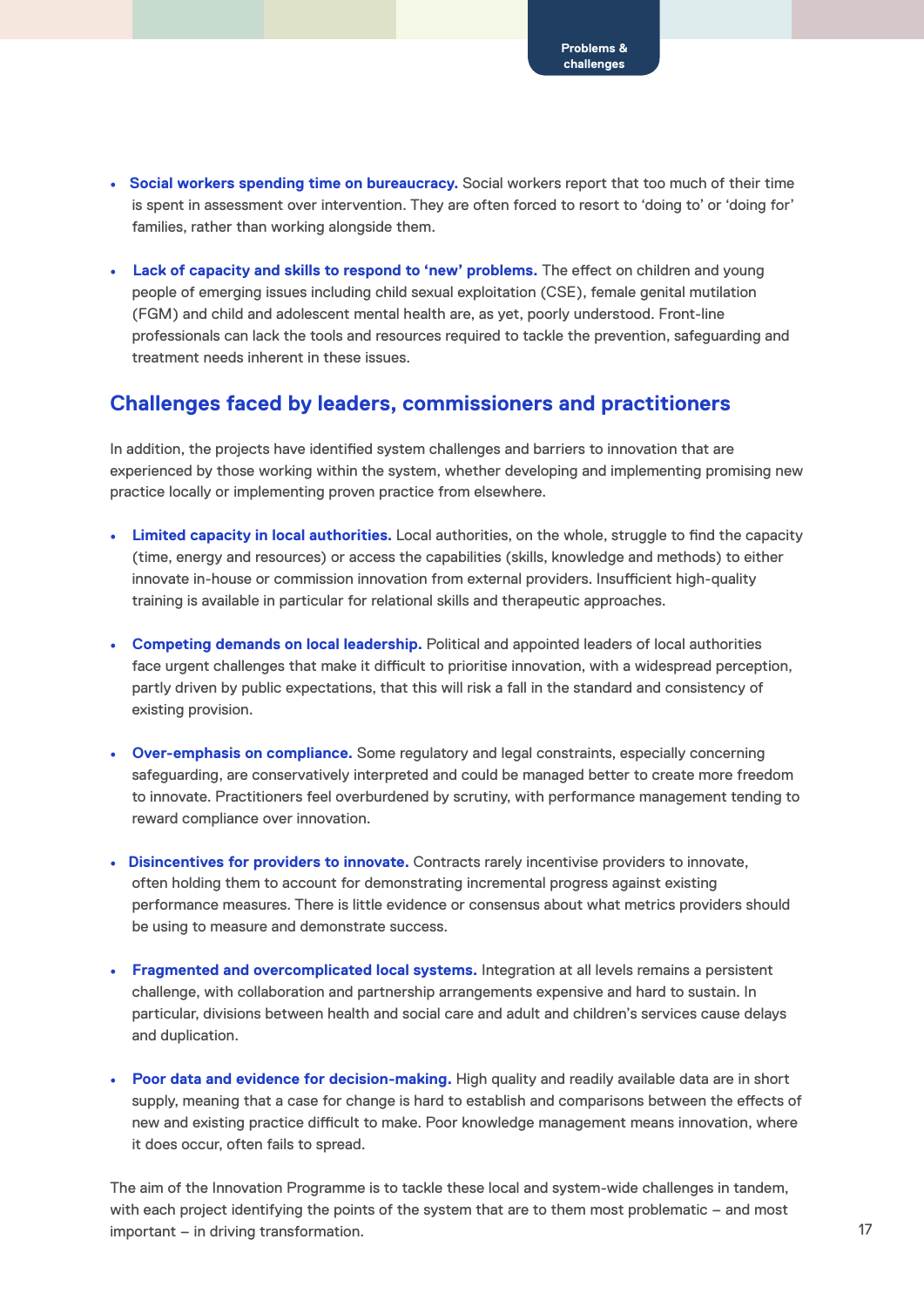### **Section D**

## **Leading innovation in children's social care**

Through their work in tackling the challenges outlined in **Section C**, the projects are exploring and demonstrating what it takes to lead innovation in children's social care. The development of key approaches across four distinct levels of the system have emerged as crucial in supporting and enabling innovation:

- **1. Social work methods and practice that focus on strong relationships and shared decision making, by:**
- a) balancing safe placements with supportive and secure relationships; and
- b) developing more personalised interventions and solutions.
- **2. A workforce culture that enables professionals and fosters learning, by:**
- a) building a supportive environment for professionals; and
- b) adopting an evidence-based theory of practice for the whole workforce.
- **3. Leadership and governance that brings teams and organisations together around a practical vision for improving the lives of children, by:**
- a) creating a clear and shared vision, values and purpose; and
- b) translating the vision into effective governance, partnerships and ways of working.
- **4. System conditions that enable new approaches to embed, flourish and scale, by:**
- a) introducing new models of commissioning, funding and delivery; and
- b) balancing fidelity and flexibility at scale.

These four levels are interdependent. New practice will fail to embed without a workforce culture that supports practitioners to learn and adapt. Embedding new ways of working together requires strong and collaborative leadership. And any innovation will remain locked at source without the surrounding conditions in place to grow. Sustained, transformative and system-wide innovation is possible only when the right levers are being applied at every level. What the innovation projects are demonstrating is the breadth of ways in which these levers can be pulled.

Working across these four system levels is not easy. The projects are coming up against barriers such as judicial and regulatory restrictions to new practice and funding models; taking on and managing financial risk; difficulties in the recruitment required to build new teams; and the cultural and practical challenges inherent in cross-agency working.

The following section sets out some of the ways in which projects are working to overcome these barriers to innovate across the children's social care system.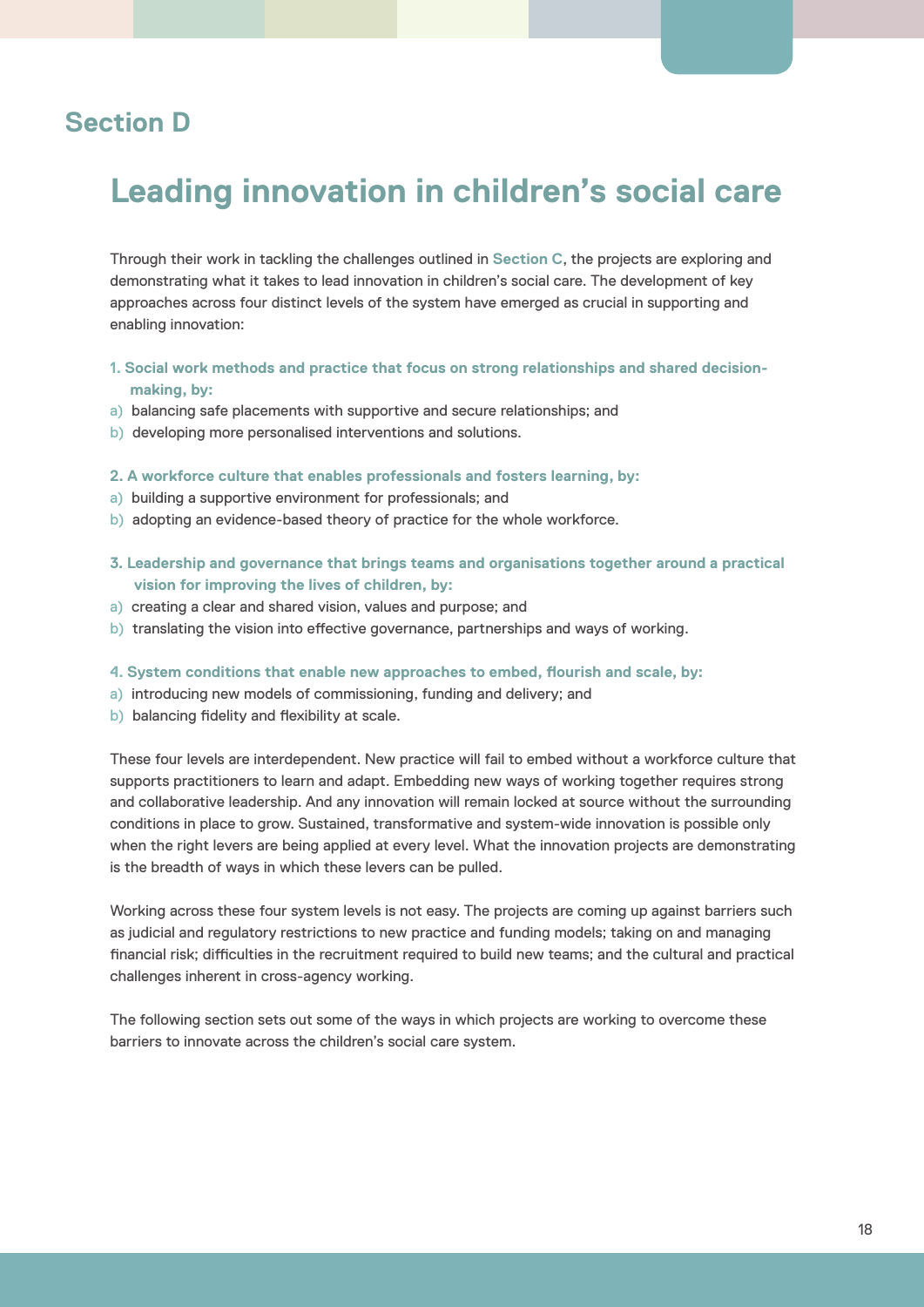### **Social work methods and practice that focus on strong relationships and shared-decision making**

Creating the right environment of support and ensuring a consistent framework of practice is crucial. It ensures that professionals are able to apply their own judgement and use the methods and approaches they believe will best support children and families. Projects are approaching this by:

**Balancing safe placements with supportive and secure relationships**

**•** reducing avoidable placement moves;

**1**

- **•** providing access to a consistent key worker; and
- **•** prioritising existing bonds in children's lives.

**Developing more personalised interventions and solutions**

- **•** finding new ways to listen to children and families;
- **•** generating a shared understanding of need; and
- **•** responding with creative, flexible models of support.

### **Balancing safe placements with supportive and secure relationships**

*"Helping children and families involves directly working with them and therefore the quality of the relationship between child and family and professionals directly impacts on the effectiveness of help given."26*

The Munro Review of Child Protection

A consistent finding from research across children in care, vulnerable young people and criminal justice is that strong, supportive relationships based on mutual caring and trust are what make the difference to young people's life outcomes. More pressingly, approaches that focus on the depth, quality and longevity of relationships are not only evidentially better in terms of outcomes; they are also what children themselves value most. Evidence from nef<sup>27</sup>, NSPCC<sup>28</sup>, the Munro review and DfE policy papers on social care shows that children value consistent, positive relationships above all else in their experience of the care system.

### **Reducing avoidable placement moves to maintain relationships**

More than 20% of those entering care aged 13 or older have had three or more placements in a year<sup>29</sup>, causing relationship breakdown across family, carers, friends and professionals and huge disruption to education and children's sense of belonging.

The Fostering Network has identified poor carer retention rates and too few options for residential placements as causes of instability and are aiming to raise the status of foster carers working alongside social workers as part of a collaborative 'team around the child'. The Network is introducing the Mockingbird Family Model to the UK, a well-evidenced fostering model established in the USA that clusters trained foster carers and kinship carers around a 'hub carer'. The hub carer does not foster a child themselves and provides two respite beds for other carers in their network. The hub also provides supervision, training, support and shared activities. This leads to more stable placements, increased retention rates for carers and improved relationships between young people and their birth families.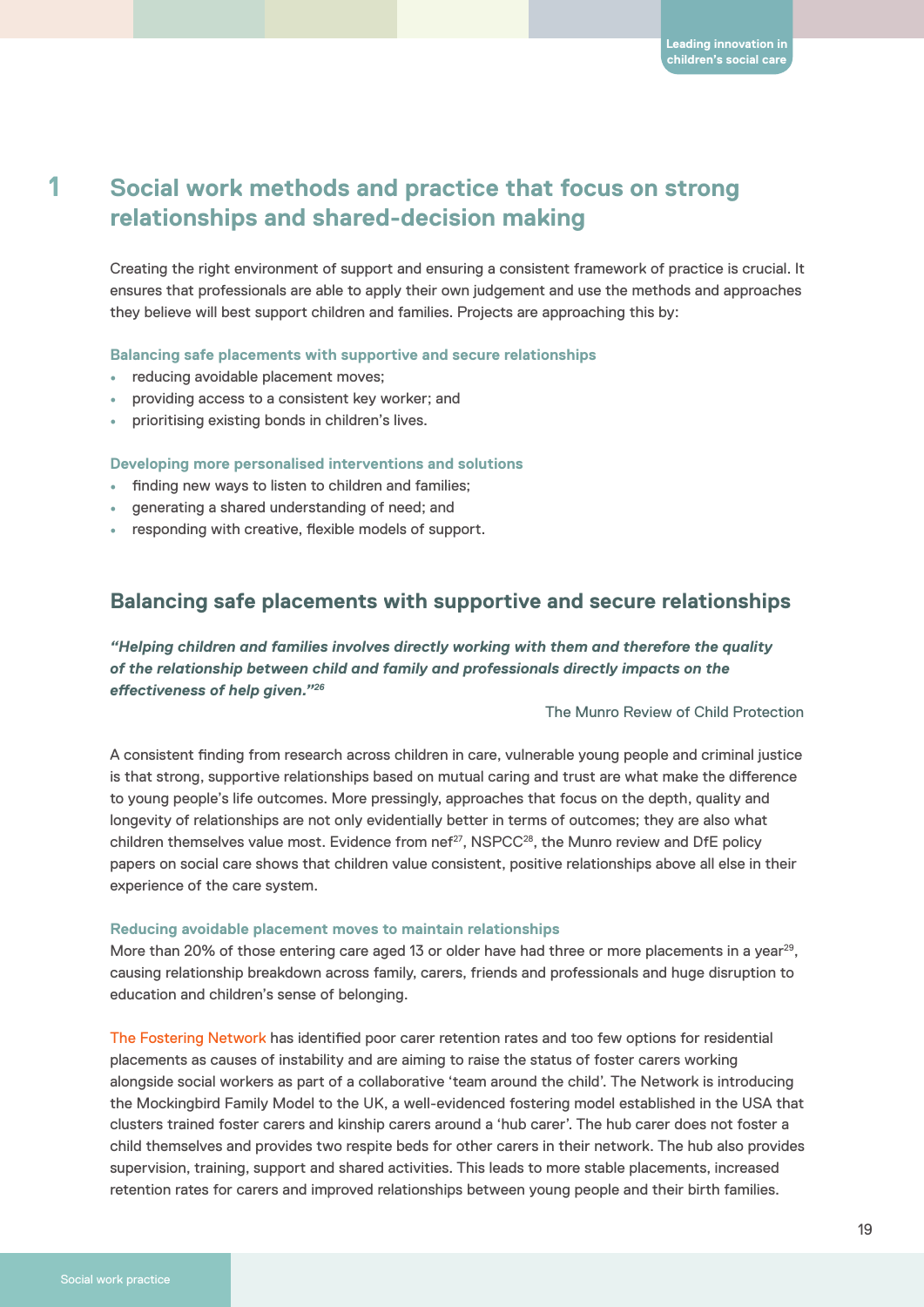In South Yorkshire's Empower and Protect sub-regional delivery model foster parents and – if appropriate – birth parents are trained to better support children who are victims of, or at risk of, sexual exploitation. The approach is grounded in evidence that the success of recovery and reduction of risk is dependent on attachment, not on the traditional safeguarding approach of containment or removal.

Other projects are building partnerships between education and care providers, focusing on the practical and emotional barriers that create fragmented journeys through education. Some are working alongside schools to ensure smooth transitions; others are providing education in care settings. Tri-borough Alternative Provision (TBAP) is an academy sponsor providing alternative provision to 330 young people in the tri-borough London authorities. Each year, a small number of young people leave TBAP as a result of placement breakdown, family crisis or the need for respite care. As a response, it is developing a short-term residence providing education and therapeutic care in a rural setting for young people in or on the edge of care. It is using closer collaboration between social workers and educators to find the best ways to keep children in school, minimising disruption to their education and to their bonds with teachers and friends. Likewise, Priory Education Services is combining education, care and mental health support in a residential home over an average of three months. Staff comprise residential care professionals, teachers and therapists, with access to psychological support and high-intensity CAMHS where appropriate. Once a child is ready to leave, the care team liaise with home, school and carers to manage a smooth transition back into family, education and care placements.

#### **Maintaining a consistent key worker relationship**

For young children and for adolescents, frequent moves, exacerbated by high turnover among social workers, means that attachment can quickly become a serious issue. Children with insecure attachment experience low self-esteem and confidence, exhibit poor social skills and are more likely to suffer from mental health problems.<sup>30</sup> Older children can resort to risky behaviour and it becomes harder to help them, for example to deal with substance abuse or gang culture, as they reject placements.

Many of the innovation projects are focused on ensuring access to a consistent key worker for children, families and young people, even when that professional is part of a multi-disciplinary team. This requires social workers to have a high level of resilience and perseverance in forming bonds, often in the face of resistance from young people themselves.

Sefton Council is developing a 'hub and spoke' adolescent service across police, youth offending, mental health and addiction, underpinned by evidence-based approaches including social pedagogy and restorative practice. The team includes young people as apprentices who have experience of the service. Doncaster Children's Services Trust is creating a multi-agency team, across social care, police, health and schools, which includes two new roles: a domestic abuse navigator and police specialist. The team maintains one key relationship with children to reduce the number of 'start again' relationships that families often experienced. Stockport Council is developing a shared model of practice across professionals in its multi-agency hub aimed at minimising the 'start again' experience.

#### **Prioritising the existing relationships in children's lives**

The projects are prioritising, strengthening and protecting the existing, positive bonds in children's lives, whomever these might be with. In addition, they are demonstrating that this requires a shift in the ways in which social workers view their role and position themselves – from a decision-maker on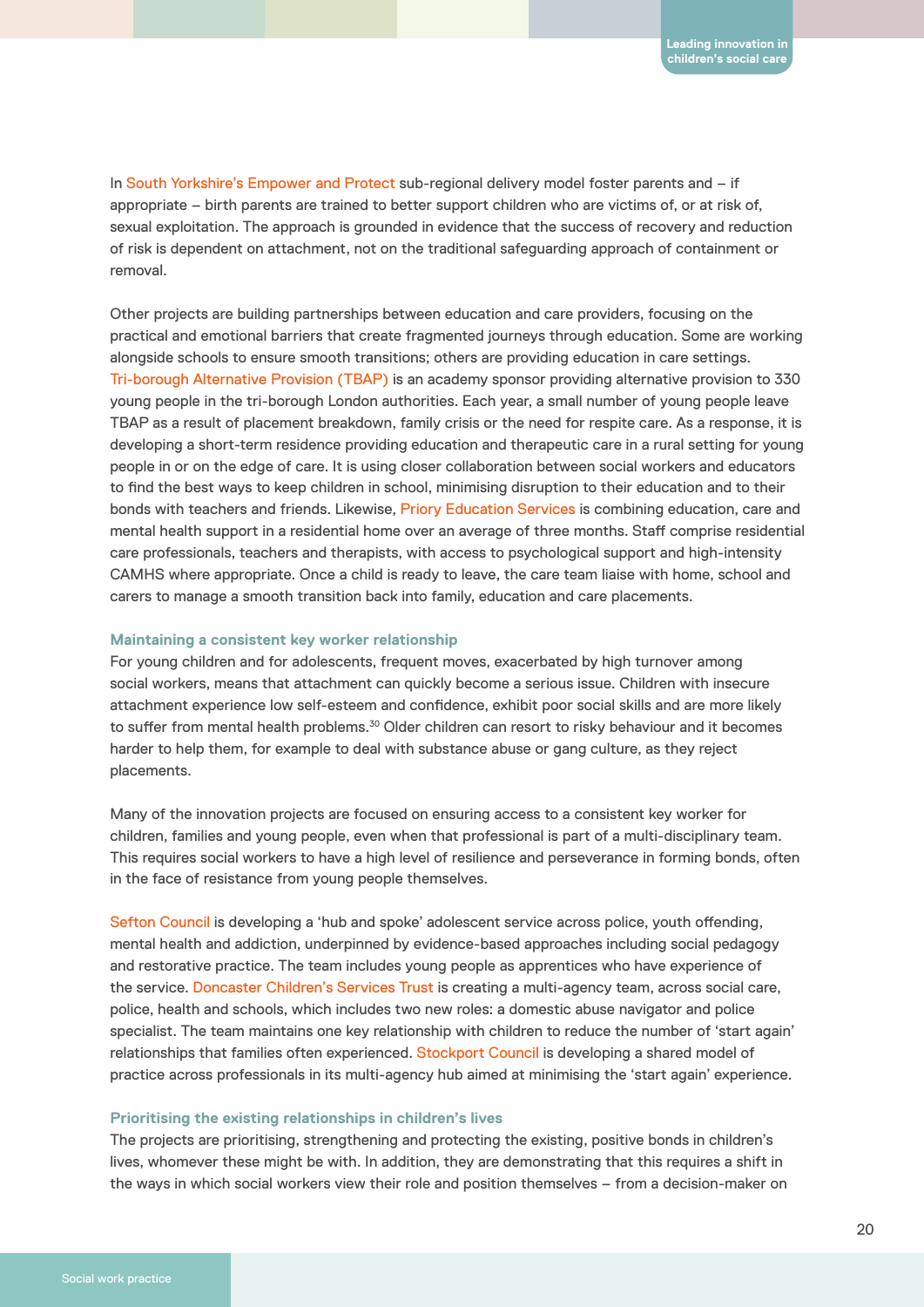behalf of the child, to a facilitator of decisions alongside the child and family. For St Christopher's Fellowship, whose staff are trained in social pedagogy, the priority is to develop highly staffed residential care provision in the young person's home community, enabling girls at risk of CSE to maintain existing relationships rather than being placed out of area and/or in a secure children's home.

For adolescents, these relationships centre on each young person's control over the course of their journey into adulthood. Stoke-on-Trent's The House Project, a housing solution built on co-operative principles led by young people, gives adolescents the skills and ownership to live independently and make decisions about their futures. North Yorkshire's No Wrong Door hub offers a variety of accommodation options, including residential care home beds, emergency residential beds, foster family placements, supported accommodation, supported lodgings and bespoke placements. Whether young people choose to live independently, try a family placement, go back into education or find employment, they are continuously supported in their journey by their key worker.

For younger children, the methods and approaches being trialled focus on their ability to engage with and understand what is happening to them, and the consistency of adult relationships in their lives. Tri-borough is developing a new model of proactive social work, working closely with families to identify those who would benefit from intensive help at key stages such as secondary school transfer. Smoothing these transitions, at whatever points they occur, is helping to prevent family breakdown and maintain relationships.

Fundamentally, these models show the need to make decisions that are designed to increase attachment and long-term wellbeing, not just decrease risk. NSPCC is working with King's College London to test the New Orleans Intervention Model (NIM), successfully implemented in the USA. The NIM uses an integrated infant mental health and social work approach to improve the quality of permanent placement decisions so that children can experience appropriate nurturing care as early in life as possible. Decisions about a child's care are informed by changes in the strength of the childparent attachment relationship following extensive assessment and treatment, rather than a static assessment of risk. In its original setting the NIM model has demonstrated a reduction of up to 68% in the repeat maltreatment of children returned home from care, and a reduction of up to 75% in the risk of harm to other children in the same household.

### **Developing more personalised interventions and solutions**

*"Services have become so standardised that they do not provide the required range of responses to the variety of need that is presented."31*

Munro de la constitución de la constitución de la constitución de la constitución de la constitución de la con

Many of the innovation projects are finding ways to create targeted, personalised interventions within systems that are often prescriptive and restrictive in terms of what these interventions should be. The key is to find new ways to listen to children and families that build a shared understanding of real need, both short- and long-term; and responding to this need with creative and flexible models of support.

### **Finding new ways to listen to children and families**

From social work avatars at the University of Kent to flexible housing for care leavers in Calderdale to South Yorkshire Empower and Protect's support for foster carers, the Innovation Programme teams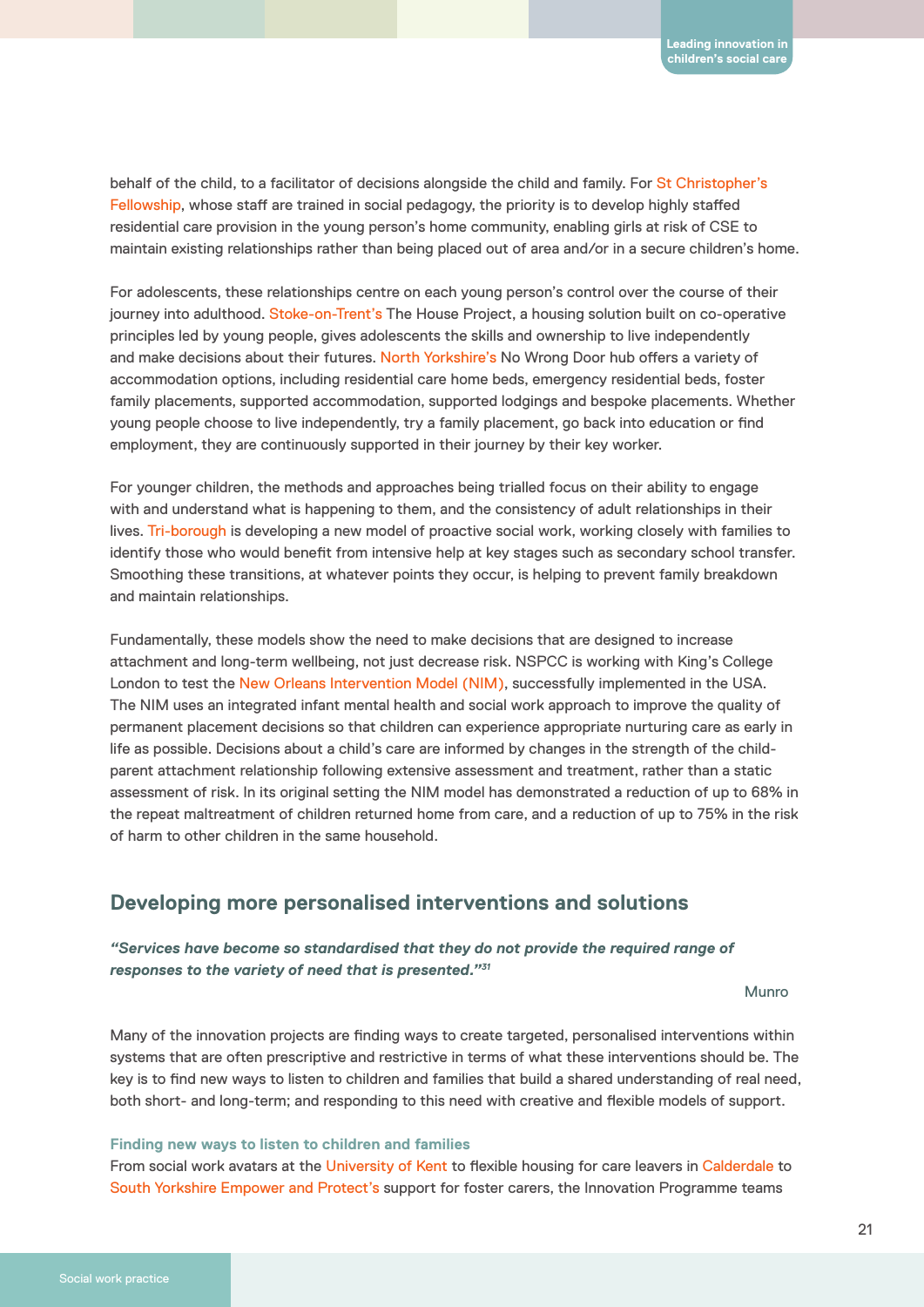with a deep understanding of the lives and needs of young people, parents and carers.

An essential feature of Family Drug and Alcohol Courts, being rolled out in a project led by Tavistock and Portman NHS Foundation Trust, are the regular meetings between judges and parents that enable judges to form non-adversarial and genuinely supportive relationships with families. Likewise, Family Group Conferences, as used by project teams including Daybreak, Leeds and Islington, focus on children and young people on the brink of court proceedings and work to build strong support networks.

A key element in Pause, which aims to support women who have had children repeatedly removed, is being creative and persistent in exploring different ways to enable women to talk about their experiences, hopes and fears. From traditional conversations to activities such as shopping and swimming, the model values the experience and views of the women it supports. It combines this with 24 hour support, and places complete trust in each practitioner's judgement as to how best to support the women in their care.

The work of Barnardo's and the LGA to prevent FGM includes flexible approaches to gathering knowledge about the women and girls it seeks to support. The project aims to shift attitudes and behaviours and facilitate a whole-community response to prevention and protection. Specialist social workers will provide support, including through court proceedings, and co-ordinate psychological and medical specialist care. Comprehensive training will be provided to over 500 health and social work staff to address gaps in knowledge on how to identify and protect women and children.

#### **Generating a shared understanding of need**

The creation of multi-agency teams is providing opportunities to build family- and child-centred evidence into a better developed and shared understanding of need. New methods for collecting data and evidence are being trialled by projects in every part of the system, from initial assessment to success measures based on child-centred outcomes.

Hertfordshire's principle of 'less monitoring, more engagement' has led to 22 multi-disciplinary child protection teams of social workers, domestic abuse, substance misuse and clinical psychologists. Social workers are being trained to a high level of skill in motivational interviewing, and are able to deliver intensive and holistic support. Ths is underpinned by a new database that records children and parents' own assessments of their circumstances and needs, giving teams a shared understanding and freeing up social worker time to spend with families.

Doing What Counts and Measuring what Matters is a project led by Islington Council, changing the way children's social care is delivered based on experience and data. Social workers are trained in motivational social work so they can develop plans alongside children and families. To support this, the team is developing a new model for motivational risk assessment and management.

#### **Responding with personalised, creative and flexible models of support**

From targeted safeguarding to new models of foster care to preventing repeat removals, innovation projects are establishing clear visions and values of tailoring support to the needs and assets of children and families. Where the projects have done the most complex work over the last six months has been in translating this understanding of need and the conditions required into creative models of support that can respond to emerging issues such as female genital mutilation (FGM), child sexual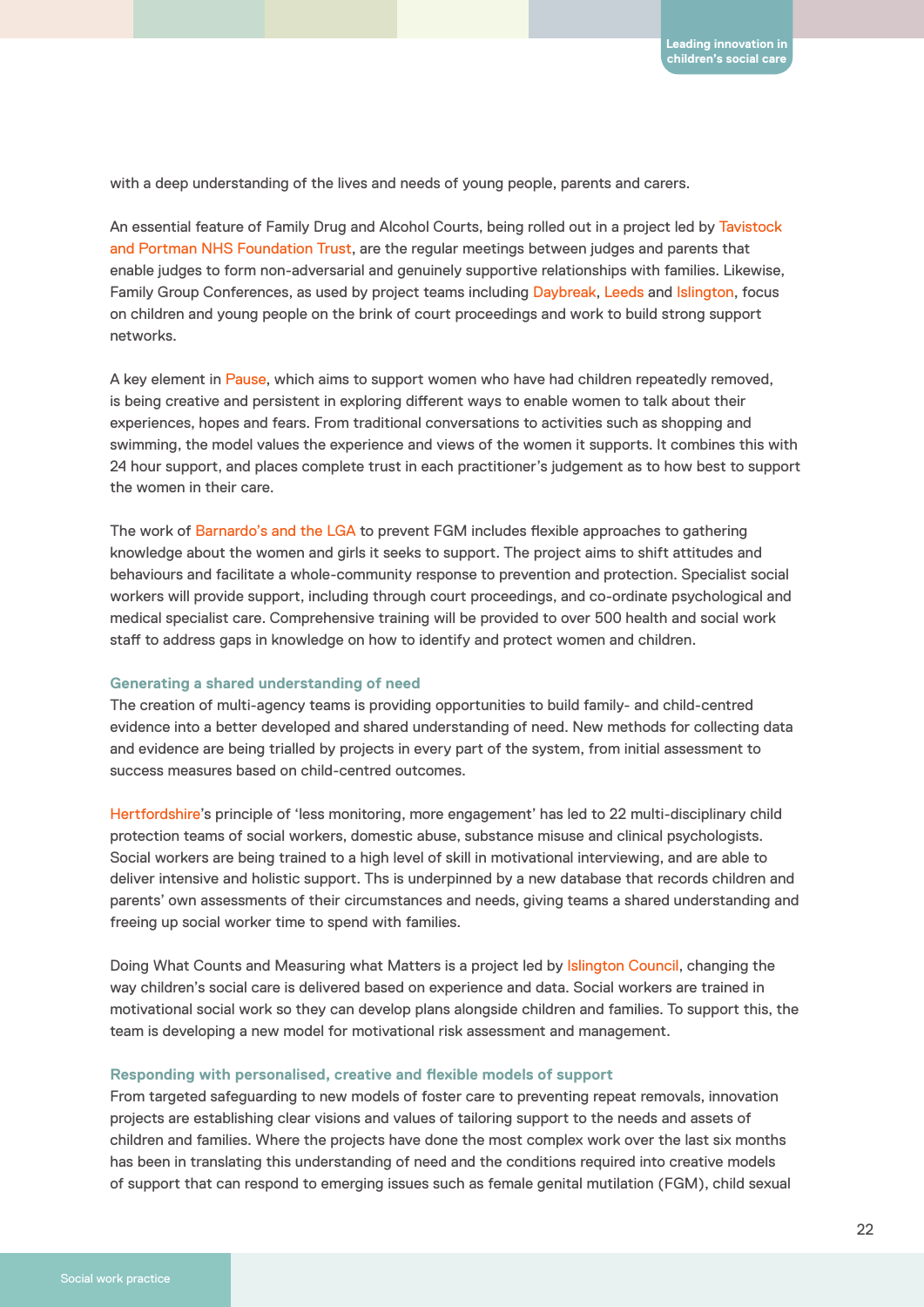exploitation (CSE) and children and young people's mental health.

Barnardo's has identified low trust and low engagement between social services and affected community groups as a barrier in tackling FGM, alongside an absence of frameworks, guidance and legal precedents. In addition to its work on whole-community responses and protection, Barnardo's is running a knowledge hub to collect, analyse and share learning, offering a 'marketplace' of tools and resources.

In Surrey the lack of specialist out-of-hours provision for children with mental health problems results in placement breakdown, unnecessary emergency admissions to A&E and overnight police detention – all expensive services that make little contribution to recovery and wellbeing. Extending its HOPE day service out-of-hours, and including two respite beds, Surrey Council hopes to respond better to the mental health and emotional needs of adolescents during a crisis.

In Wigan, raised awareness of CSE is causing a spike in the number of children in secure placements, which the team describes as an inappropriate system response with poor outcomes. Wigan and Rochdale councils have identified the underlying causes as an absence of an evidence base for how to deal with CSE, coupled with extreme political and public scrutiny. These have led to over-reliance on secure accommodation as a default response that is not in the best interests of the child. The aim is to test a more flexible hub-and-spoke social care service model with 30 young people in Wigan and Rochdale.

Similarly, Durham County Council aims to open a new unit at Aycliffe secure children's home, to test an extended step-down service to support young people who have been sexually exploited to make the transition to independent living. This includes work with Barnardo's to develop and roll out a therapeutic training programme, and the use of mentors provided by the charity Odysseus to support young people in their transition back into the community.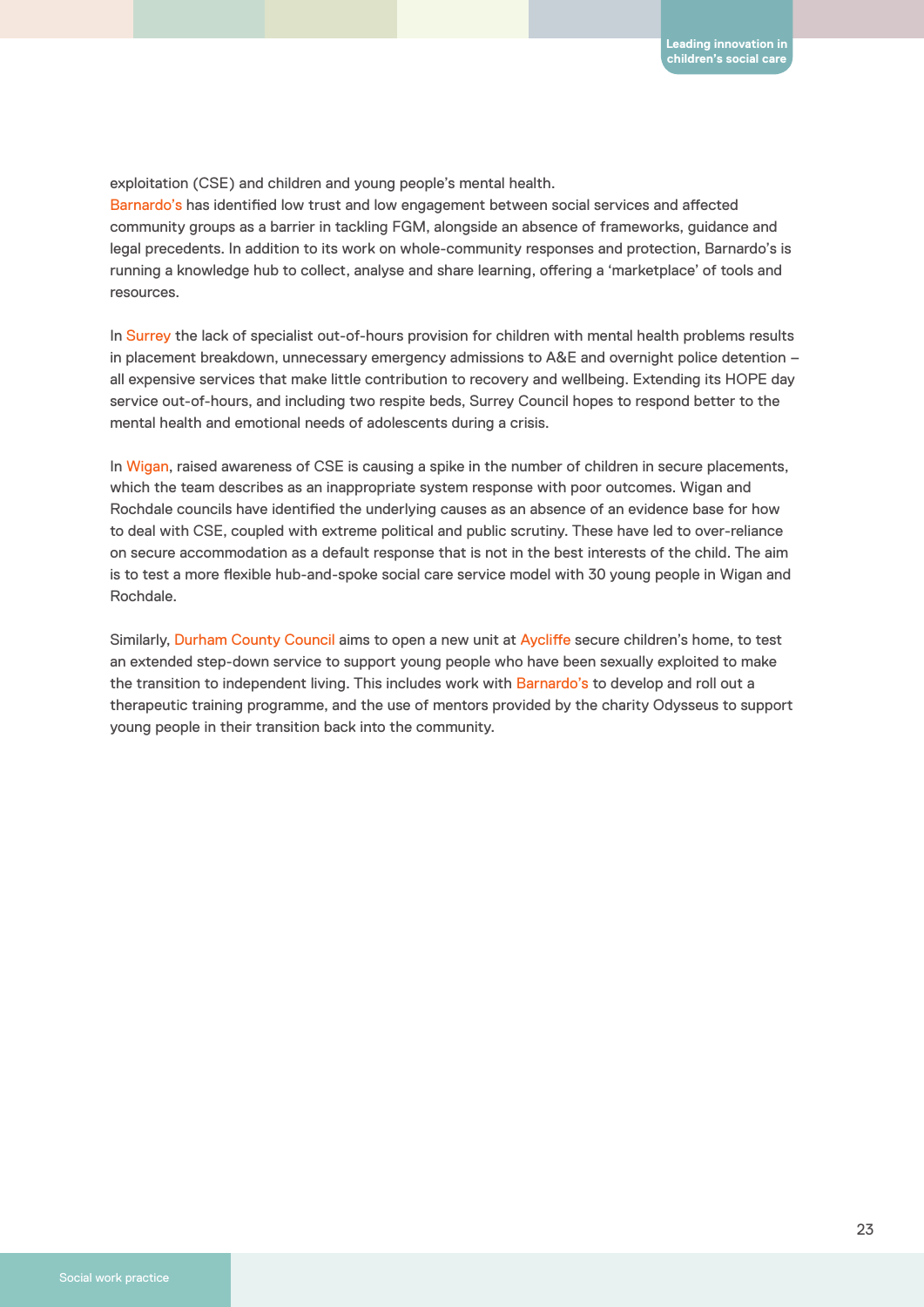### **Case study**

## **North Yorkshire County Council** 'No Wrong Door' for adolescents

Young people who enter care during their teenage years tend to spend considerable periods in residential care. They are more likely to have placement breakdowns and can follow a path of multiple placements, over time becoming distrusting of positive relationships, disengaging from education and training and falling into patterns of risky behaviour.

North Yorkshire County Council has identified the point of transition out of care as being particularly under supported. There is often insufficient planning and support for young people to re-engage with family relationships or form strong new relationships with carers. This is partly because of the diversity of level and complexity of need in this group, and partly because residential care is often considered to be a short-term, emergency response rather than a planned intervention. The No Wrong Door model aims to provide young people with the stability, skills and support whenever they need it to successfully manage these difficult points of transition; and, more broadly, the transition from adolescence to adulthood.

No Wrong Door is a hub comprising a multi-disciplinary and integrated team including clinical psychologists, speech therapists, family circle workers, education training and employment support, placement support workers and homelessness support. These practitioners work together in a single space with a common theory of practice based on the Signs of Safety framework including evidencebased social work methods such as restorative practice, family group conferences, therapeutic crisis intervention and motivational interviewing. This shared practice model informs staff recruitment and supervision.

The hub operates in two locations and offers a variety of accommodation options, including residential care home beds, emergency residential beds, foster family placements, supported accommodation, supported lodgings and bespoke placements, which are often denied to young people with more complex needs. Whether young people choose to live independently or try a family placement, whether they want to go back into education or find employment, they are consistently supported by their key worker on their journey. Together, they develop a timeline and a plan of action which is reviewed regularly and which enables the young person to acknowledge the progress he or she has made.

An evaluation of the 12 month pilot project revealed that 86% of adolescents remained at home through this successful out-of-care support, with reduction in remands and crisis presentations. The North Yorkshire team is refining the model and developing a framework and business case for implementation in other local authorities.

### **Early insights from implementation**

#### **Instilling a new culture**

North Yorkshire has embraced restorative practice and Signs of Safety as evidence-based theories of practice that are adopted across the whole service. This provides a common framework, enabling all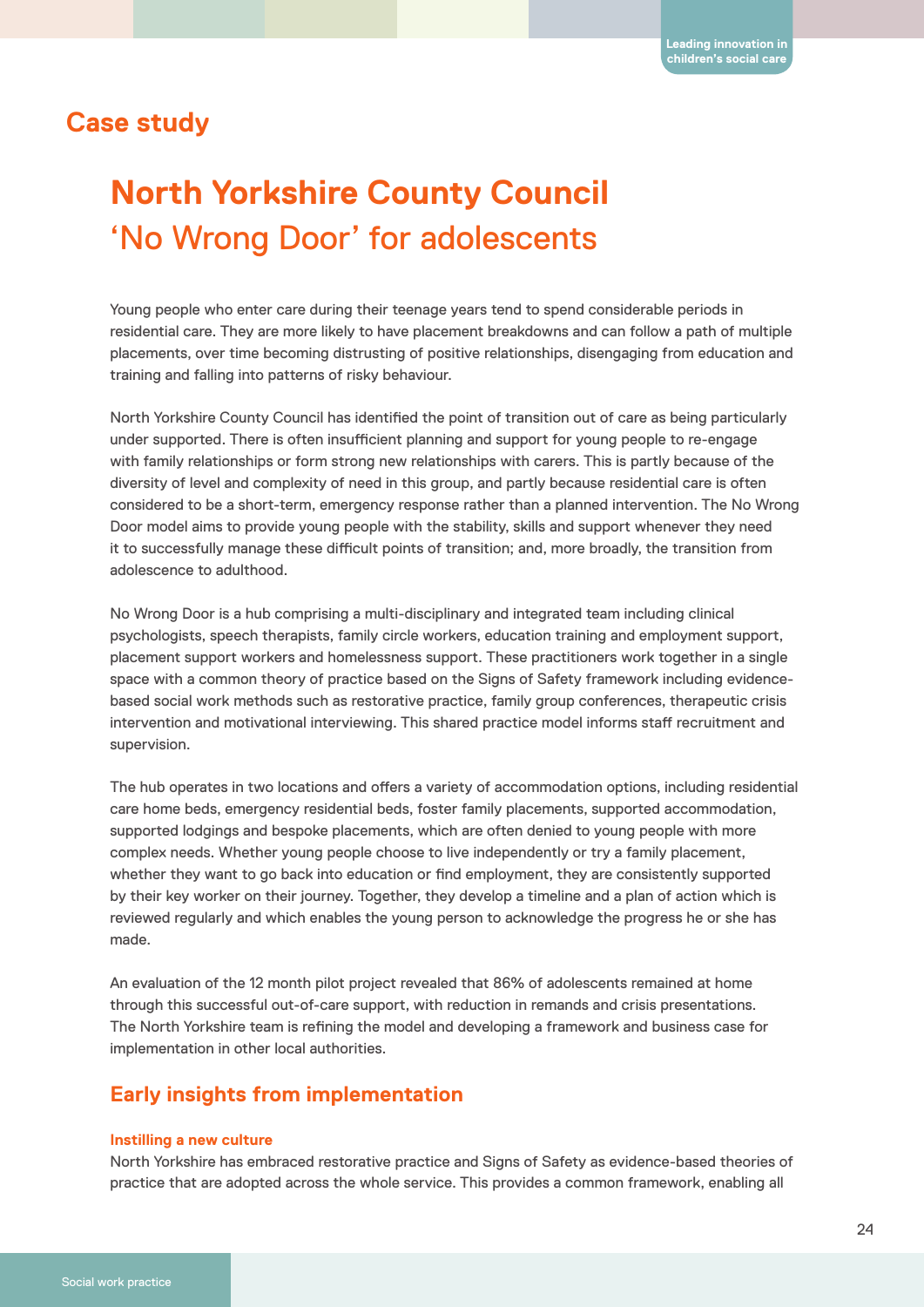staff to talk to one another in the same professional language about the same children. This has been achieved through mandatory training in restorative practice for the whole workforce at an advanced level previously only offered to managers. This is refreshed every year, and in-house trainers have been recruited so that training does not have to be bought in. Every member of staff, including senior leaders, is given a personalised training plan.

North Yorkshire has maintained a focus on how this culture is exemplified in adult and professional relationships – how managers relate to staff, and how staff interact with one another – in addition to professionals' relationships with children and families. Reducing the number of beds in children's homes has released funds to redeploy into the hub, and to invest in children's home managers who can shape the culture of their teams. A key aspect has been to monitor and assess culture and practice, collecting data on not just who takes part in the training but the impact on practice, development and outcomes.

#### **Partnerships and political sponsorship**

Strong partnerships have been developed with police, districts, housing providers and CAMHS. Partners are continuing to invest more resource, and are committed to the success of the No Wrong Door model. Political sponsorship and high profile political support from the DfE has created interest from other local authorities, with the team speaking at national conferences and creating a residential care innovation forum for Yorkshire and Humber.

### **Engaging young people in design and development**

North Yorkshire undertook a consultation with young people that highlighted the importance of a key worker who "sticks with them". Referred from one service to another, young people are repeatedly assessed in a way that requires them to retell their stories and repeat processes. This can lead the young people to "give up" before they get access to a service. The research informed the hub's integrated model, centred around a key worker who assesses the young person once and structures access to further support.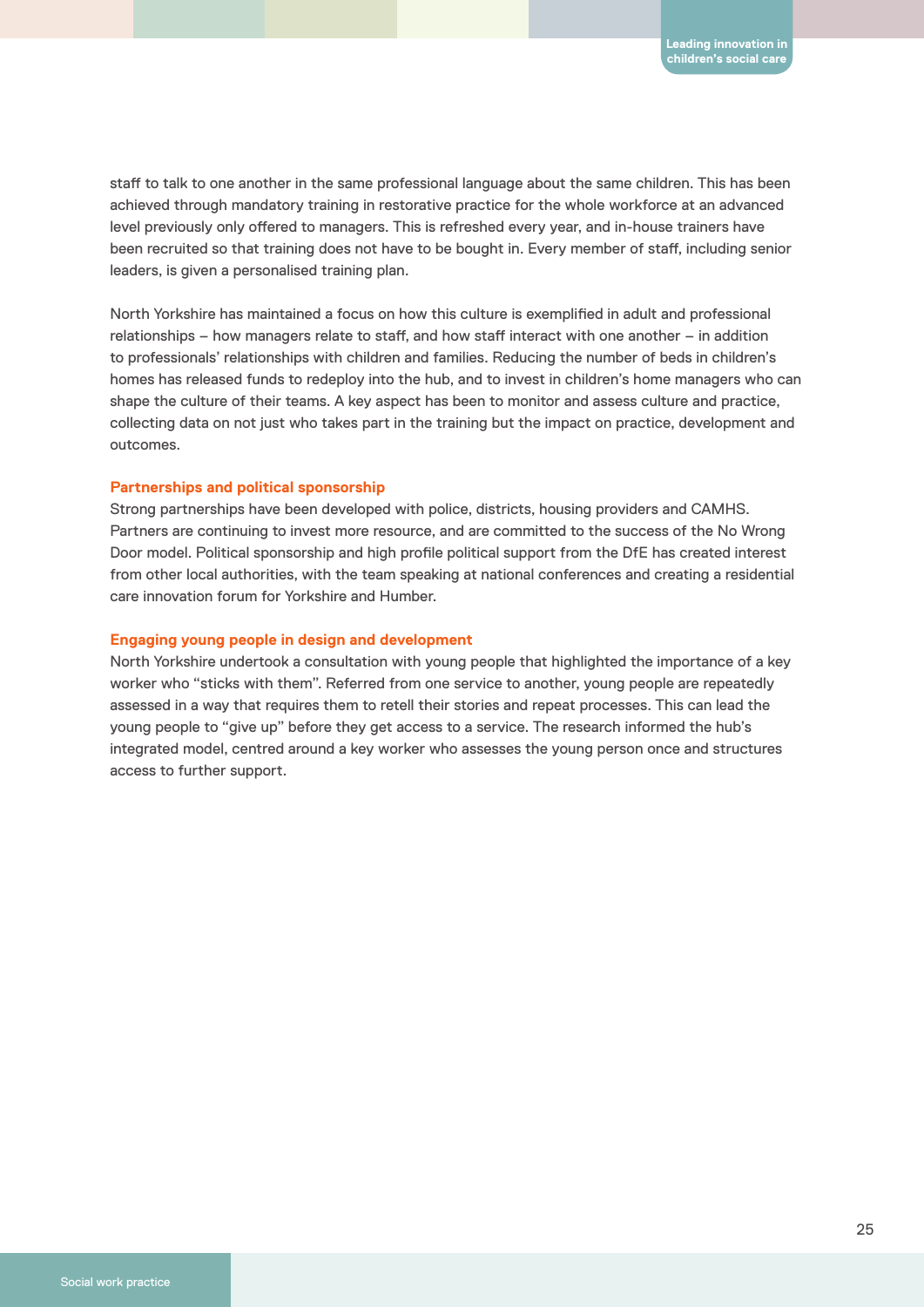### **Case study**

## **Munro, Turnell and Murphy** Rolling out the 'Signs of Safety' model

Child protection services around the world are facing similar challenges. With an increasing number of children taken into care for increasingly longer periods of time, social workers are often overwhelmed and under significant pressure. This often locks them into a defensive compliance culture, underpinned by unnecessary bureaucratic procedures at the expense of meaningful interactions with families. The consequence of this is a loss of professional expertise and, correspondingly, not achieving the best outcomes for children and families.

Munro, Turnell and Murphy (MTM) is a consultancy headed by Professor Eileen Munro, working to roll out the Signs of Safety (SoS) approach to social work in 10 local authorities. SoS is an integrated framework for how to do social work that goes beyond standard risk assessment by encompassing the strengths and insights of a whole family. The social worker works in partnership with the family to determine their key concerns and what is working well, so they can build a shared understanding of what the family and children want to change. The assessment is based on a simple protocol which includes the voice of children and families and reduces the administrative burden. Through reflective practice, social workers learn to better listen to families and develop a more facilitative rather than prescriptive role. The relationship between the social worker and the families changes; families are able to take more responsibility for the changes they want to see and outcomes for children can be improved.

SoS is not new to the UK. However, MTM believe that the model is not reaching its full potential because it is not always applied with fidelity, often being embedded in systems that do not support the practice. MTM is working with Brent, Bristol, Leicestershire, Lincolnshire, Norfolk, Suffolk, Tower Hamlets, Wakefield, West Sussex and Wokingham to address this challenge and to implement the model with attention to the operational and cultural change required for it to flourish. Where local authorities are making slower progress, the MTM team helps diagnose what could be working better and provide targeted support to help make those changes. MTM aims to identify what national system conditions and local organisational structures are needed for the model to generate greatest impact for families and to empower social workers to deploy the model confidently.

### **Early insights from implementation**

### **Aligning policies with practice**

Aligning policy and structure throughout an organisation is challenging but critical to successfully embedding SoS. Some of this must be done at a local level, but MTM is also developing ways to support this nationally through new quality assurance measures which will include feedback from families and changes to information management systems. This includes applications that can be used on mobile devices while the social worker is visiting the families, reducing the time spent in the office on reporting. MTM is looking at how to both integrate these applications into existing system and design an alternative system founded on the SoS model.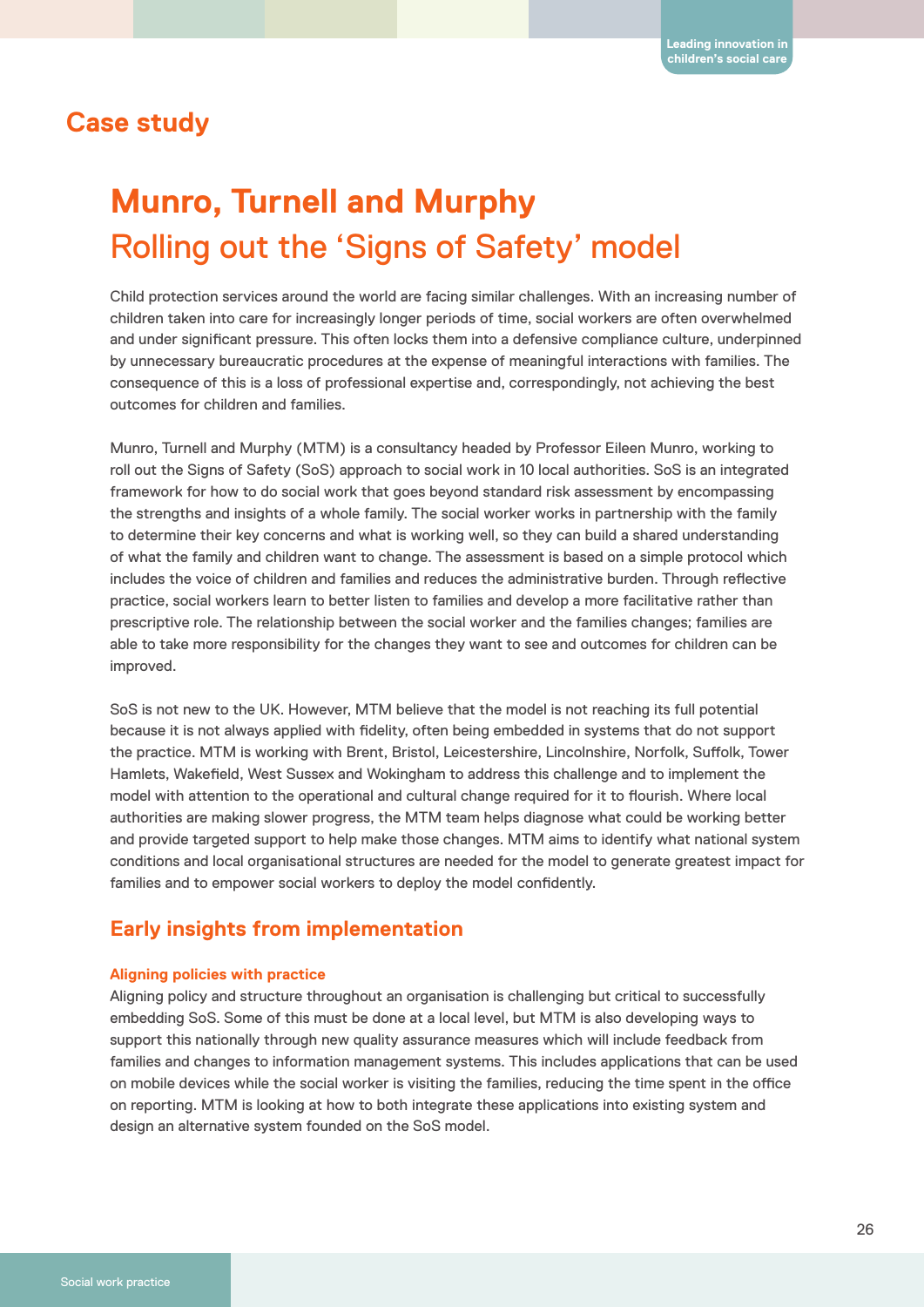### **Aligning Ofsted inspection processes with Signs of Safety**

MTM has been successful in gaining constructive engagement from Ofsted, which has been open to exploring the ways in which the Signs of Safety model can inform the shape of its inspection processes to adequately assess practice with families. The success of SoS in many other jurisdictions and the wide scale of this model in children's services have been key to this engagement.

### **Leadership commitment**

The experience from across participating local authorities is that support from leadership is crucial in implementing Signs of Safety. Implementing the framework requires a bottom-up and top-down approach to cultural change, with policy and organisational processes shaped by the Signs of Safety practice. Senior managers, who see SoS as a solution to budgetary pressures, have embraced the new framework and have been key to embedding it more widely.

#### **Workforce culture**

Courses and workshops for partner local authorities are delivered by practice leaders who have implemented SoS themselves and know what to look for. This model aims to train as many professionals as possible in the new approach, to quickly spread new values and principles across the local authority. When staff are asked about managing risk and uncertainty and the emotional support received from their organisation, SoS training is positively correlated with better approaches to shared risk and better emotional support.

Many local authorities are undergoing structural reorganisation, causing delays, increased workloads and budgetary pressures, all of which make the integration of SoS more challenging. However, where the SoS framework is being embedded well, it appears that staff may become more motivated to stay with the organisation, increasing continuity for families and reducing the need to train new staff.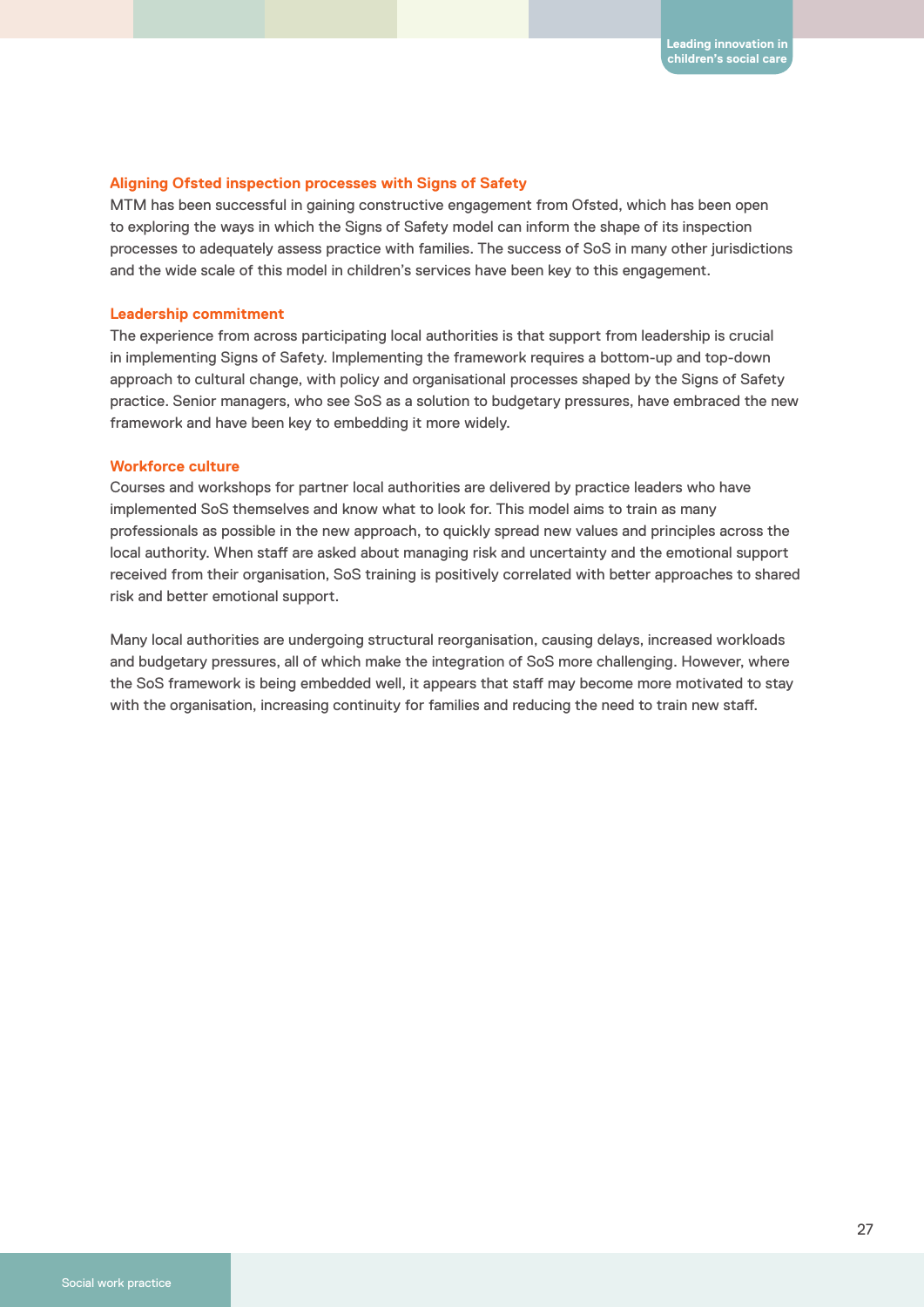### **A workforce culture that enables professionals and fosters learning 2**

*"A major challenge in building a more responsive child protection system is helping a wide range of professions to work together well in order to build an accurate understanding of what is happening in the child or young person's life, so the right help can be provided."32* 

Munro de la constitución de la constitución de la constitución de la constitución de la constitución de la con

The sector tells us that what makes the biggest difference to outcomes for children are the actions and support of those closest to them: foster carers, special guardians, adopters, residential workers and birth families. Demonstrated throughout the projects is that professionals, and in particular social workers, are not just the focus of change but the key agents of making change happen. Projects are meeting this challenge by:

#### **Building a supportive environment for professionals**

- introducing integrated, interdisciplinary and cross-agency teams;
- **•** developing new roles and career paths for social workers; and
- **•** thinking differently about recruitment and retention.

#### **Adopting an evidence-based theory of practice for the whole workforce**

- **•** making better use of evidence and data;
- **•** growing whole-organisation cultures of learning; and
- **•** new models of training for the wider social care workforce.

### **Building a supportive environment for professionals**

The projects are testing the structures and relationships that give professionals the skills, resources and freedom to make sound, nuanced and practical decisions that are based on their own judgement and supported by colleagues. What these changes have the potential to create is a huge shift in autonomy for social workers: not just in making decisions but to be genuinely creative in the ways in which they work with children and families; with partner agencies; and with each other.

#### **Integrated, interdisciplinary and cross-agency teams**

The aim of many of the projects is to create integrated, interdisciplinary and cross-agency teams that provide a range of support and insight broader than that of one professional. This includes:

- **•** integration at delivery, such as multi-service hubs and residential placements;
- **•** integration in resources, for example social workers having easy access to clinical and therapeutic support for families; and
- **•** integration in case work; for example, shared caseloads and supervision.

The make-up of these teams varies according to the needs of young people. For Gloucestershire County Council this means combined assessment and planning as standard across youth offending, social care and mental health. For Ealing's Brighter Futures it means small, multi-skilled teams offering intensive interventions to prevent family breakdown, including teachers, psychologists and youth peer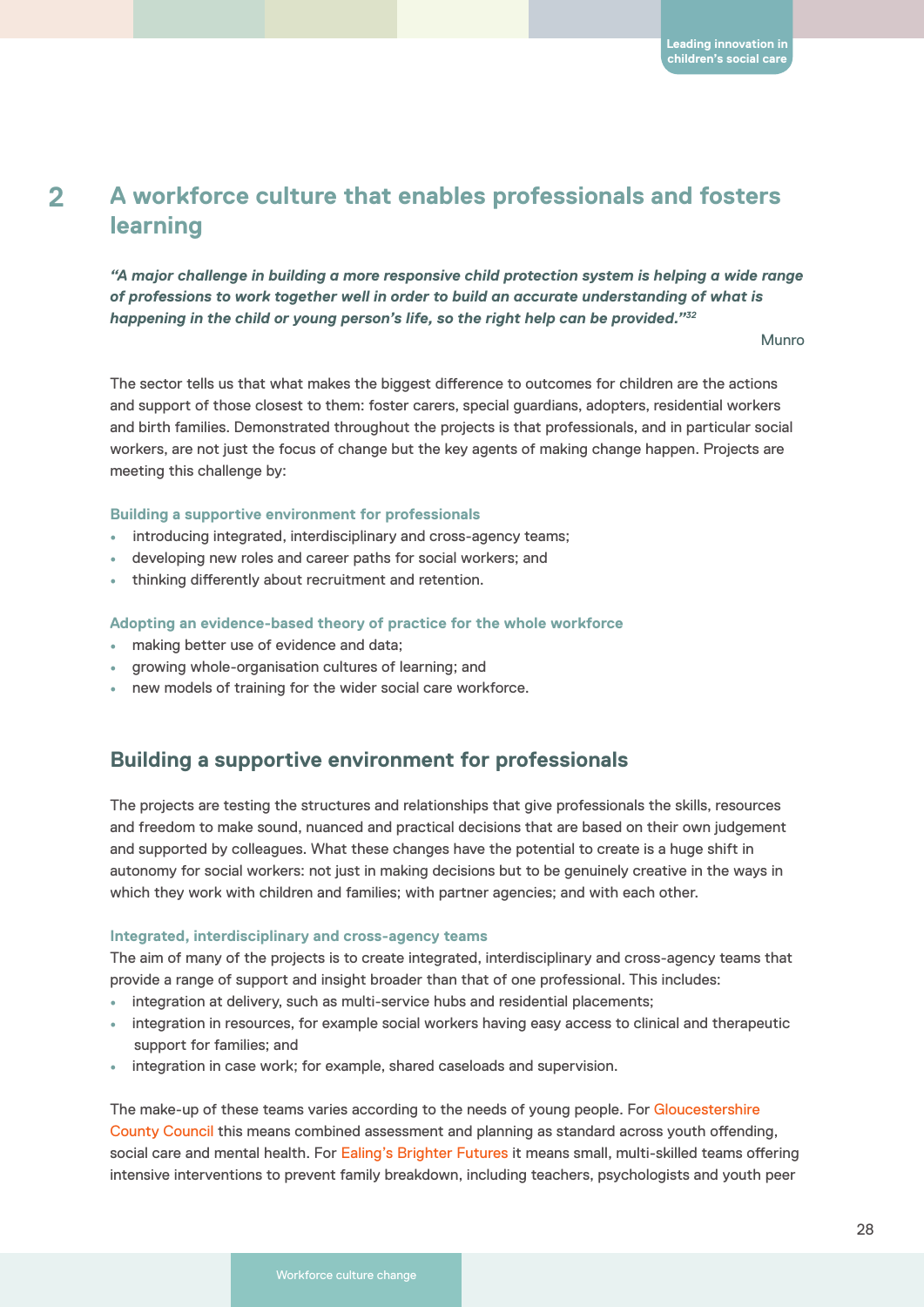mentors. Hampshire's Family Intervention Teams are seconding in specialist domestic abuse, substance misuse and mental health practitioners to children in need teams. The Royal Borough of Windsor and Maidenhead is working in partnership with Family Friends, a local voluntary organisation, to test an approach basing social workers with family support workers in two hard-to-engage and very different communities: Pakistani-Mirpuri families in Maidenhead and armed services families in Windsor.

Where teams themselves are not interdisciplinary, many projects are working to increase access to resources and referrals across agencies. This includes social workers having easy access to CAMHS and clinical/therapeutic support for families, in addition to resources such as respite and residential care. Wigan Borough Council, in a joint project with Wigan CCG, is establishing a combined team of social care and CAMHS professionals to provide crisis and step-down support for children in or at risk of entering care. The team works alongside a repurposed residential home providing respite care and short-term placements, in addition to a group of specialist foster carers. In Durham, the council is building alliances with third sector organisations to increase the capacity of services to support families at different stages of need. Harnessing this expertise and capacity should reduce caseloads for social workers, ensuring they can work intensively with those most in need.

Creating an environment in which teams can work together successfully is crucial. Some projects are merging the different cultures that come with multi-disciplinary teams. Others, such as Surrey and Ealing, are taking a 'bottom up' approach with staff to build a new culture for these teams, independent of the health, education and social care skills that comprise them. This has helped to allay concerns from practitioners working in big, diverse teams would erode their individual professional identities, and has focused on the benefit to all of sharing knowledge and developing new skills.

Key to integrated delivery teams has been to make sure they are backed by high quality and flexible admin support: all-round trouble shooters who can get practical things done for families. Projects like those led by Hampshire and Sefton have put in place dedicated social work co-ordinators or project managers, highly skilled administrators who can release social workers' time to enable them to deliver more effective interventions. This ensures work is done at the right level, with professional time focused on intense work with the most vulnerable families.

### **New roles and career paths for social workers**

Important to new teams and roles has been developing career paths that enable managers to practise direct work with children, ensuring experienced staff can progress while staying in practice. This maintains links between management and developing practice, while also providing stronger supervision, mentoring and coaching links to teams. A key aspect of Morning Lane's Reclaiming Social Work model is the recognition that, in traditional children's social work models, the best social workers can only progress by becoming team managers and are lost as front line practitioners. In training training social work teams in systemic theory and shared case-working, it aims to create progression routes that maintain and strengthen front-line practice. Frontline is developing Firstline, a leadership programme for first line managers in children's social work to act as catalysts for change by improving the wider system and quality of practice within their organisation.

Integrated teams create the opportunity for social workers to direct the work of other professionals and/or play specialist roles, rather than being generalists across all aspects of their work. Durham County Council is redesigning its social care workforce into 10 integrated teams split over five areas of the county. Teams are led by social workers who have a reduced caseload, made possible through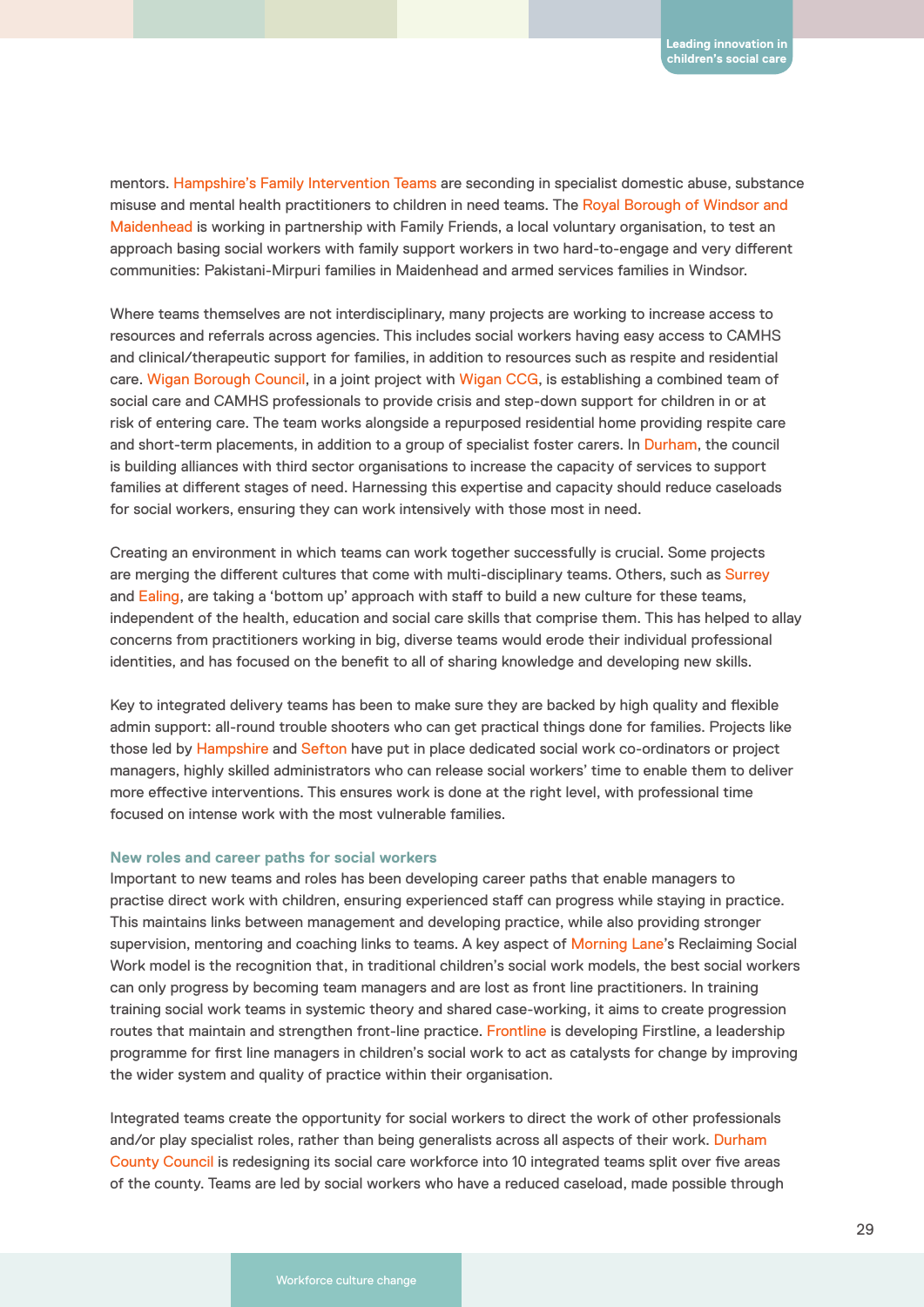better use of social work specialists who deliver specific parts of a family's support plan. Reflective supervision is provided by a senior social worker. Underpinning the model is an award-winning Stronger Families workforce development programme, focusing on family mediation and restorative practice; a pre-birth assessment toolkit; parenting programmes; and family engagement.

Projects including those led by Sefton, Ealing and Catch-22 are looking at how to build teams around the social worker that can provide more tailored support while reducing caseloads. Working with Cheshire East, Catch-22 is piloting a new approach to delivering services for children in need in Crewe. A 'pod' structure allows some services to be delivered by non-social work qualified practitioners, freeing up social work time to focus on the highest risk cases. The aim is to challenge the existing professional structures that can restrict the proactive interventions required to help young people. The pilot will test whether this approach can reduce caseloads and escalations to child protection status.

#### **Thinking differently about recruitment and retention**

Changing team structures and creating multi-disciplinary approaches has required rethinking internal and external recruitment. Across the Innovation Programme, projects are varied in their approach to recruitment. Some have identified the staff required very quickly, while others have waited until project structures are in place. Some have recruited project managers and professionals internally, creating new roles for existing staff; others have focused on recruiting new kinds of professionals from outside.

There have been challenges to recruitment across the board. Temporary contract offers, bureaucratic processes and the difference in terms and conditions between agencies have made building mixed teams difficult. Recruiting for specialist roles, including substance misuse roles, mental health workers and multilingual practitioners, has been particularly problematic due to a lack of support and the need in some projects for work out of hours or on a consultancy basis. Service-level agreements have made the recruitment of clinical staff more complex, and a discrepancy between the salaries in charities and the rates available for agency work has exacerbated an underlying shortage of people with the right combination of skills.

The projects are taking many approaches to combat these challenges. Catch-22 has advertised jobs as explicitly not requiring professional qualifications. This has created a much better mix of skills and practitioners who are not necessarily social workers by trade. Other projects, such as those led by Achieving for Children, Islington and Sefton, are recruiting staff based on emotional intelligence and values in addition to knowledge, critical reflection and analysis. Ealing and Catch-22 have run recruitment processes involving panels of young people, and have focused on the enthusiasm and flexibility of staff to work in new and different ways. A key concern and focus in Ealing has been to avoid a two-tier system – that those working in the 'old' way do not feel like they are second best.

Retention has been an ongoing issue for some projects, with a high turnover of staff. This is an issue across social care, and exacerbates the difficulty in bringing people into a new set of processes and cultures. The projects are tackling this on two fronts: future-proofing teams by ensuring staff are recruited based on shared values, purpose and commitment; and bringing existing staff into the emerging cultures in ways that are inspiring and motivating.

In one project, a higher than usual number of rejections at the second stage of interview threw into question the abilities of the existing cohort of social workers to operate at a more senior level. In addition, tensions have arisen when internal staff have applied for new roles and have not been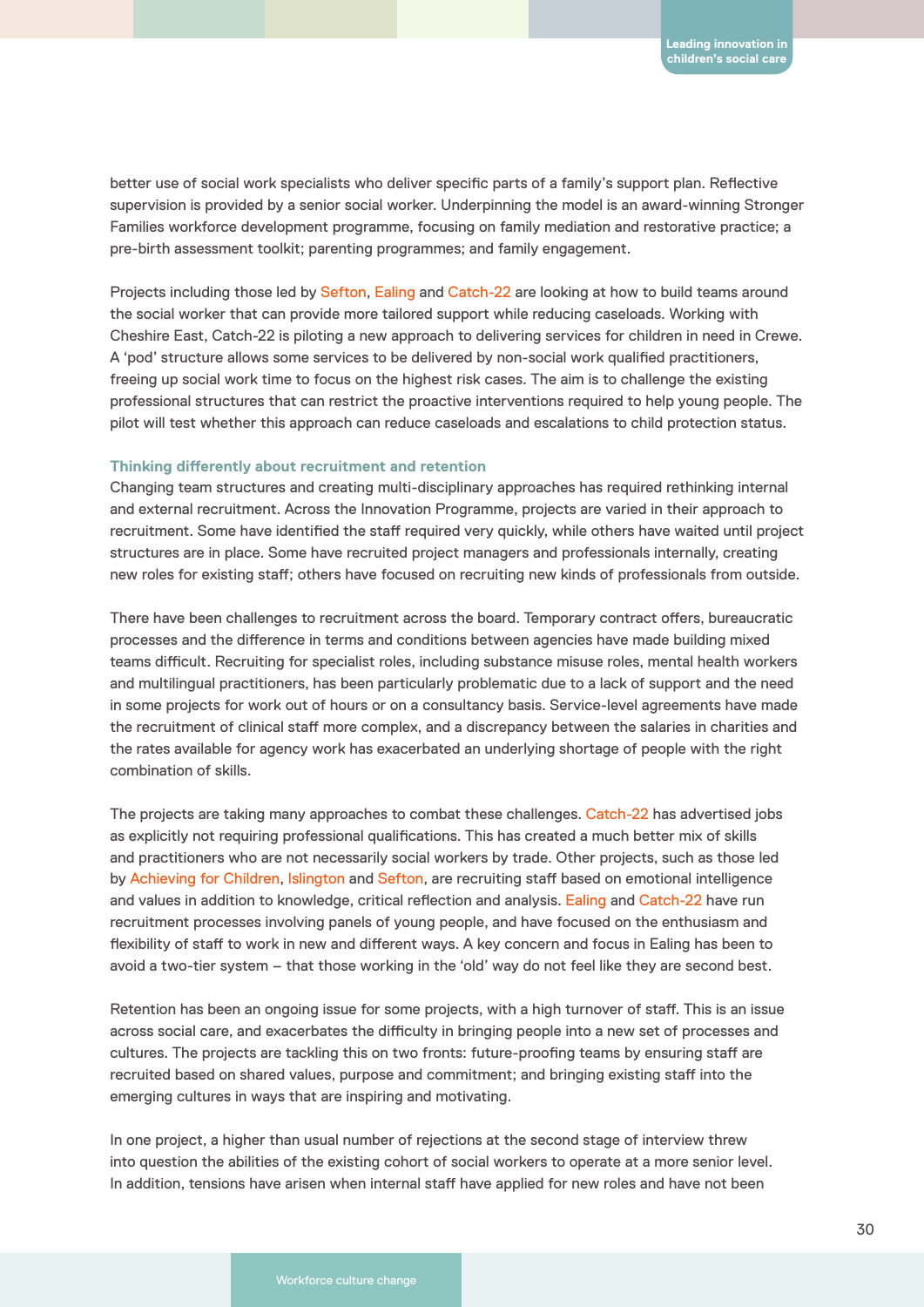viewed as appropriate. The project team has responded by developing an additional recruitment point at an earlier stage of the social workers' career path, to build a pipeline of relevant staff through development and training.

### **Adopting an evidence-based theory of practice for the whole workforce**

As the Munro Review argues, evidence-based practice does not just mean using a method that has evidence of "some degree of effectiveness"<sup>33</sup>. Instead, it means drawing on the best available evidence; integrating this with a social worker's own understanding of a child and family's situation, values and preferences; and informing their decision about the most appropriate support. It relies absolutely on the skill, judgement and knowledge of professionals across the care sector, and requires a high level of critical thinking.

One aim of projects in the Innovation Programme is to find and define these operating frameworks and overall approaches that underpin how everyone works with families, assesses risk, builds relationships and provides support. Shared evidence-based frameworks for the whole workforce are beginning to provide the flexibility and permission, as well as the professional toolkit, for practitioners to make decisions based on professional judgement. In addition, these approaches are serving as a shared professional language that teams can use to support one another to learn and develop.

### **Better use of evidence and data to inform practice**

Better use of data, and gathering and valuing new forms of evidence, allow social work teams and partner agencies to build a rich picture that goes to the heart of the fundamental question: are we improving the lives of children and young people? This question reframes data collection from measurement of activity and compliance, to measurement of outcomes and experience. Key to this is collecting evidence directly from children, young people and families about their experiences of the system – not just after the fact, but in real time. This allows professionals to alter their practice swiftly if needed, in addition to building up a shared understanding of the needs of the child. In Hertfordshire an improved recording system allows children, families and significant adults to input data directly into social workers' notes, creating a fuller picture of experience and effectiveness. As part of its Project Crewe programme, Catch-22 is running an RCT to test if its new model – centred around support plans that are co-produced between families, children and non-social work qualified family practitioners – is successfully breaking down the traditional division between the roles of professionals and families, often a barrier to parents seeking early support.

The approach of the National Implementation Service includes high-quality research trials, as part of a theme across the projects of establishing better use of data to inform practice. Newcastle's Family Insights aims to support more families to stay together safely. Its social work model cuts bureaucracy by using needs-based segmentation, creating new social work units that focus on families with similar needs and characteristics. Data analysts are embedded within social work teams, allowing teams to develop a more detailed understanding of the needs of families facing similar issues. In addition, the project team is creating a learning and teaching organisation alongside Northumbria University to share learning on which interventions work best for particular families, and to contribute to the design and delivery of social work education and continuous professional development.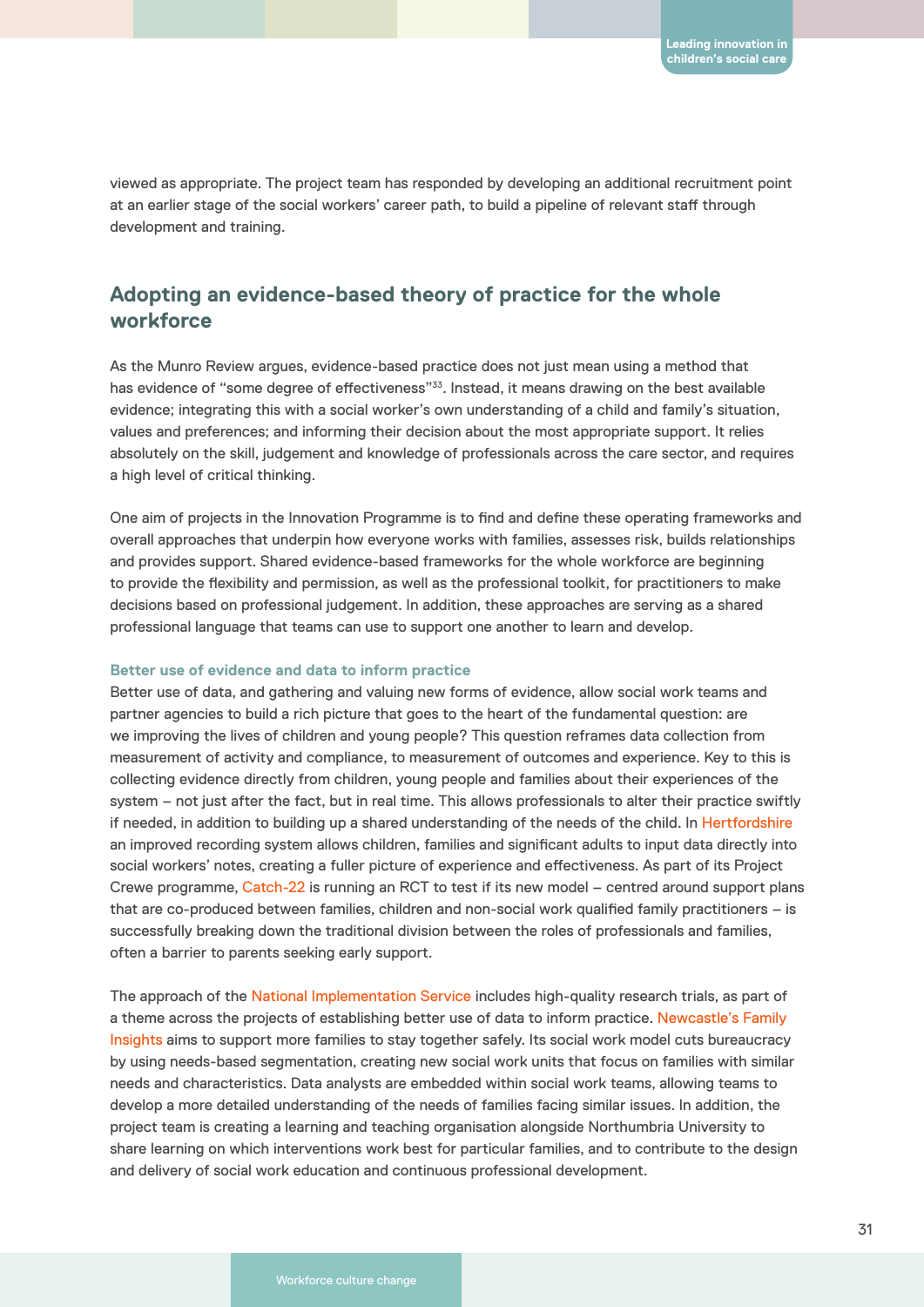### **Whole-organisation cultures of learning**

The focus on evidence and evolving practice is producing a shift towards a whole-organisational culture of learning that encourages critical thinking, challenges judgements and makes changes when things don't work. This includes more reflection on practice across all levels and opportunities for observations and coaching that create richer feedback to continually improve practice. New styles of management are encouraging social workers to reflect critically, develop alternative hypotheses and be open to multiple lines of enquiry.

In Leeds, 1,500 staff from across the local authority have been trained in the use of family group conferences and restorative practice, with 36 trained as facilitators; in the first six months of the project 500 family group conferences have taken place. The aim is for 6,000 staff to be trained in restorative approaches by the end of the Programme. Likewise, Tri-Borough aims to train 600 staff in systemic practice, motivational interviewing, parenting approaches and Signs of Safety. North East Lincolnshire is training staff in a 'safer communities' approach comprising a blend of family group conferencing, Signs of Safety, restorative practice and outcomes-based accountability.

Projects including Sefton and Tri-borough are fostering a culture of continuous improvement, with significant additional investment of staff time in professional development. In addition, Tri-Borough has developed a reflective coaching programme to promote action learning rather than monitoring. The project team is building learning mechanisms within the organisation, specifically a framework of observation, feedback and coaching to change practitioner behaviour and consolidate training.

Learning from success goes hand-in-hand with learning when things go wrong. NSPCC's work on serious case reviews is being run as a proof of concept that SCRs they can – and should – act as points of rich learning. Together with the Social Care Institute for Excellence, the project is developing and testing mechanisms that both improve the quality of SCRs and enable better use of the learning that emerges from them. This includes a pilot project around the central commissioning of five SCRs, involving professionals in creating materials and testing these with Local Safeguarding Children Boards. The intention is to provide sufficient evidence to justify a national SCR hub for improving their quality and use.

Many of the projects are explicitly learning on behalf of the wider system, setting a strong tone of knowledge sharing and of agencies supporting one another to learn and improve. The Council for Disabled Children is leading a partnership of five local authorities in a one-year project testing new approaches to social work assessment and determining accurate thresholds for service provision. Barnardo's and the LGA are establishing a National FGM Centre that will provide services and share learning to prevent new cases and support girls and women affected by FGM.

#### **New models of training for the wider social care workforce**

This learning culture is not confined to the practice of social work. Doncaster Children's Services Trust is creating a multi-agency team across social care, police, health and schools, with the aim of upskilling everyone who interacts with children on ways of engaging with young people and families. Safe Families for Children is extending an early intervention and respite care pilot from the USA in which volunteers provide respite care for families during times of crisis, while Hampshire County Council is developing and training a network of volunteers to work with children and families in their communities.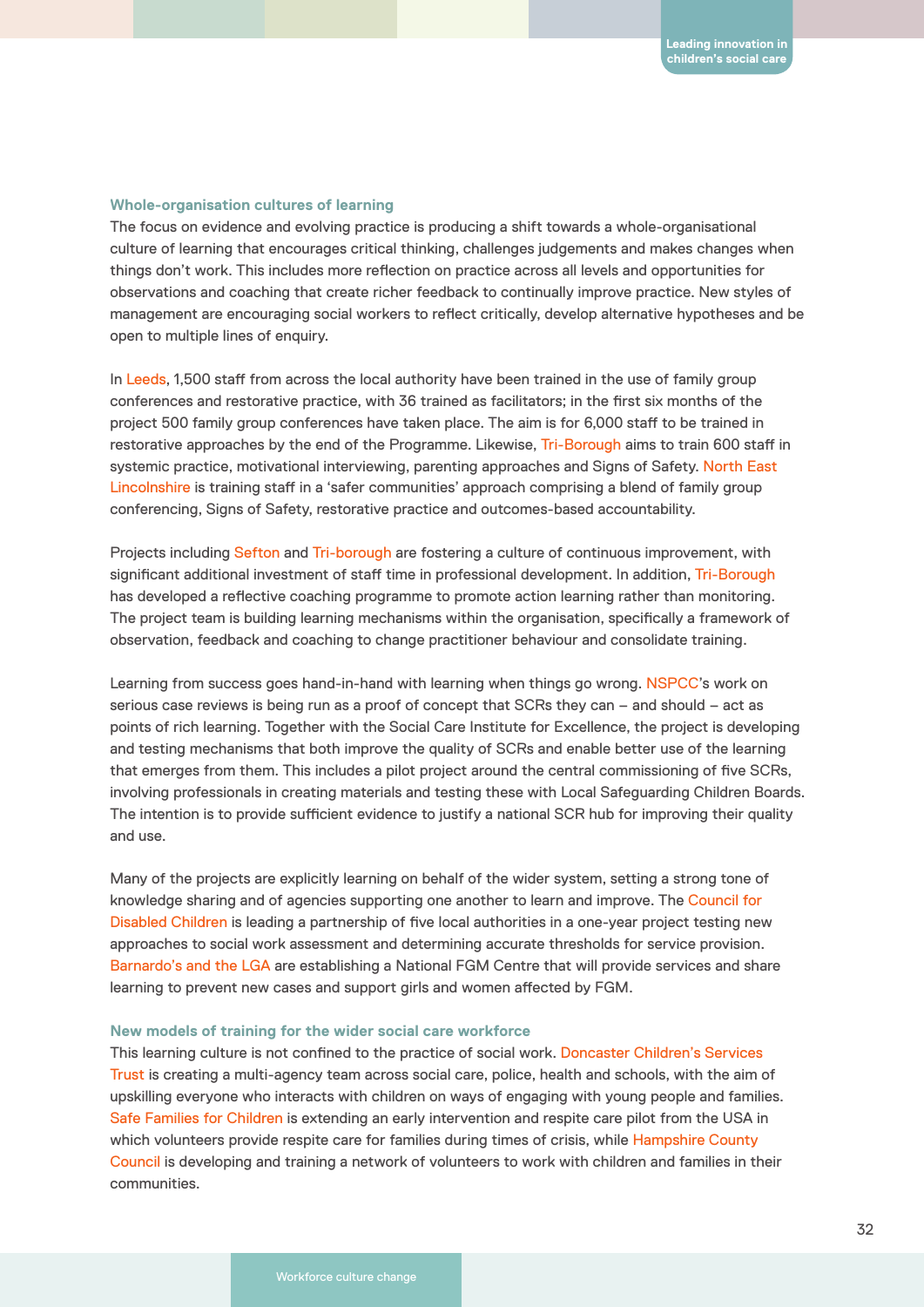A group of projects are focused specifically on the training and learning offer for foster carers and adoptive parents, supporting them to meet the needs of the children in their care and connecting them to wider networks of advice and guidance. Ealing's Brighter Futures is developing offers of intensive training for foster carers that includes wrap-around 24-hour support. Hackney's FLIP project is working with 50 carers, building their capacity to meet the needs of teenagers. The Compass Centre, led by Norfolk and Suffolk Foundation Trust, is building on the success of its therapeutic education services to create a Virtual Residential School that will offer training, consultation and supervision to foster carers. Cornerstone is aiming to increase and sustain the pool of appropriate adoptive parents through a wraparound service that includes therapeutic parenting training.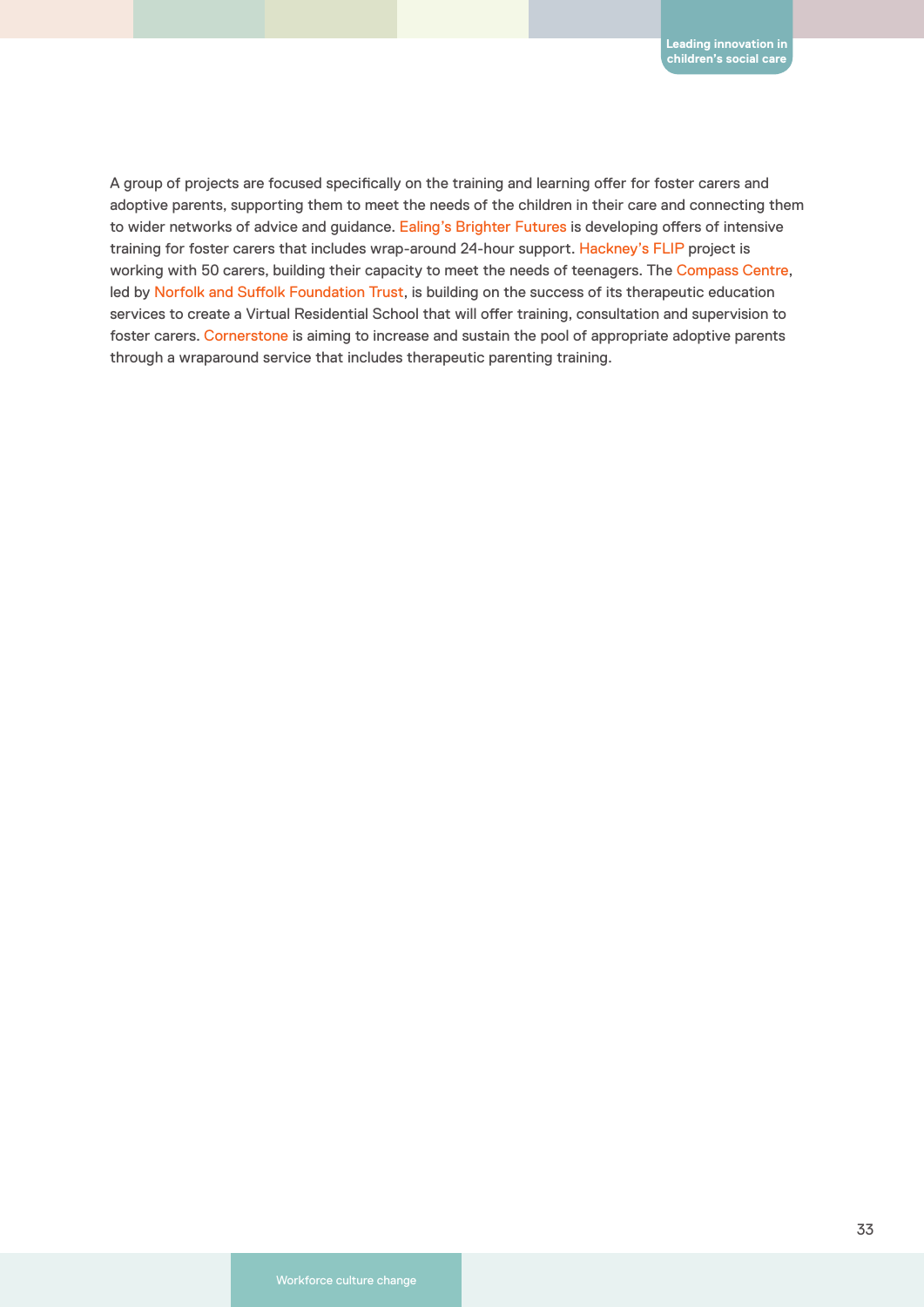### **Case study**

## **London Borough of Islington** Doing What Counts and Measuring What **Matters**

Islington Council is undertaking whole-service transformation designed to make social work practice more skilled, purposeful and effective. Its project has been informed by previous work to trial Motivational Social Work (MSW), a form of counselling initially developed in relation to alcohol problems that look at reducing people's resistance to seeking and accepting help. Despite the positive reception to MSW training by staff, an RCT did not show significant change in outcomes for children and young people. However, Islington generated two important lessons from this work: 1) the need to align administrative processes with social work practice, and 2) the value of action research as a learning tool to improve social work practice on an ongoing basis.

The Innovation Programme has presented an opportunity for Islington to build on this experience and transform its social work practice. The team is co-designing a new operational model with frontline staff, alongside work to train first-line managers to enhance reflective skills; review the roles and tasks of social workers; and make changes to recruitment and supervision, information management and legal processes. The project has two strands to realise this ambitious vision: Doing What Counts and Measuring What Matters.

Doing What Counts aims to embed a Motivational Social Work model of practice. MSW is grounded in principles of motivational interviewing, task-centred social work and motivational risk assessment and management. It aims to strike the right balance between risk, strengths and solutions, placing a strong emphasis on creative challenge from supervisors and generating multiple hypotheses about what is happening within a family. Recruitment processes have been changed to focus on emotional intelligence and values in addition to skills relating to knowledge, critical reflection and analysis.

Measuring What Matters aims to develop a new monitoring and evaluation framework for assessing the quality of practice against the outcomes that really matter to children and families, rather than what is easy to measure. This will include new metrics and new ways of generating data and evidence. Practice evaluators are embedded in social work teams to observe them in action, with evaluators meeting families separately to get an understanding of their experience of services and how these have made a difference to them. This data will be shared swiftly and in a format that can usefully inform performance management. The team will share the learning generated through out the project with the wider sector and discuss its potential use for Ofsted inspections.

The move to more collaborative ways of working within social work practice is being used as an opportunity to develop best practice in a way that improves each social workers' autonomy and capacity to reflect. MSW positions social workers as the key agents of change within the professional network, with the aim of reducing social workers' dependency on external agencies and experts. The social worker role is supported through reflective group supervision and access to in-house multidisciplinary input.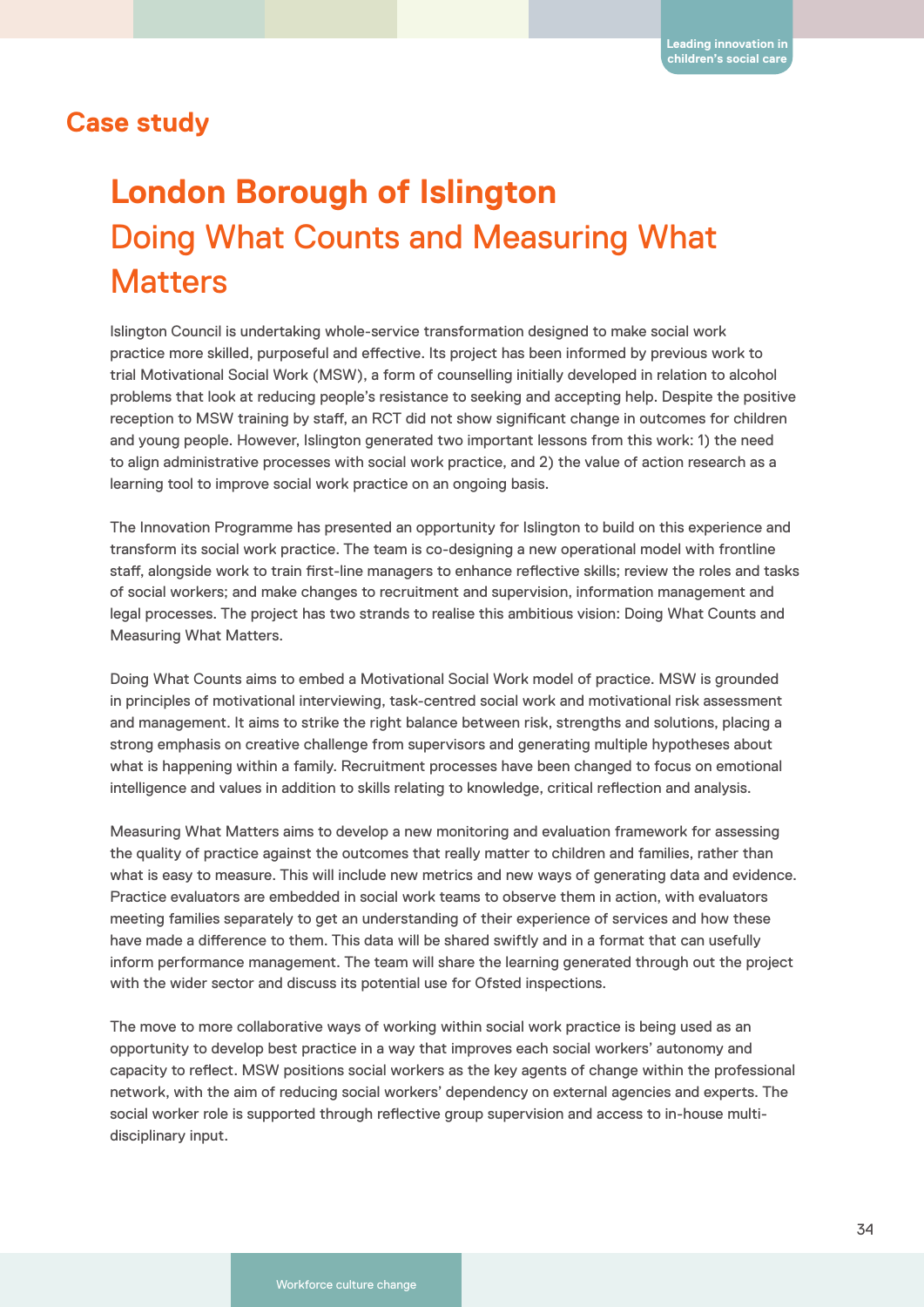### **Insights from early implementation**

### **Aligning values and principles across the organisation**

A dedicated MSW practice lead has enabled coaching and reflection about the need to embed the principles of MSW in the culture across the system. This incorporates a new model of supervision, which is stimulating broader conversations around what other internal interactions look like in an MSW culture. Aligning workforce culture takes time, and the project team has been paying close attention to the anxieties of non-social work professionals in how changes will affect them. Acknowledging the importance of such fears and facilitating open conversations between all parts of the organisation – even those who are not directly involved in the new model – has been key.

### **Aligning management practice and systems with the vision**

Taking on board lessons from their earlier testing of the use of MSW techniques, Islington is changing approaches to management, recruitment and supervision. It has found using the framework in recruitment to be critical to finding the right people who can intellectually and emotionally engage with the new approach. In particular, this requires a supervision style that steers away from directive, accountability focused supervision to provide a more reflective space to support practice and develop robust interventions. In addition, Islington is changing the way in which it conducts meetings and reviews, as well as re-assessing quality frameworks and risk assessment.

### **Creating effective learning tools**

Social workers are audio taped five to six times during the year to evaluate the extent to which they demonstrate the seven key principles of MSW – evocation, empathy, purposefulness, autonomy, collaboration, child focus and clarity of concern. Embedded evaluators use the MSW coding tool to evaluate social workers' practice, and the practice coaches provide a coaching session, commenting on areas of good practice and areas for support. The data is fed into the practice report which is used to evaluate the quality of service delivery overall.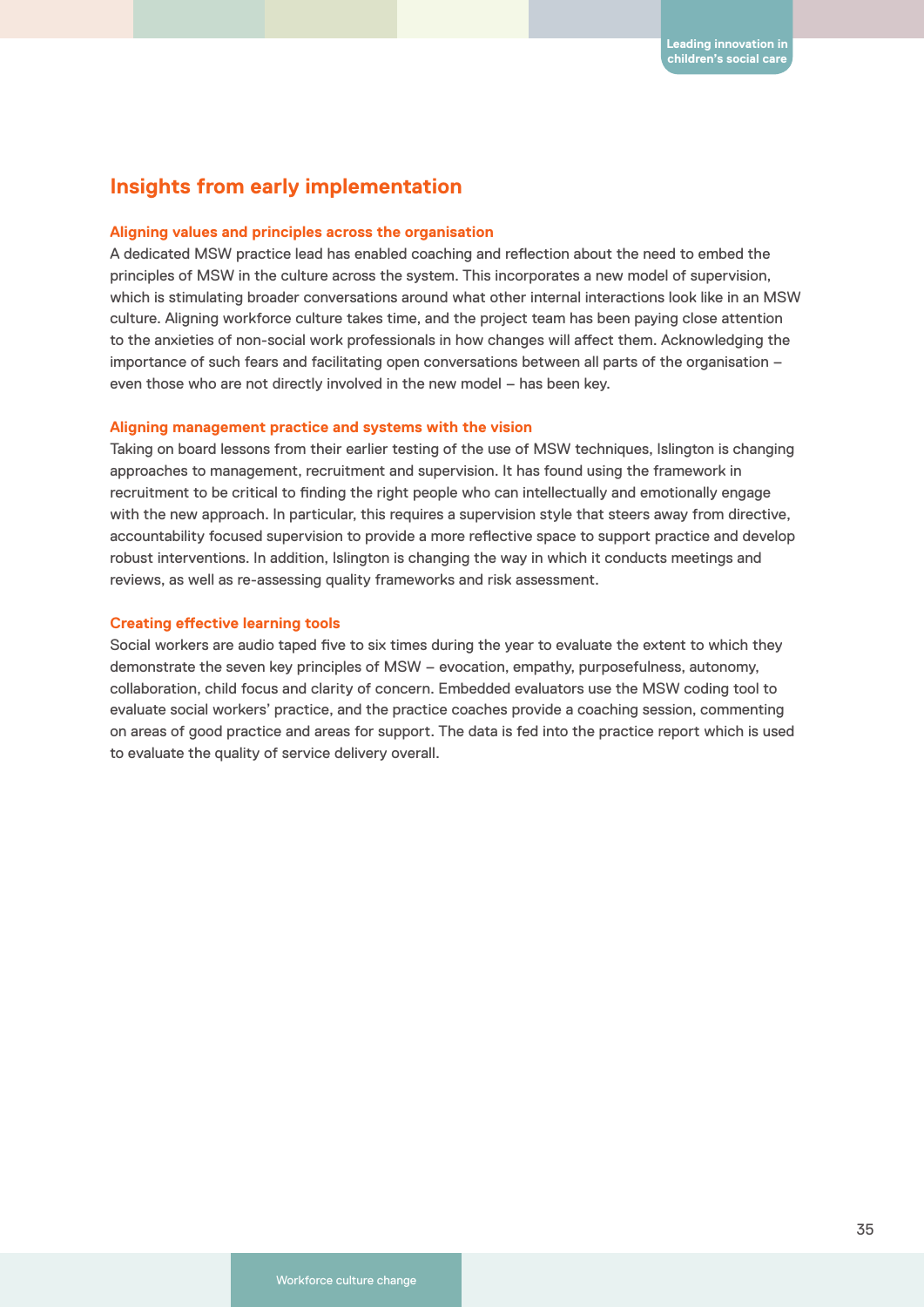### **Case study**

## **London Borough of Ealing**  Brighter Futures: building consistent relationships around adolescents

In the face of substantial budget reductions, coupled with rapid population growth, Ealing has prioritised developing a sustainable model for children's services that is centred on the needs of the most vulnerable adolescents. The process began with research into the needs and wishes of young people in care. This highlighted the importance of three factors, as described by young people themselves:

- having choice and control in the decisions that affect them;
- living locally, ideally with their birth family but, if not, in family placements with people with whom they can make strong and permanent connections; and
- having one lead worker who stays with them throughout their journey into adulthood.

Brighter Futures is an intensive engagement model that aims to prevent placement and family breakdown; to promote the empowerment of teenagers and families; to increase continuity of support; and to reduce the number of children and young people who become looked after. It consists of five key elements:

1. A consistent key worker who knows the family well and who can support them to move through difficult times. Teenagers and families will be able to choose their key worker, who may or may not be a social worker.

2. Prioritising foster placements over residential care placements. Ealing is aiming to increase the pool of local foster carers so that adolescents can be placed in stable and long-term placements. Foster carers and support workers will be trained in the same approaches to enhance their understanding and management of the impact of early childhood trauma and attachment, focused on building trust with young people.

3. Devolving power and decision-making closer to the child and the key worker. Ealing is testing a range of tools including adolescent-led personalised budgets; 24-hour support helplines; extending the role of peer mentors; developing education, training and employment opportunities; providing new efficient referral pathways; and providing more leisure activities. This gives staff greater autonomy to make decisions and pull together a package of support for the children they know best.

4. Providing help and support when it is needed, including the use of youth workers who more traditionally work in the evening and at weekends.

5. Multi-disciplinary teams in which fostering support workers, youth workers, youth justice workers, social workers and specialists in domestic abuse and CSE will work closely together in integrated teams around a small group of young people and families.

The implementation of the programme requires key changes in workforce culture, with staff enabled to be effective advocates for children and families and to assume more responsibility. This change is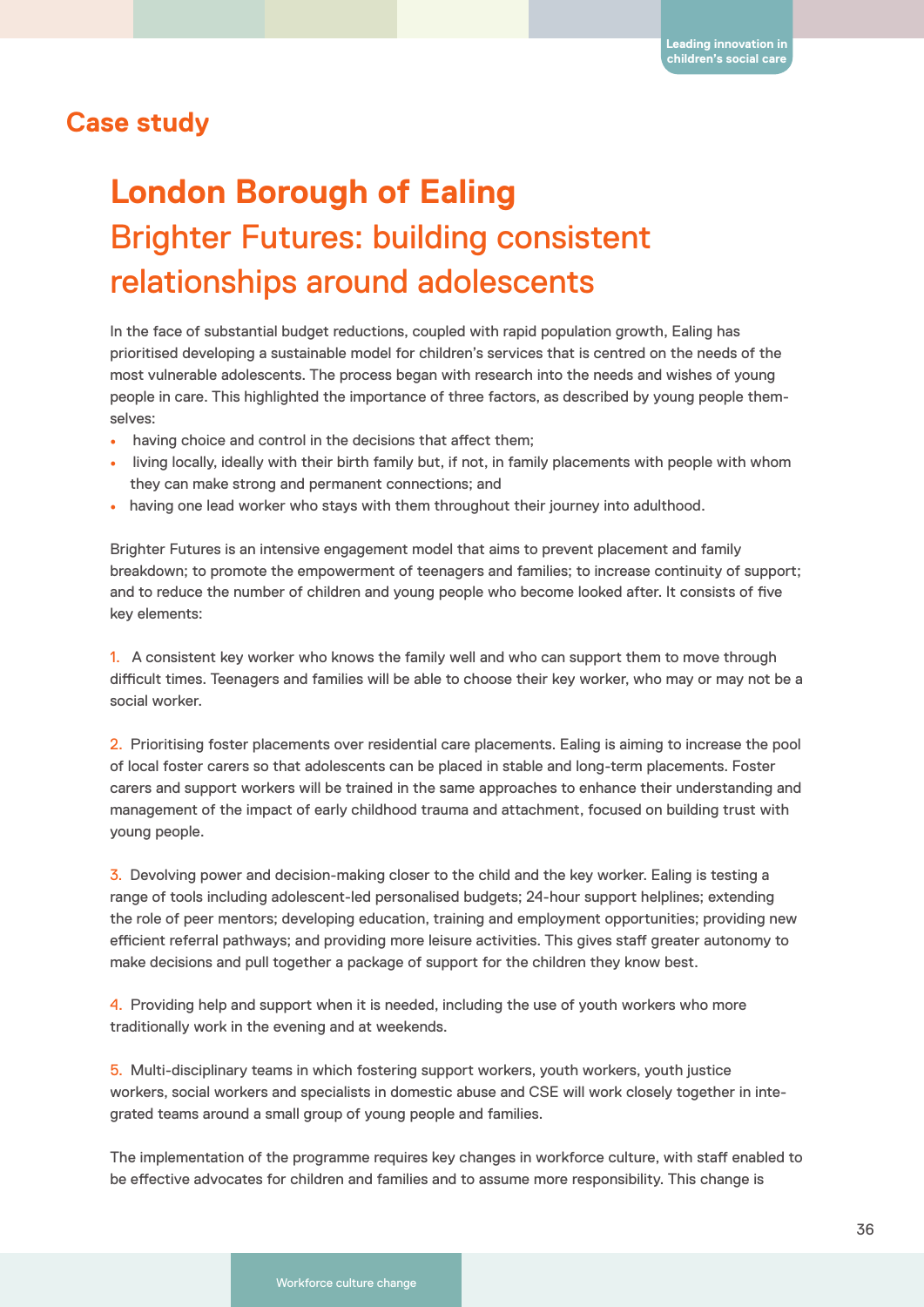underpinned by a new structure for three casework teams: two for adolescents on the edge of care who work with the young person and their family, and one for looked after children and foster carers. The teams are overseen by a social worker operations manager and each team has a social worker team manager, clinical psychologist, family support worker and youth connections worker. The teams are assisted by practice support officers who handle admin and logistics, and share a youth mentor and education specialist. Daily morning meetings allow the whole team to discuss the young people, families and foster carers they will be interacting with that day, to discuss plans, interventions and support needed, and to learn from each other in real time. This is coupled with a weekly three-hour supervision meeting of the team's casework, enabled by the reduction in overall caseloads.

### **Early insights from implementation**

### **Shared casework results in better support for professionals and young people alike**

Reduced caseloads and increased administrative support have created time to dedicate to young people. Teams feel safer and supported, with an increased level of confidence in developing relationships. The teams have daily team meetings and regular group supervision which enable them to discuss issues or cases improving the quality of decisions and ability for professionals such as youth workers to take action. In addition, because every member of the team is involved in discussions around every child, each is able to respond to urgent issues or questions from children, families and foster carers. This has already resulted in families saying they feel better supported and more confident in their ability to access help.

#### **Instilling a shared culture**

All members of the team, including foster carers, have taken part in a compulsory, intensive training programme. This has included a week training together as a team rather than different specialties training separately. However, Ealing has also been aware of the need to balance this emphasis on collective work with individuals' anxieties about whether the new way of working would result in loss of professional identity. Getting the right mix of cases has been important, so that each team holds cases with a range of support needs. This helps shared learning and training, and utilises a balance of skills and time across team members.

#### **Involving young people in decision-making**

Young people have been involved in the design of the programme wherever possible, including in the recruitment of key posts, which has been very successful. This has focused recruitment on emotional intelligence and ability to build relationships. The plan is to continue this involvement in aspects of the delivery and evaluation of the programme.

#### **Value for money**

Ealing aims to reduce the number of looked after children from 400 to 280 by 2018/19. This would represent savings of more than £5 million. The local authority plans to halve the number residential and foster placements outside the local authority by 2018/19, representing savings of nearly £6.5 million. For an investment of £5.16 million, Ealing has the potential to make savings of more than £11 million within four years. There are further measures planned for reducing the cost of the workforce by reducing the number of agency staff from 55 to 37 by 2018/19, representing a cost saving of nearly £1.3 million.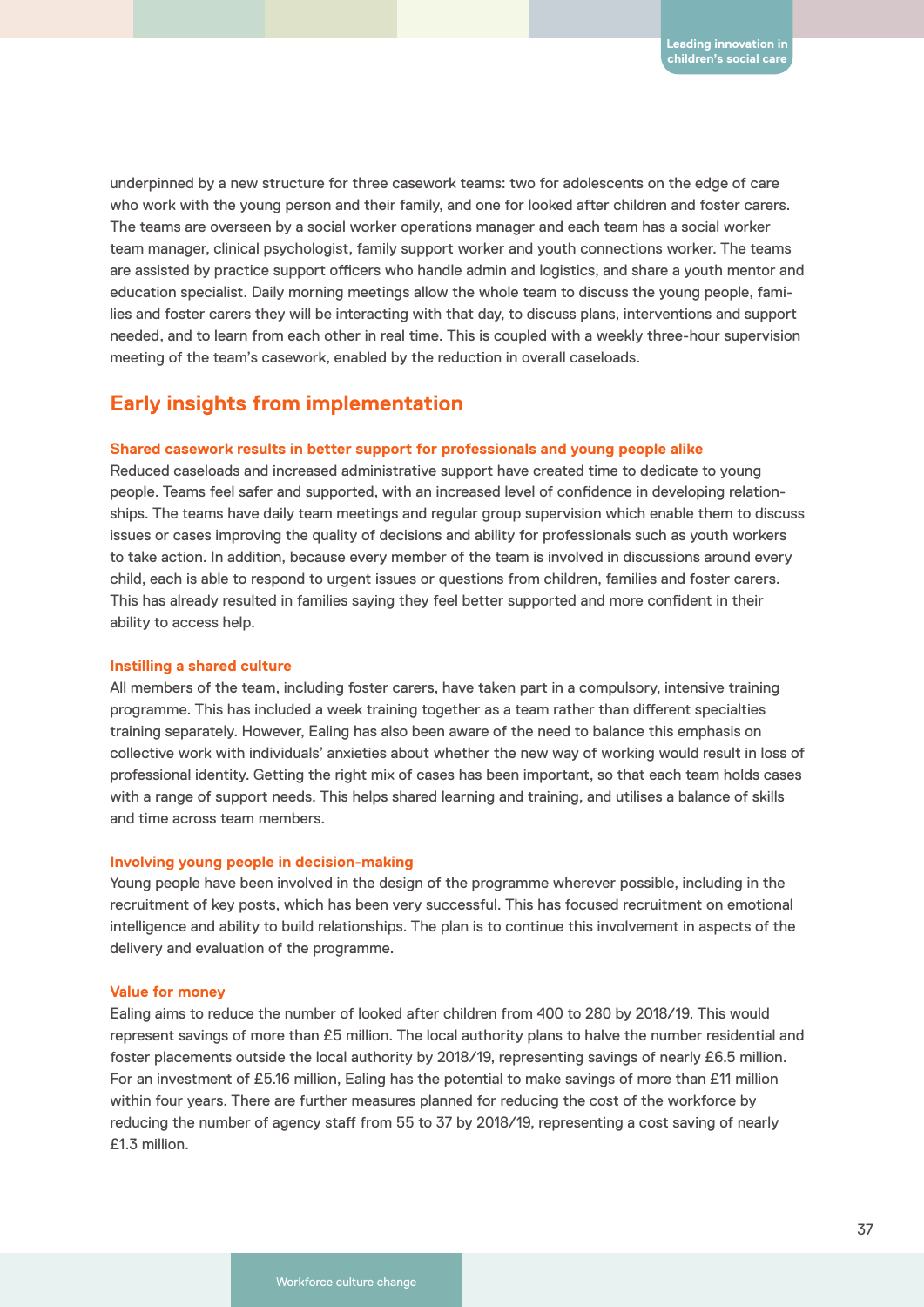**3**

### **Leadership and governance that brings teams and organisations together around a practical vision for improving the lives of children**

The projects are changing radically the interactions between families and professionals, between groups of professionals, and between agencies and services across the system. Leaders plays a critical role by embodying changes in the ways in which they themselves operate, how they communicate with staff and in governance and operating systems and structures. For project teams, this has meant helping people to *see* things differently as well as *do* things differently. Projects are approaching this by:

### **Creating a clear and shared vision, values and purpose**

- creating a shared vision; and
- aligning values across agencies.

#### **Translating the vision into governance, partnerships and ways of working**

- creating multi-agency governance groups;
- engaging local authorities in the vision; and
- distributing leadership more widely.

### **Creating a clear and shared vision, values and purpose**

### *"The measure of success of child protection systems, both local and national, is whether children are receiving effective help."34*

### **Munro** Munro (Marco Munro Munro Munro Munro Munro Munro Munro Munro Munro Munro Munro Munro Munro Munro Munro Munro Munro Munro Munro Munro Munro Munro Munro Munro Munro Munro Munro Munro Munro Munro Munro Munro Munro Mun

For all the projects, aligning values across the organisation is emerging as a key role of leadership. The aim of a collective vision is to move people and create change, and this has meant acknowledging people's genuine fears, concerns and arguments, in addition to their hopes and ambitions.

### **Creating a shared vision**

These changes to practice and culture are being championed and protected by leadership and created and owned by everyone – including, where appropriate, children and parents themselves. Projects are making this shared ownership real in many different ways. In Ealing and Tri-Borough whole-staff conferences launched the project. In Ealing this was followed up with workshops with the operations team on how to achieve and maintain culture change. In Tri-Borough the launch led to staff volunteering to be champions of the new approach, a role that enabled new communication within the workforce and encouraged feedback from practitioners to senior leaders. In Stockport and North Yorkshire all-staff conferences have been held that give everyone a chance to put questions to the senior managers running the projects.

For projects working with adolescents the new vision has centred around the wider support and stability needed for young people to grow into adulthood successfully. This includes having a safe, stable and supportive place to grow up, whether at home or in care; getting a good education and the chance of a job or training; and developing a support network of friends and family. Like Stoke-on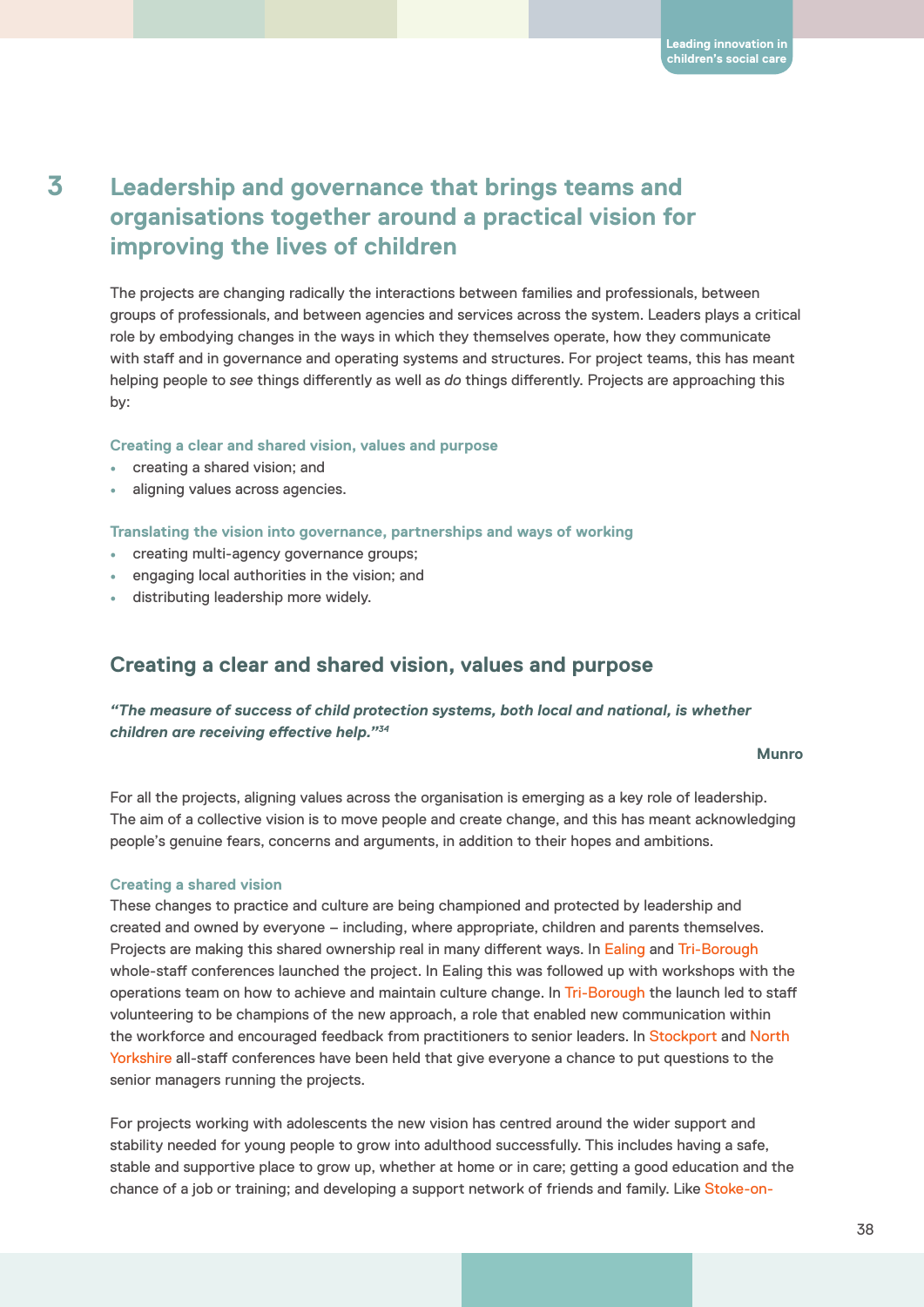Trent's The House Project and North Yorkshire's No Wrong Door model, many projects are looking at the ways in which young people can be given much more choice and decision-making power in their own care, not only as a way to improve current care but also to prepare adolescents and smooth the transition to adult life.

#### **Aligning values across agencies**

Many of the projects are bringing together teams from multiple agencies to develop and test cross-agency working. The challenge for these projects is to create a set of robust values within one organisation and make them transferable to the context of other organisations. In Sefton and Tri-Borough the innovation teams are engaging everyone in a large-scale training process to ensure a consistent approach throughout the service; seconding staff into the service; using co-location to help staff understand differences in processes and approaches; and using the recruitment process to recruit for values in addition to skills.

For projects looking specifically at social work practice, such as those led by Achieving for Children, Gloucestershire County Council and Sefton Council, aligning values has proven to be crucial both in the bonding of interdisciplinary teams and in giving individuals autonomy. It has given teams a common purpose to work towards together, while setting clear expectations around professionals' abilities to make sound, independent decisions.

### **Translating the vision into governance, partnerships and ways of working**

In addition to championing vision and purpose, a key task of leaders and managers in the innovation projects has been to maintain a clear link between vision and practice, translating values into structures and ways of working as fast as possible. This has been important in putting ownership of the vision firmly in the hands of professionals and demonstrating a commitment to working differently.

As discussed above, the bulk of these changes are happening at the level of delivery: in the structures of teams, social work practice, methods and approaches. However, innovative change is also taking place in commissioning and governance, particularly in partnership working and joint commissioning.

#### **Creating multi-agency governance groups**

Multi-agency governance groups provide the structures for agencies including local authorities, providers, health services, police and schools to work together with a clear and common aim. Shared governance is ensuring that the permissions, authority and funding for new ways of working come from multiple sources, increasing the quality of provision and building a strong community for change.

To effect change in its approach to domestic abuse, Doncaster Children's Services Trust is using a multi-agency approach to governance and leadership that sets a new tone for partnership working. It includes a 'whole place' approach to training, data and budgets, and a shared risk methodology across social care, police, health, schools and early help services. A systematic approach to data capture is allowing new kinds of evaluation that value user experience and co-produced outcomes. As in many of the innovation projects, this governance model is facilitative, establishing easy access to shared data and enabling joint working between social workers, clinicians and professionals.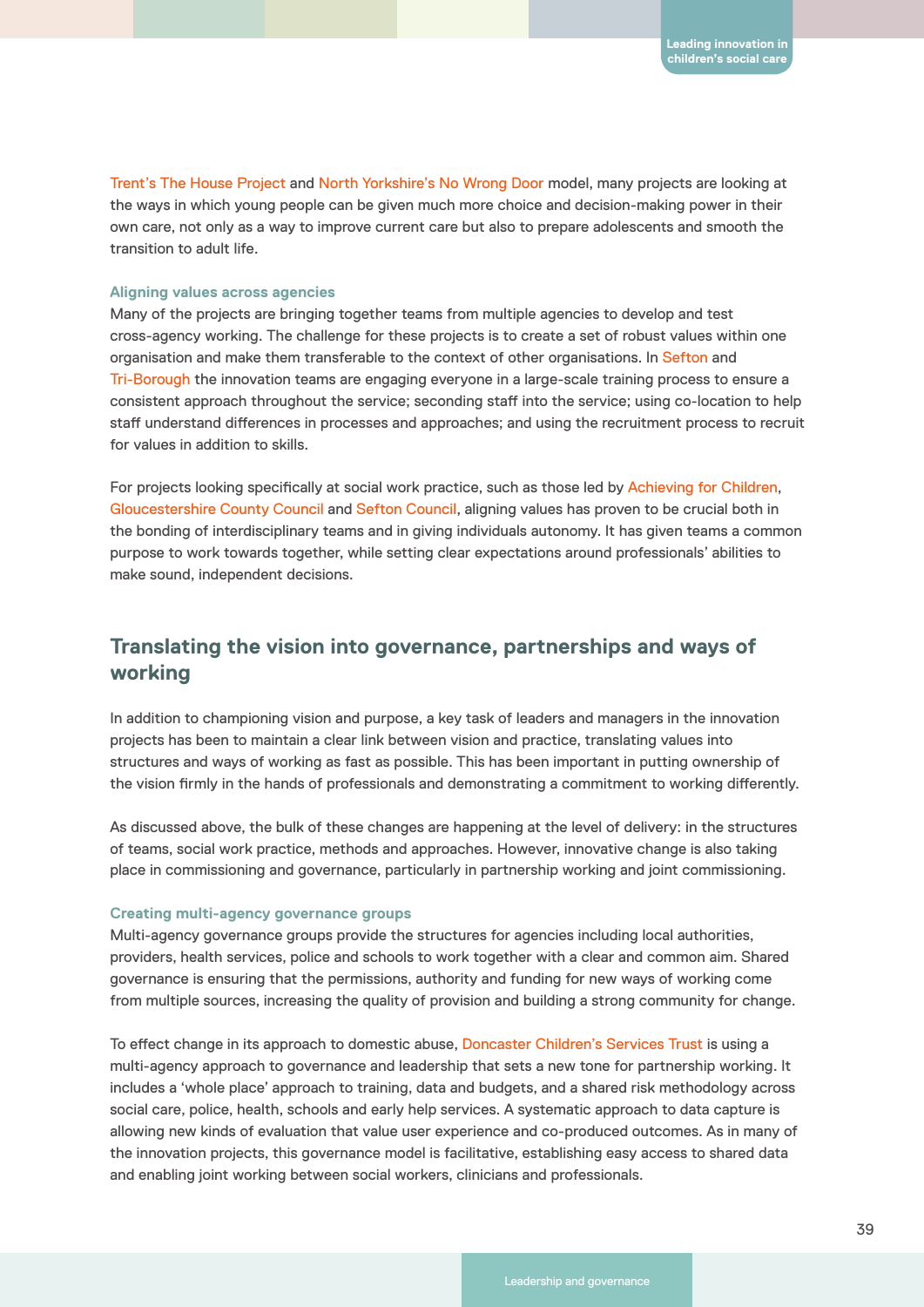### **Engaging local authorities in the vision**

For projects without a local authority partner, engaging local authorities has been a common challenge over the first six months of the Programme. Getting and maintaining engagement has required building on good existing relationships; starting conversations as early as possible in the work; sharing ownership; and making partnership a low risk option for local authorities.

Safe Families for Children is building on an 18 month pilot in the north east to expand its communitybased family support to 25 new local authorities. Based on careful assessment of the needs of local authorities, it is developing a 'public social partnership' financial tool. The aim is for this to be as low-risk as possibke for the local authority, which pays only after having used the service for the first year. Like many projects with successful networks, the team has been persistent in its relationship building, having engaged more than 45 local authorities over the first six months of the Innovation Programme.

Barnardo's is working with the LGA to prevent FGM and support women and girls who have been affected by it. It works through a continuum of intervention, ranging from specialist social workers embedded in existing LA teams to full delegation of authority for FGM cases from the local authority to Barnardo's. This acts as a sliding scale of delegation, meaning in practice that a local authority can delegate one of two cases to Barnardo's and closely monitor the result.

### **Distributing leadership more widely**

The combined effect of these changes across the projects has been to create a strong authorising environment for practitioners. Creating the structures and partnerships that exemplify vision and purpose is not just important in moving the work forward, but in demonstrating a commitment to doing it well. Valuable legitimacy comes from the buy-in from senior staff, whether leading the project or playing a support role. A stable, well-established team can provide the experience and confidence to support innovation, maintaining momentum and pushing through when things get tough. St Christopher's Fellowship, which is piloting ways to keep young women affected by CSE safe in their own communities, is making best use of the authority and experience of its leadership team to coach and support a younger team to take on new projects and deliver innovation on the ground. Enfield has placed a specific focus on forming a stable leadership team that has built its confidence to support innovation.

However, a powerful and charismatic leader presents a risk of significant disruption if that key person leaves. Some projects are tackling this risk through using distributed leadership – identifying leaders who may not being high in the hierarchy but who will distribute the right messages and culture – to develop new ways of embedding vision and practice at all levels. Tri-Borough launched its project through a participatory process that invited staff to self-identify as champions for the work. Seventyfive put themselves forward, becoming key in the early stages of the project in engaging practitioners and managers. Tri-Borough is now working to strike the right balance between remaining focused on the project's aims and allowing and inviting feedback from practitioners, managers and leaders to identify unexpected issues and solutions.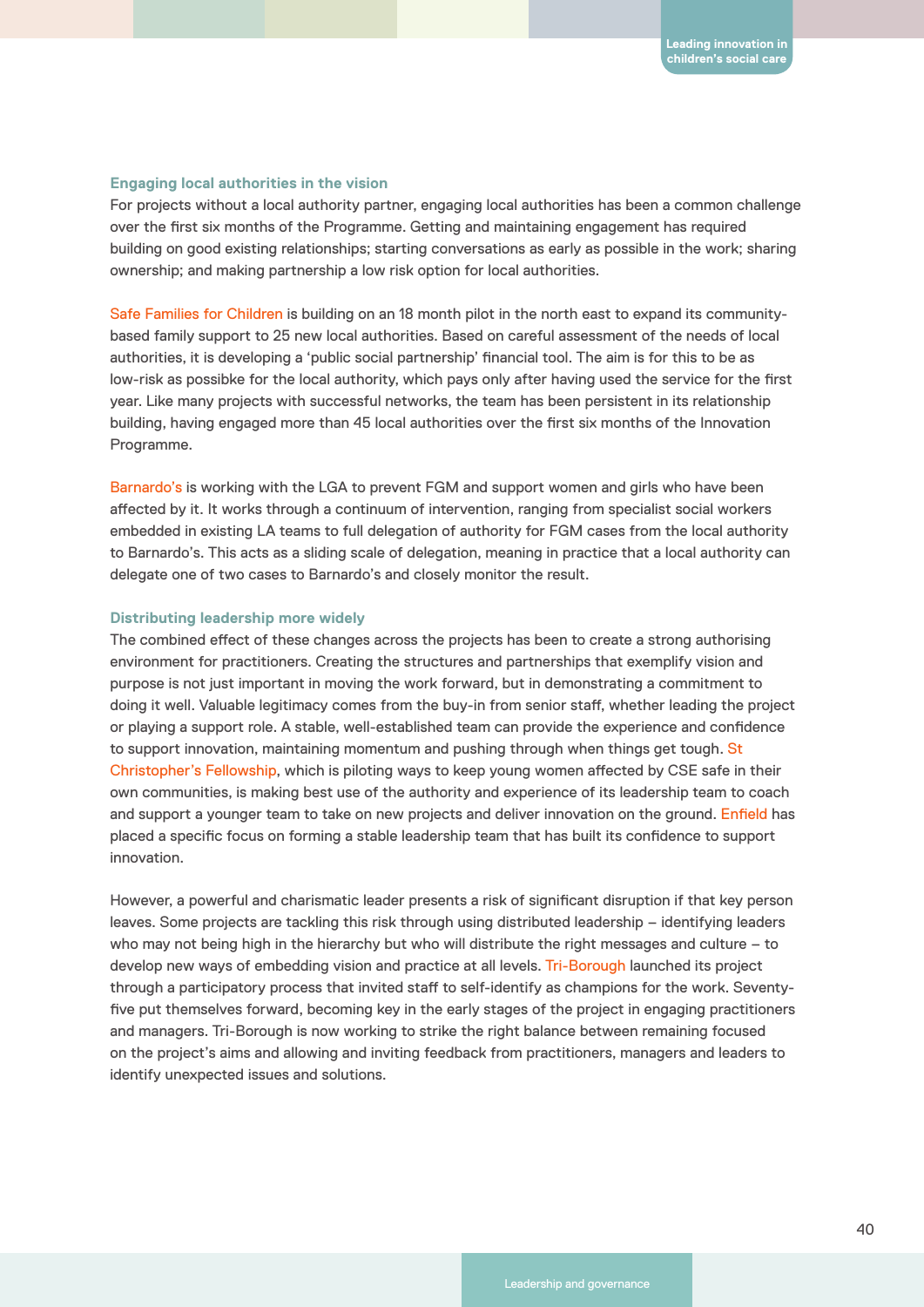### **Case study**

## **South Yorkshire Empower and Protect** Foster care and at-home support for young people at risk of CSE

Recent high profile inquiries and prosecutions have raised professional and public concern around child sexual exploitation (CSE) in the care population. In 2010-11 the Office of the Children's Commissioner identified 16,500 young people who were at high risk of sexual exploitation. At a regional level, CSE referrals have increased year on year; Barnsley Child Sexual Exploitation Forum, for example, saw referrals triple between 2013 and 2014.

A large-scale investigation by Sheffield, Barnsley and Rotherham Councils and Doncaster Children's Services Trust identified a lack of safe placement options for young people between the ages of 13-17 who are sexually exploited, or at high risk of exploitation. Carers struggle with the challenging behaviour of the young person, and support services are not aligned or responsive to these specific needs, leading to placement breakdowns. Young children at risk of CSE are escalated through the care system, often resulting in isolation and estrangement from their families and a feeling of 'being punished'.

Uniting under the programme name of South Yorkshire Empower and Protect, the four areas are working together to provide a regional model of support for young people at risk of, or subject to, CSE. For young people who need to be safeguarded in care, the model includes the recruitment and training of specialist foster carers to provide safe placements for young people. For young people who can safely remain at home, similar training and support is offered to their family. This includes:

- building a deep understanding of child sexual exploitation and its effects;
- understanding how to deal with challenging behaviour appropriately within the family to prevent escalation; and
- reflective practice to encourage continuous learning and improvement of practice and self-care.

Alongside this training, foster carers and families will be provided with one-to-one therapeutic interventions and access to clinical psychologists who are part of the social work team. Over the longer term, the programme aims to develop a peer-support network of parents and foster carers.

The programme offers wrap-around services that aim to bring all the workers around a young person into a joined-up team, with regular clinical supervision. This means better service provision with minimised change and disruption for the young person. South Yorkshire Empower and Protect believes that by adopting a sub-regional approach to tackling these issues, learning and effective practice can be applied across all four authorities.

### **Early insights from implementation**

### **Leadership and governance arrangements**

The four areas have appointed a senior sub-regional management board (including representation from the local authorities, police, CCGs and CAMHS) to oversee the development and implementation of the new service. Information-sharing protocols, operational procedures and performance targets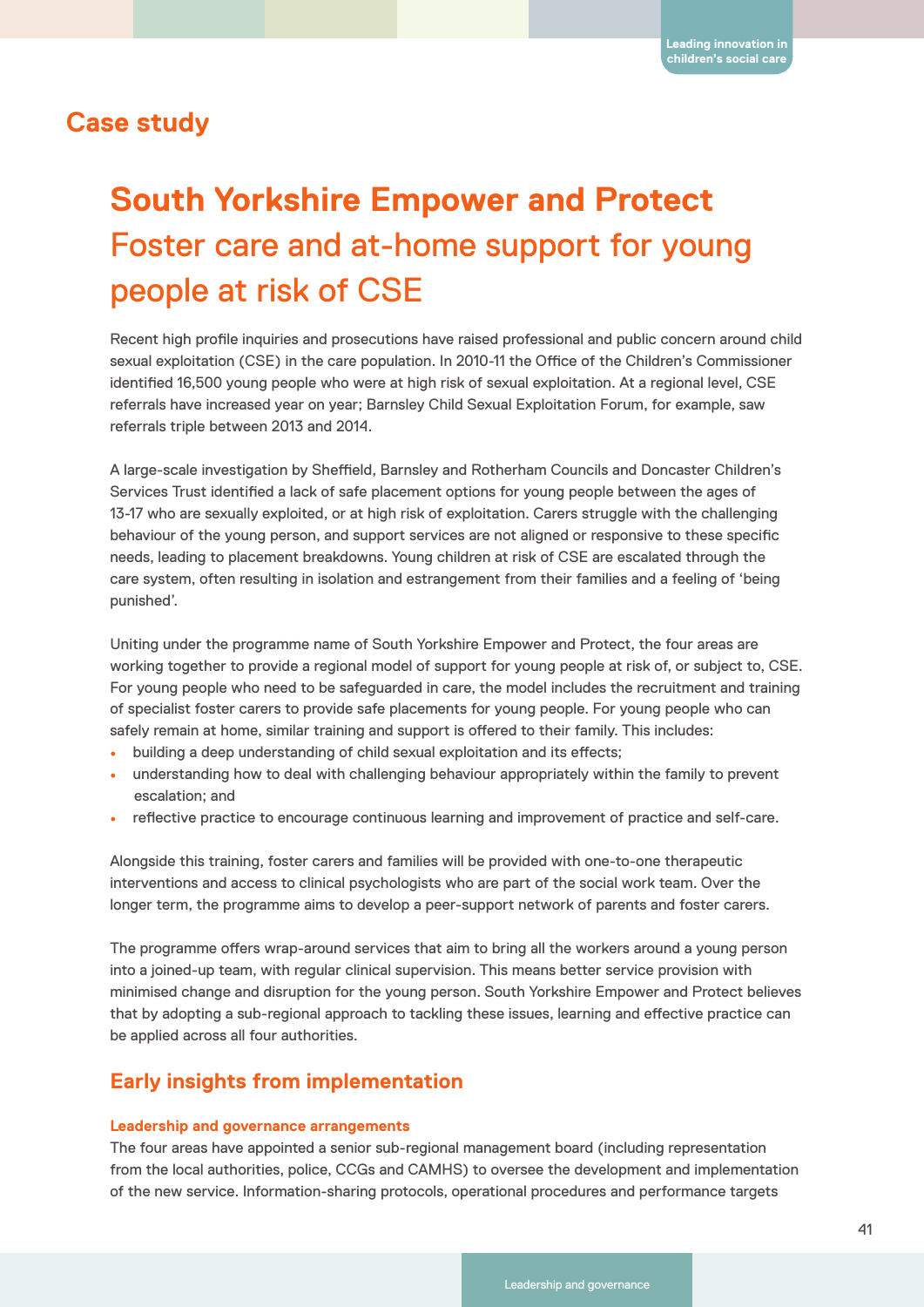are being determined by this board, whose task is to describe a strong, consistent vision and set of working principles across the programme. In addition, a new sub-regional operational group is being formed to implement this work, translating the vision into coherent practice. Referral pathways and allocation of foster carers will be determined by this group. Any learning and policy developments arising from the programme will be captured by the operational group and shared with the leadership group.

While the set-up of a sub-regional structure requires a significant amount of work and time (reconciling four sets of policies and operational procedures), early indications are that it could reap benefits by providing impact at scale, the ability to share effective practice and allowing local authorities and trusts to share back-office costs and scarce resources, including adolescent foster care placements. An early practical lesson is that delegation through a consortium can be very productive; for example, agreeing an approach to foster carer recruitment has been made faster by delegating authority away from the leadership group.

### **Recruitment and training**

Recruiting key delivery managers has not been easy. The nature of contracts (fixed and part-time) has meant that secondments were considered; however, this has proved difficult as there is no culture of secondments within the participating local authorities and trust. One solution has been to split the delivery manager role in two, with a programme manager appointed with specific programme management skills, working alongside a professional social worker to manage placement development. This has helped in the recruitment of higher quality people, and has meant that each can apply their respective areas of expertise to specific areas of the work.

In addition, there have been difficulties in merging four different approaches to fostering, with different payment systems and rates. The programme has tackled this with training for all staff plus a 'minimum disruption' approach to administrative changes – making systems align in the short-term rather than trying to integrate them all in one go.

#### **Co-designing services requires strong guidance to engage stakeholders effectively**

In the early stages staff and foster carers felt there was a lack of clarity about what the new service might provide and about processes for co-designing the service. More structure and guidance is helpful when engaging people in co-design activities, particularly if trying to engage service users and professional staff from very different disciplines, for example mental health and social care. Models of service drawn from other contexts need to be 'translated' in order to be understood as relevant and the service users need to feel that this is a great opportunity to shape the service in ways which make it most helpful to them.

### **Political and public support**

The Innovation Programme has provided the permission necessary to address this highly controversial topic and test new approaches with new providers. There is strong public and political support for addressing CSE, which has helped to make the case for implementing the new model. However, this high profile also increases the pressure on the consortium to deliver and has placed new approaches under increased scrutiny.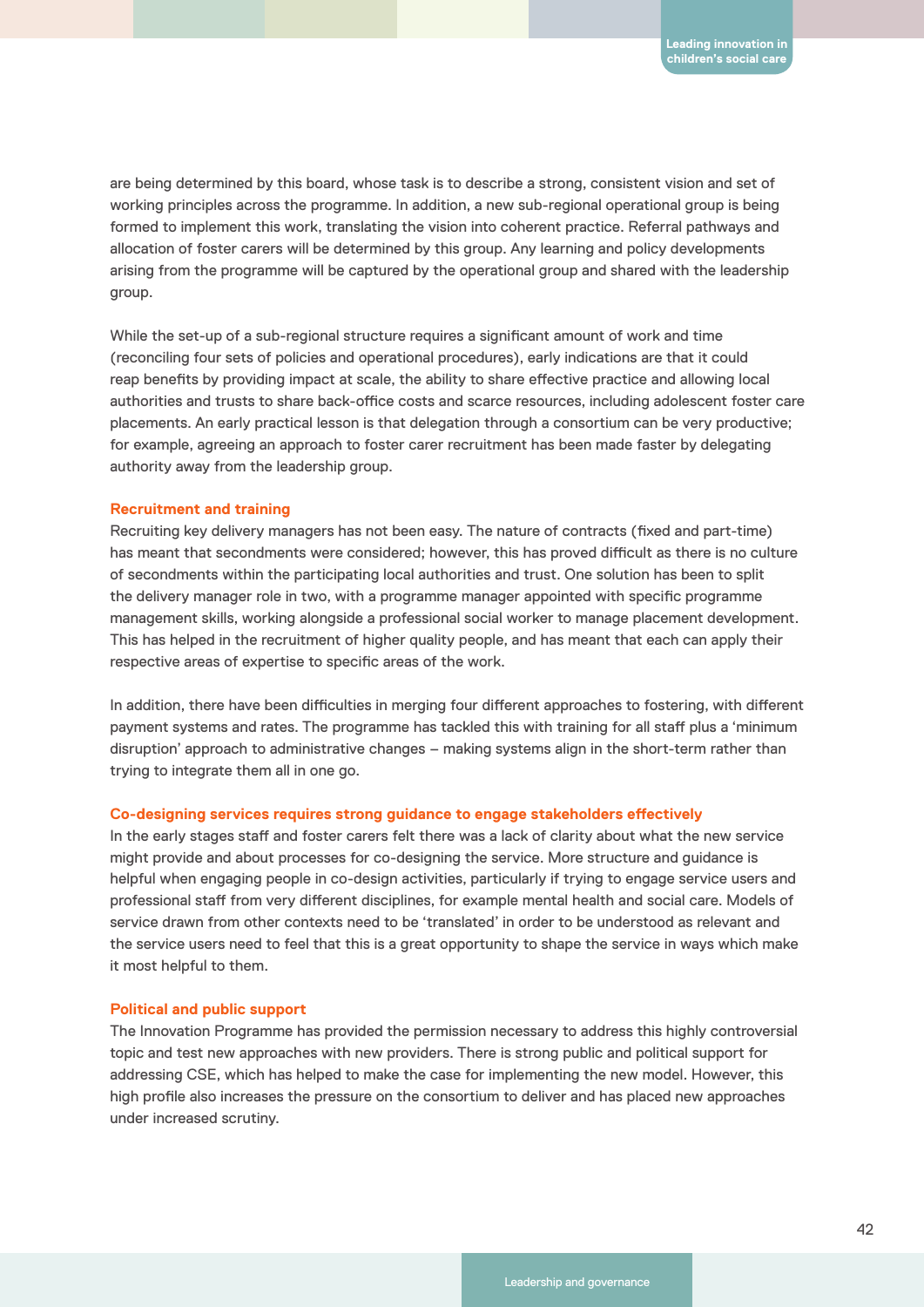### **Case study**

## **Leeds City Council** Family Valued: Taking a restorative approach

Leeds City Council aims to put the family back at the heart of children's social care. There is increasing evidence of the importance of continuity and kinship in supporting a child's emotional well-being, with policy centring on working with and supporting families in order to prevent children being taken into care. This is in the context of a children's social care system in which, often as a reaction to individual high-profile cases, procedures and culture prioritise reactive safeguarding rather than family-focused prevention.

The Family Valued programme aims to embed restorative practice across all council services, offering a common theory of practice for the whole workforce, at the same time as developing Family Group Conferencing as a core offer to families in a wide range of circumstances. The aim is to bring about a cultural shift towards respectful, restorative and facilitative approaches from professionals; towards prevention rather than repair; prioritising stability and consistency; and creating a new citizen-state contract in which local public services facilitate and enable problem-solving. It emphasises the value of connections, relationships and quality conversations.

Through the investment of the Innovation Programme, Leeds aims to spread restorative practice across the children's workforce, including frontline professionals across multiple agencies (such as the NHS, police, school, voluntary and community organisations), and including restorative practice in pre-birth assessments with vulnerable women. There are three training packages for practitioners, including awareness raising, 'deep dive' and a 'train the trainer' model that embeds learning loops within local agencies. Leeds is ambitious in the scale of its implementation: 3,000 professionals will have completed the awareness training by the end of 2015. Leeds is commissioning a wide range of new services using Family Group Conferencing at scale; this includes exploring ways of extending the offer of Family Group Conferences to families affected by domestic violence.

By the end of the Innovation Programme, Leeds aims to establish restorative practices and the Family Group Conferences model as the default practice across children's services. The hope is that this will deliver a 10% reduction in the number of looked after children (circa 125 children) in 2015/16 and significantly improved outcomes for children, preventing them from entering residential care.

### **Early insights from implementation**

### **Leadership**

Leeds has found senior level engagement and visible, committed leadership to be a critical factor in gaining engagement from staff across the workforce. The leadership has set a clear vision for children's services, backed up by a theory of practice and a strong project management capability.

In addition to clarity of communication from the leadership, Leeds has found that continuous and flexible communication and engagement over time will be important in ensuring all partners are on board with the process as it develops and that learning is shared. This includes engagement with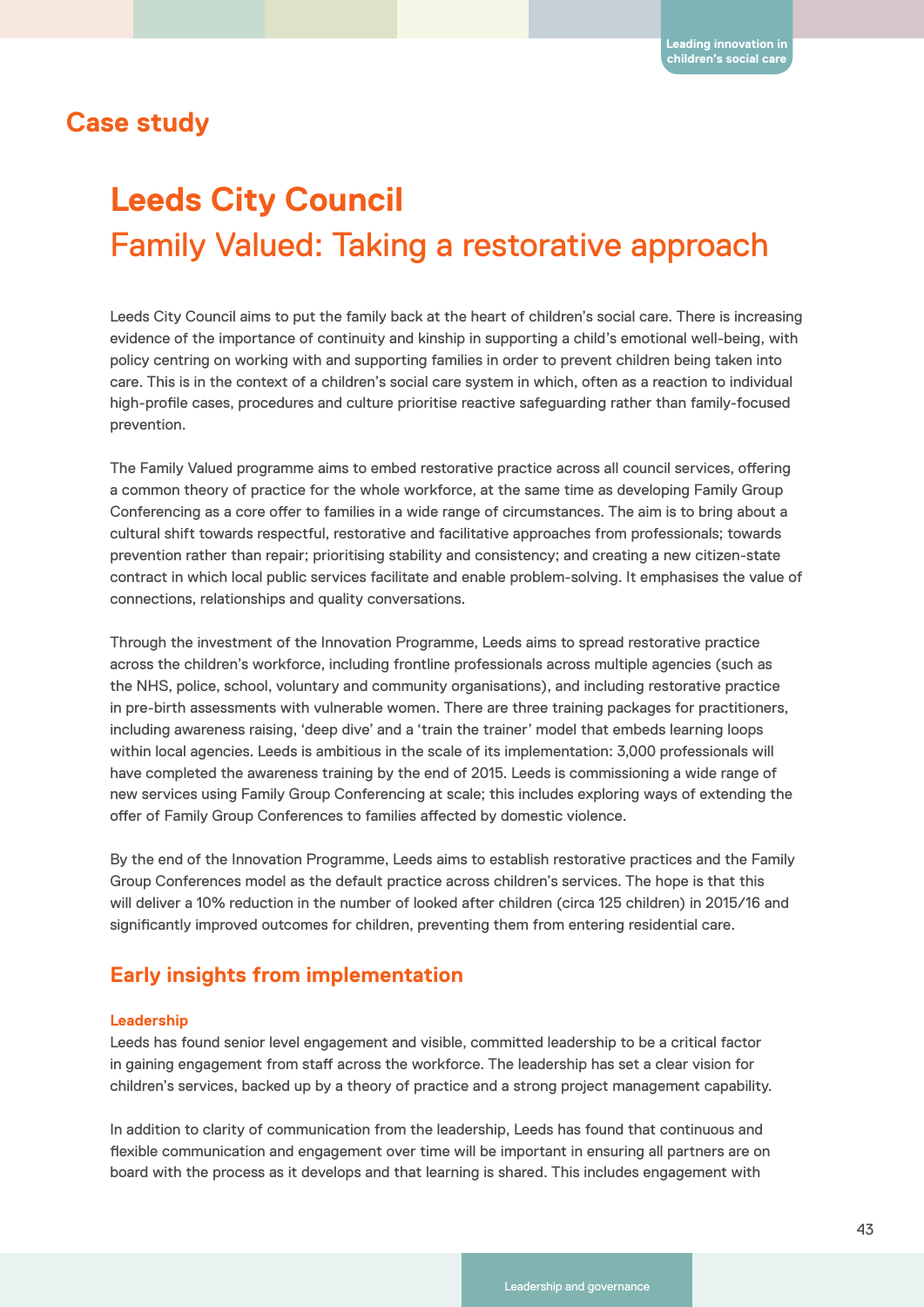domestic violence services and links to the wider domestic violence strategy for the city, in addition to engagement with bodies such as the Local Safeguarding Children Board and the voluntary sector. One method of engagement has been to use partnership events to launch elements of the work and reflect on progress.

### **Training and development**

Training, supervision and professional development is prioritised and delivered across services, ensuring a common theory of practice across multiple agencies. This builds on several years of significant investment in workforce development.

Early findings from the evaluation show reported evidence of momentum-building around restorative practice, suggesting culture and practice change. Feedback from training sessions is overwhelmingly positive. FGCs are seen as a, if not the, ideal way of working with families. FGC principles are seen by a wide group of stakeholders as having wider application through the related family-based decision-making models currently being developed.

### **Ofsted and regulation**

An Ofsted inspection at the beginning of the programme created some disruption and delays in the initial stages of the plan, as senior managers were absorbed by these processes. The positive outcomes of the Ofsted inspection, however, have been used to engage more departments across the city, including transport, housing and customer facing teams as well as to engage with other councils and local authorities nationally.

Ministerial approval for changes to Initial Child Protection Conference (ICPC) practice was sought and given, to allow time to offer Family Group Conferencing as an option to families. This practice is being closely monitored, with DfE kept informed of progress.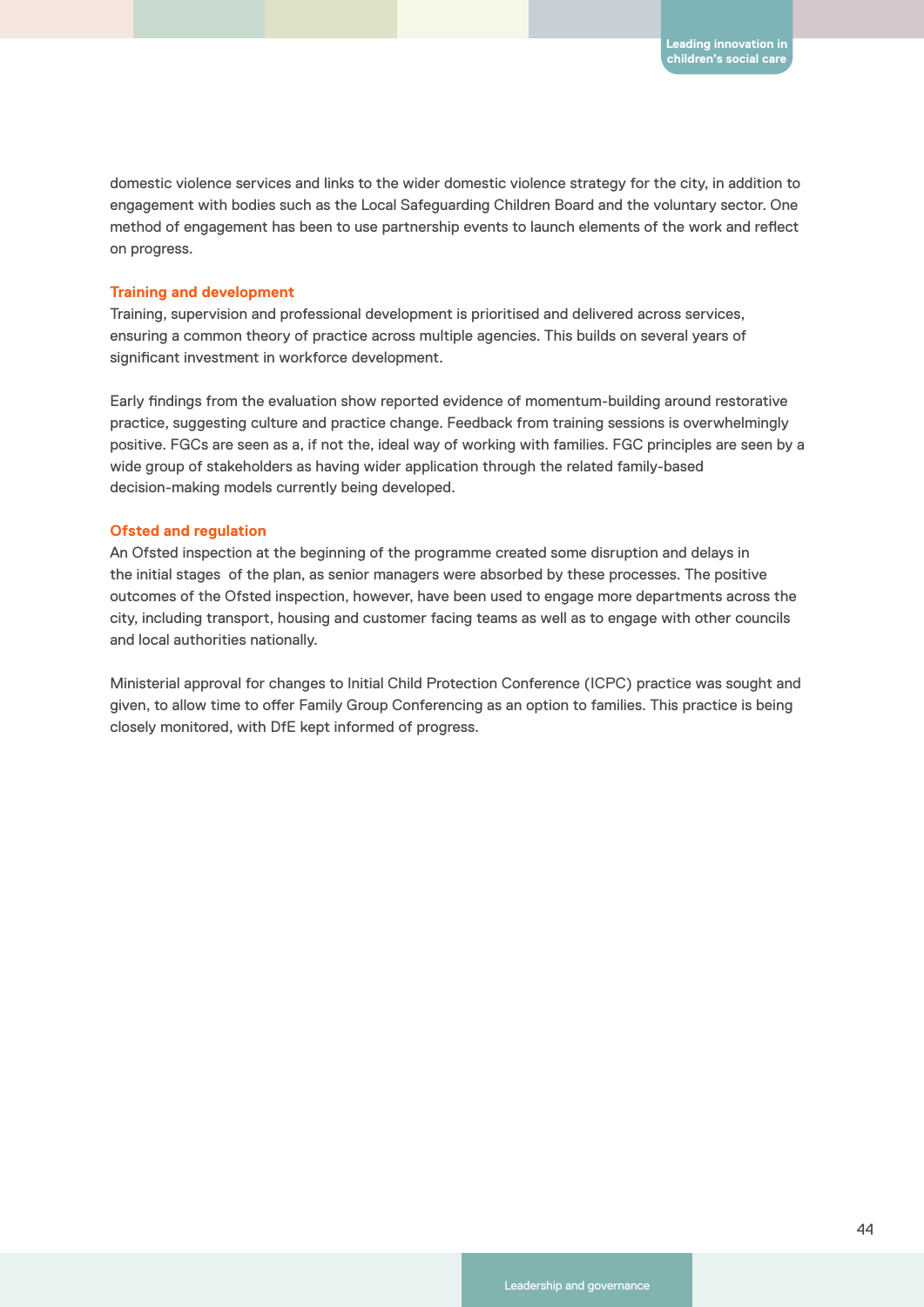### **System conditions that enable new approaches to embed, flourish and scale 4**

None of the work of the Innovation Programme can be successful without the right system conditions in place that support the projects' leadership and governance; workforce development; commitment to prioritising children's relationships and wellbeing; and the creation and application of new approaches. For many of the projects these conditions are not within their control, and work has focused on influencing and engaging leaders and policy-makers across the system. Projects are meeting this challenge by:

**Designing new models of commissioning, funding and delivery**

- collaborating with partners to enable joint commissioning;
- creating new alternative funding and delivery models; and
- decommissioning what does not work.

### **Balancing fidelity and flexibility at scale**

- scaling models across multiple locations; and
- implementing successful models from elsewhere.

### **Designing new models of commissioning, funding and delivery**

Several of the projects in the Innovation Programme are looking for ways to design and improve commissioning, funding and delivery models that create the space and capacity for local authorities to support new approaches, and that focus squarely on outcomes for children and young people.

#### **Collaborating with partners to enable joint commissioning**

For projects run by local authorities it has been important to find partners outside the council walls. Many projects are looking at joint commissioning models, particularly for services that provide support for young people with complex needs that cannot be managed by one agency. HOPE is a jointly commissioned and funded multi-agency service that provides therapeutic support for young people. Led by Surrey County Council and the Surrey and Borders Partnership NHS Trust, the service brings together health, education and children's services to provide community and day programme support. In partnership with the London boroughs of Barnet, Harrow and Hounslow, Action for Children is establishing a service for adolescents combining two therapeutic evidence-based programmes. The service runs as a single service shared across all three authorities, to address the funding and recruitment difficulties in supporting a small number of young people.

### **Alternative funding and delivery models**

Cambridgeshire's Multisystemic Therapy team is spinning out of the local authority to become a staffowned mutual, allowing the development of commissioning models more closely aligned to outcomes for young people. In addition to running existing services on a commissioned basis it is broadening the range of services to more local authorities and developing a Social Impact Bond for future funding.

West Sussex County Council and LA partners – South East Together – are using the experiences and lessons learnt from an existing Dynamic Purchasing System to explore options for procuring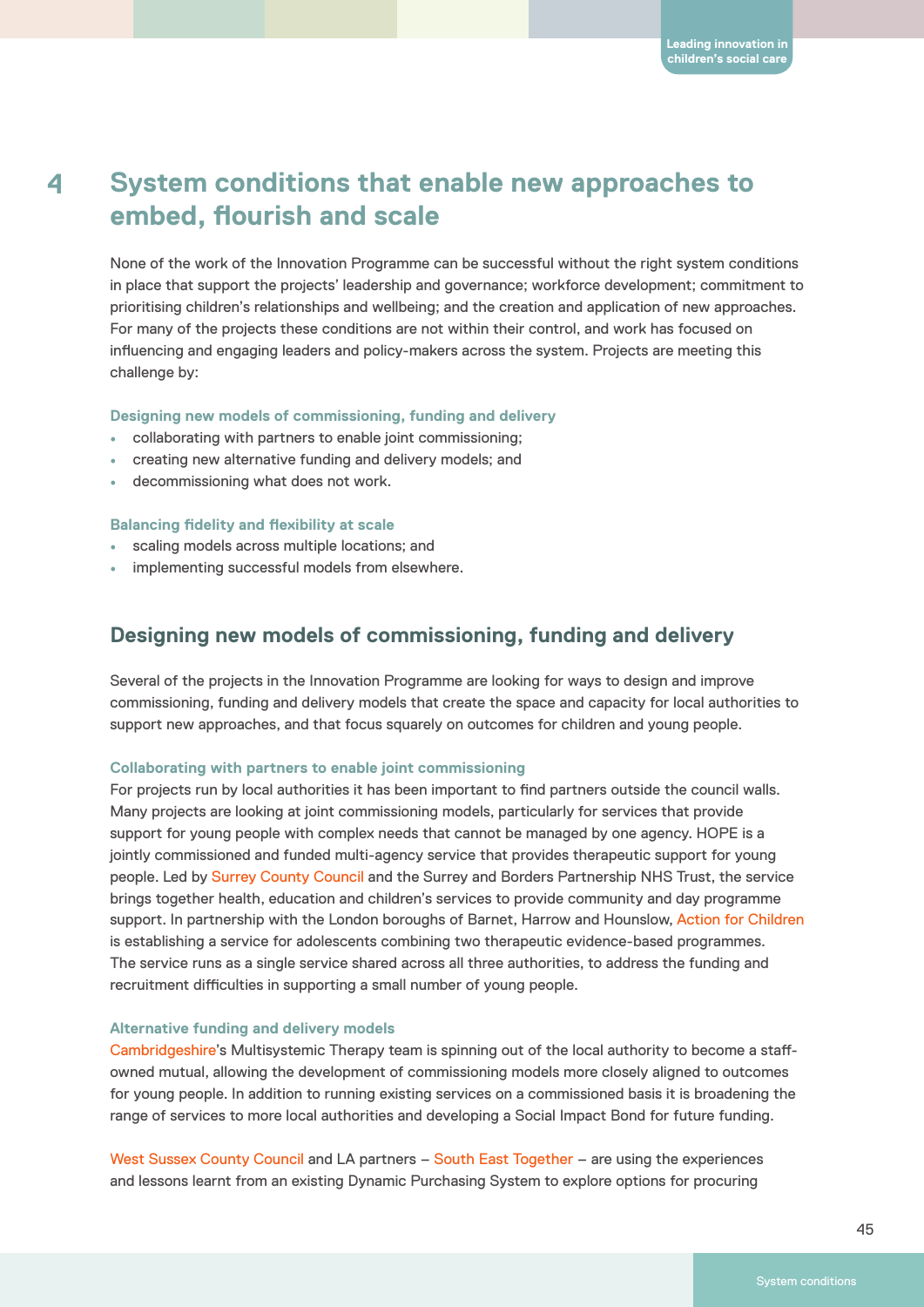and establishing a regional DPS outcomes-based model. The regional DPS will support and facilitate placements for children with disabilities, special educational needs and looked after children requiring specialist residential provision. Future phases expect to widen the criteria to include all placements in the private sector.

Gloucestershire County Council is creating a combined service for adolescents in need that is managed at arms' length from the council. The project is adopting alternative delivery arrangements including the delegation of statutory social care functions. Likewise, Catch-22's Project Crewe involves the delegation of some of Crew Council's statutory social care functions to Catch 22, with services delivered by family practitioners with oversight from a qualified social worker.

Projects are also developing new funding models. Torbay's approach includes delegating statutory functions to an existing third party provider; launching a new funding vehicle – the Torbay Public Service Trust – which will allow pooling of budgets across services facilitating joint commissioning and sourcing of external social investment; and creating locality based multi-disciplinary practices. This supports its alternative delivery model by finding new ways to attract third-party investment, avoid duplication, and address emerging needs at an earlier stage.

#### **Decommissioning what does not work**

Creating a collective vision and purpose also means being honest about what doesn't work and brave enough to decommission services. In projects such as Stockport's multi-agency hub and Newcastle's restructuring of social work units this has meant decommissioning old models. Making use of new commissioning opportunities, types of contract and funding mechanisms, as in Calderdale's offer of flexible housing for young people, has also meant re-evaluating old ways of contracting and commissioning.

### **Balancing fidelity and flexibility at scale**

Around a fifth of projects are scaling and spreading approaches, either scaling up an approach across multiple locations or bringing in an successful approach from elsewhere. The successful diffusion of innovation is dependent on two connected variables:

- providing compelling evidence that the innovation works at scale and is good value for money; and
- creating effective demand for the innovation, as commissioners and policy makers, practitioners and citizens see the need for and benefits of the innovation.

A key challenge across the projects is balancing fidelity with flexibility: how to allow for local control over delivery while sticking to a central methodology. Genuine buy-in to the vision, values and purpose of the projects is essential to successful scaling. The Fostering Network has tightened the criteria for local authority engagement, to ensure those it works with are fully committed to the programme. This is challenging for a small, third-sector organisation but it believes it is crucial to the success of the model. For NSPCC in developing its work on serious case reviews, building alliances with professional bodies has ensured sustainability of the project. For those projects tackling whole-system change, such as Leeds and MTM, building national stakeholder groups that distribute the responsibility and leadership for the work will be key to maintaining momentum.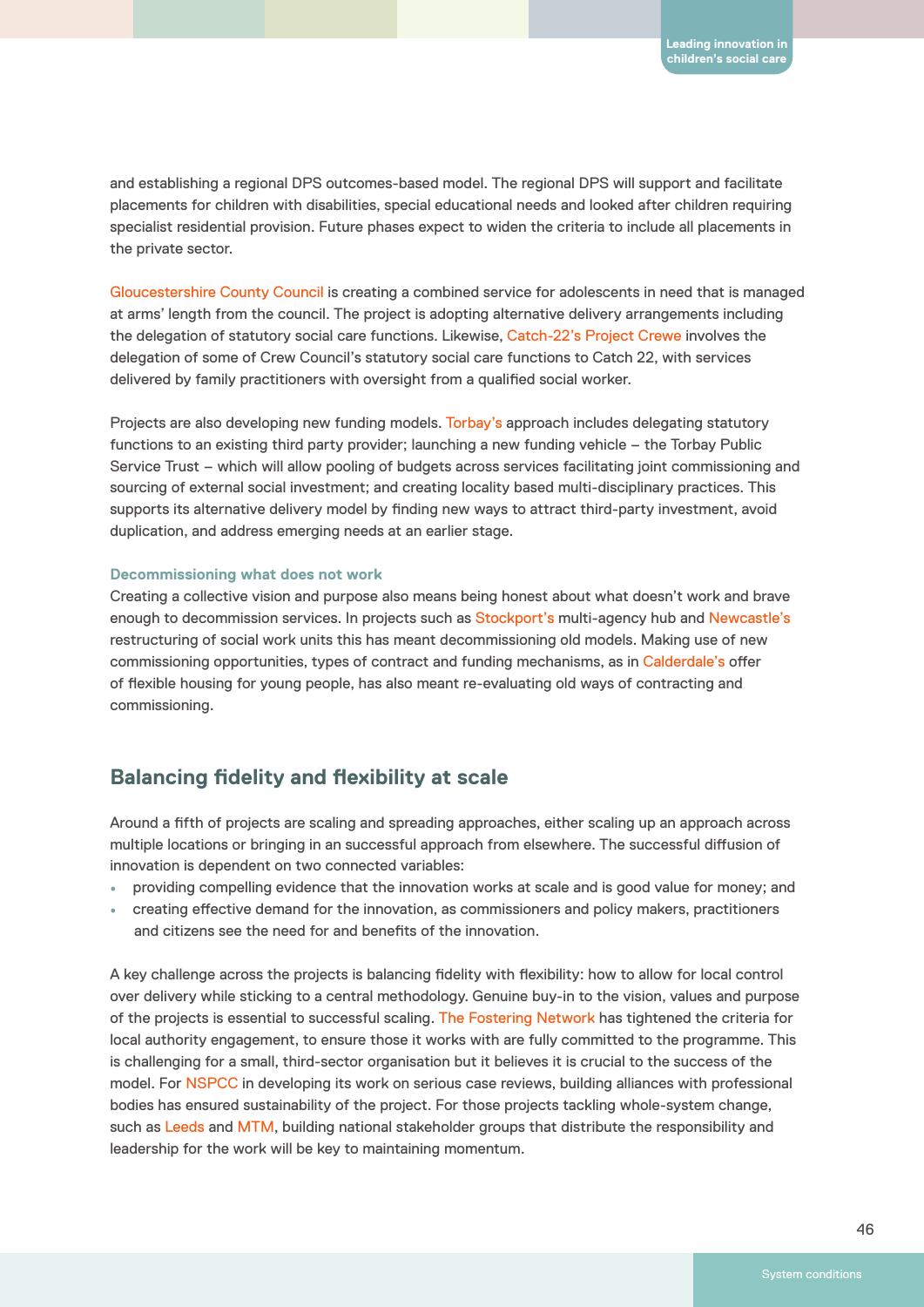### **Scaling models across multiple locations**

For those projects taking successful models to scale across multiple locations, the flexibility vs fidelity question is being tackled through developing pilots, hubs and governance models that create a scalable and adaptable framework. The Safe Families for Children team is extending its model to five regional hubs that will themselves become a platform for expanding into an additional 25 local authorities in England. The hubs will balance fidelity to the Safe Families model with bespoke features and adaptations for successful local delivery. Likewise, Cornerstone is taking a phased roll-out approach, testing its model of support for adoptive parents through four Berkshire local authorities before extending to three London boroughs and then three councils in the south east.

The North London Children's Efficiency Programme (NLCEP) is testing its 12-week residential model across five London boroughs, providing an opportunity to test the regional collaboration that could lead to a regional placements team. The South Yorkshire Empower and Protect sub-regional delivery model for young people at risk of CSE has brought together Sheffield, Barnsley, Rotherham and Doncaster Children's Services Trust in addition to the Local Safeguarding Children Boards in those areas and South Yorkshire Police.

Tavistock and Portman NHS Foundation Trust is leading the roll-out of the Family Drug and Alcohol Court model, robustly evaluated in inner London, to 11 new local authorities involving eight courts and four Designated Family Centres. It aims to create a sustainable long-term funding model for future FDACs across the country and for a National Unit to shape and drive development. It is also piloting an extended version of the model in London, Kent and Coventry with pregnant women who have previously had one or more children removed. The establishment of the new FDACs will create a robust evidence base to enable comparisons of FDACs across different regions and the problem-solving approaches of different contexts, to define the essential ingredients of the FDAC model and the value that FDACs offer in supporting parents to address their issues and enable children to remain safely within their family unit.

Pause, supporting mothers who have experienced repeat removals of their children, is up and running in seven sites. At the centre of the project is a programme management team and a National Pause Board, with a local Pause Board at each site. The central team aims to engage all staff in its vision through a 'Pause Pledge', included in the MoU for each site, and through training sessions that bring practitioners together from across the sites.

Other projects are taking approaches that focus on staff training. MTM's Signs of Safety practice leaders are themselves providing courses and workshops to partner local authorities and visit other sites that are adopting a Signs of Safety approach. Durham County Council is using a toolkit approach, developing software that sets out process management steps. This is in place of a handbook, which the team determined to be too open to interpretation and result in too much variation between sites.

#### **Implementing successful models from elsewhere**

Several of the projects are implementing evidence-based programmes that have been developed and tested elsewhere. The National Implementation Service (NIS) provides expert consultancy, training and development support for the implementation of a range of evidence-based interventions, particularly those that have been adapted from international models and evidence, or are in the early stages of implementation in the UK. The service currently operates as a partnership between King's College and two NHS Trusts, providing support to 53 local authorities across the country. The NIS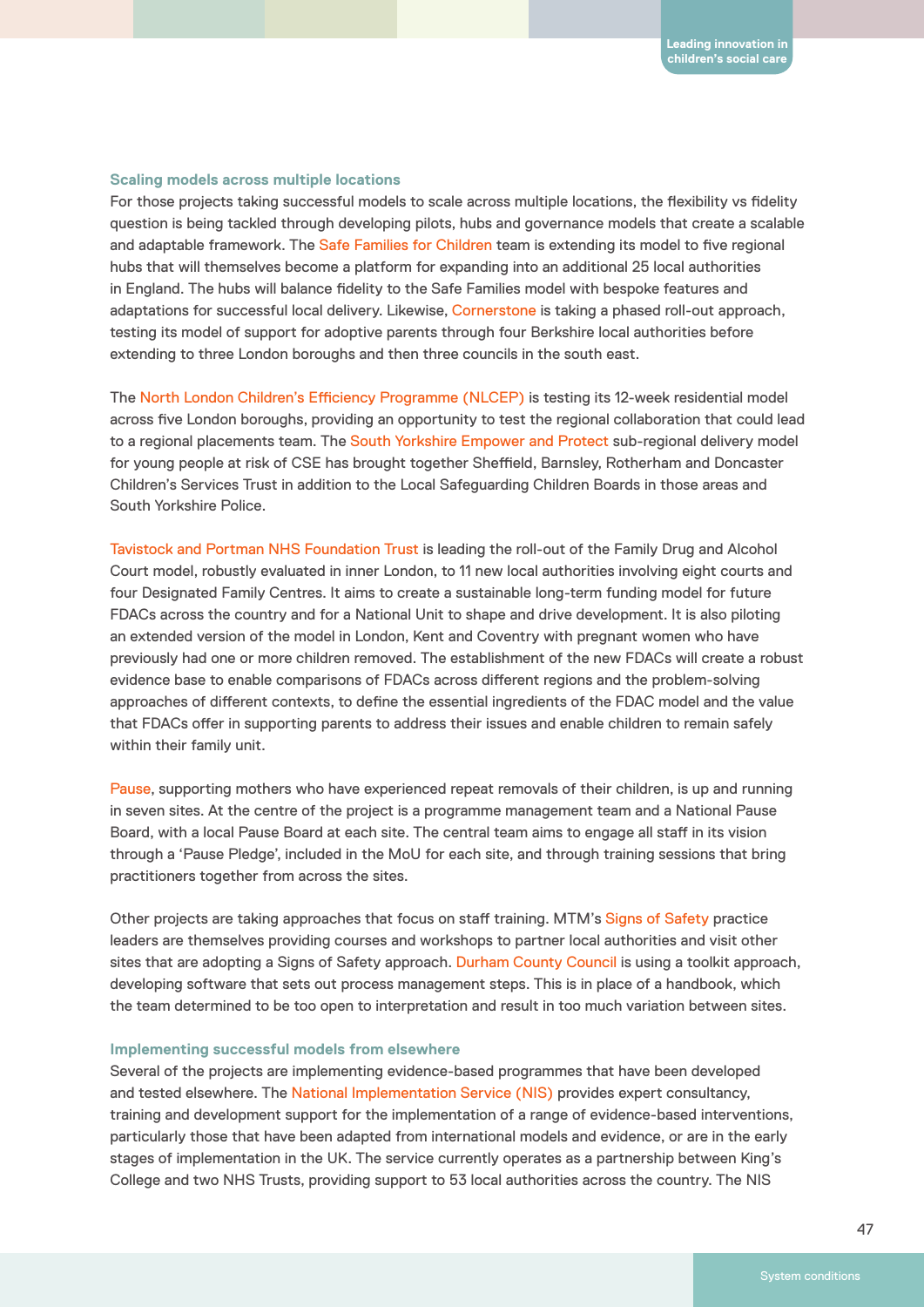project aims to establish the service as a sustainable UK centre of excellence and expand the range of interventions available for specific groups of children in or on the edge of care. The project includes a significant programme of high-quality research trials focused on developing a UK evidence base for several of the interventions including adaptations to multi-systemic therapy being tested through the programme.

The challenge in implementing models from elsewhere is in ensuring fidelity to the original model or practice while adapting to local – often very different – circumstances. Direct contact with the original teams who developed the work has been key. The team from Action for Children has been visited by New York Foundling to support them in delivering their model of multi-agency support for adolescents in England. Likewise, The Fostering Network has negotiated an agreement with the Mockingbird Family Society in the USA to set up a formal partnership, access training and operate Mockingbird as a licensed model in the UK.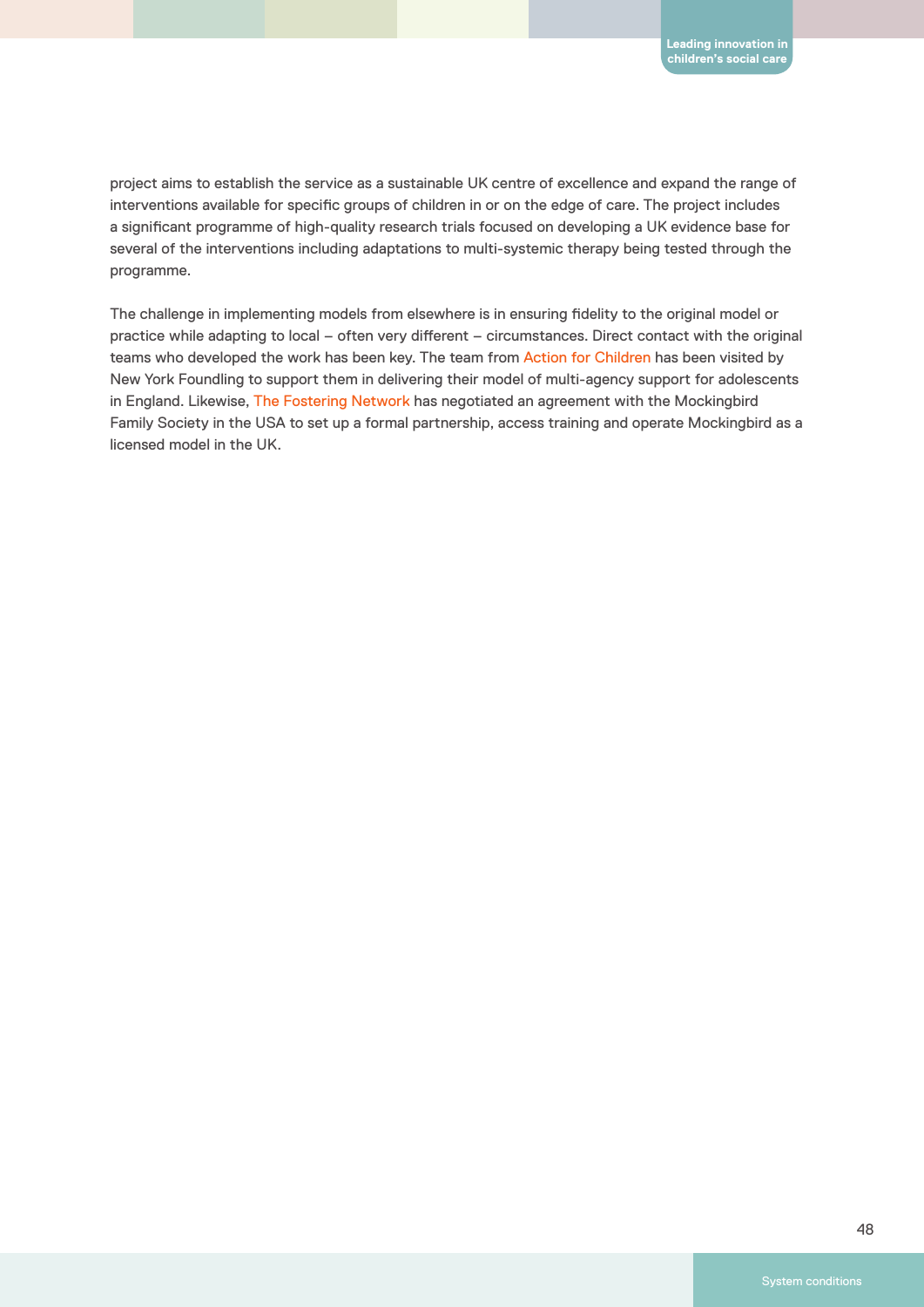### **Case study**

## **Pause** Preventing repeat removals

Between 2011 and 2012 more than 10,000 children were taken into care. Most were removed from their birth families to protect them from harm or neglect. Within these figures is an acute problem of repeat removals – removals of different children from the same families. In 2014, recurrent care proceedings were linked to 15.5% of the 46,094 mothers who appeared at court that year. In 2013 the London Borough of Hackney identified a cohort of 43 mothers who between them had a total of 205 children removed into care, an average of just under five children per woman. These women were primarily young and disadvantaged with complex emotional, health and social support needs.

Pause works with women who have experienced, or are at risk of, repeat removals of their children. Through an intense programme of support, Pause aims to break the cycle of repeated child removals and supports women to create a more positive future for themselves. Developed and tested in Hackney with 29 women, Pause intervenes at a moment in which a woman has no children in her care, supporting her to identify and stabilise personal chaos, face her challenges and realise her personal ambitions. In order to break the cycle of repeat pregnancies, women volunteer to use long-acting reversible contraception for the 18 month duration of the programme.

Pause offers intense therapeutic, practical and behavioural support. A practitioner manages the journey of each woman through a bespoke package of support from including housing, domestic violence support, sexual and reproductive health, drug and alcohol support, employment and education. When ready, women are also supported to access counselling and mental health services. Throughout the programme, women are supported to take part in activities that range from creative (e.g. art and crafts) to active (e.g. horse riding and swimming), with all activities designed to increase confidence and self-esteem.

Pause has seen positive outcomes so far. As well as a reduction in pregnancies and successive removals, Pause also reports increased take-up of education and voluntary or paid work opportunities for its cohort. Some women have regained appropriate contact with their children, with benefits for both mother and child.

Four local authorities – Southwark, Doncaster Children's Services Trust, Hull and Newham – are testing the approach with support from Pause's National Programme Office based in Hackney. In addition to developing support materials and advice, the core team is working to understand how Pause works in different localities and the implications for taking the approach to scale.

### **Early insights from implementation**

### **Changes to workforce**

Pause has become an independent legal entity. Recruiting suitable senior staff has proven to be challenging for the participating local authorities, and across some sites has adversely affected the capacity of local teams to set up infrastructure and move forward.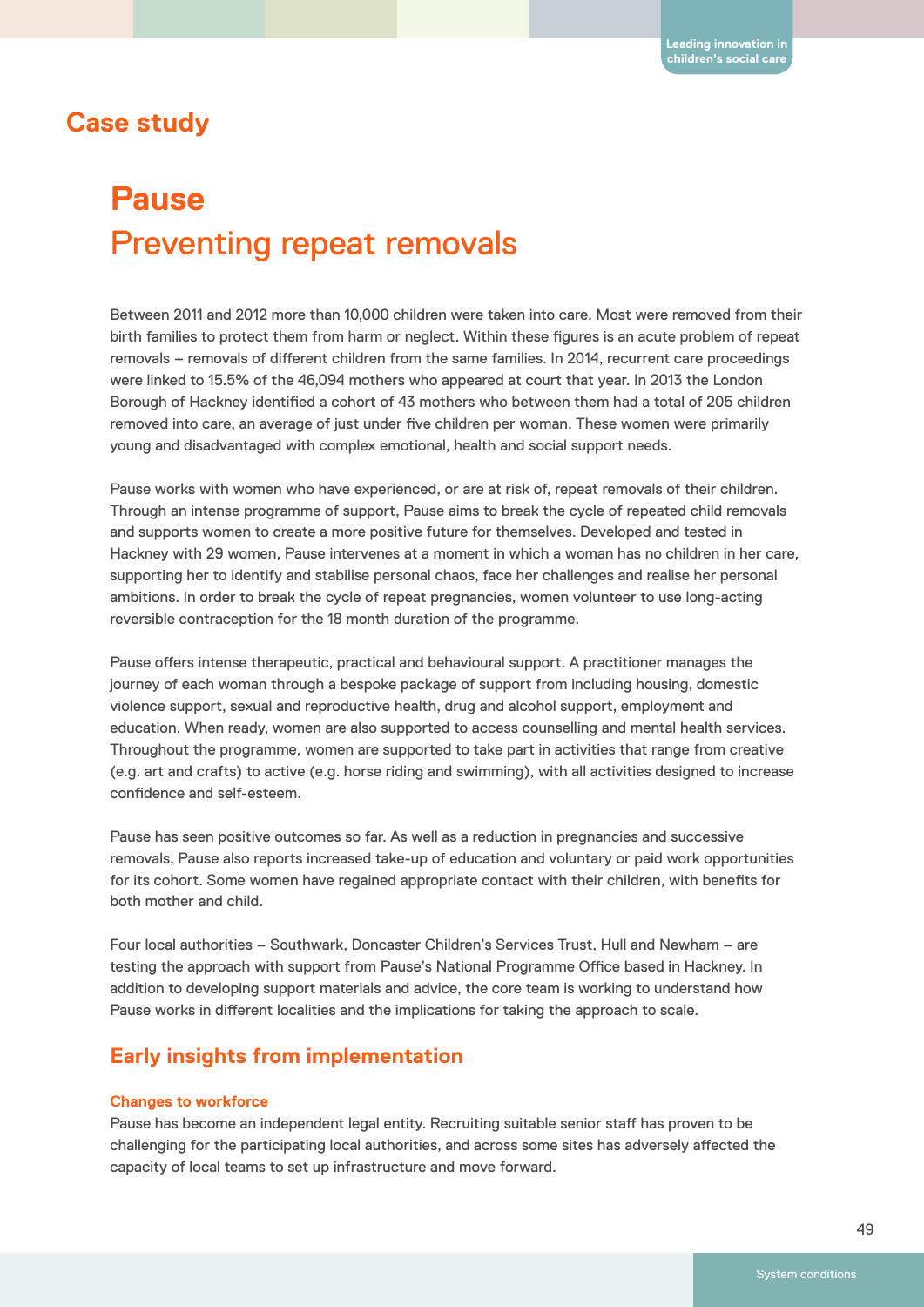### **Taking Pause to scale**

There is considerable national interest in Pause. Ensuring fidelity and quality assuring support while scaling is a key challenge. At the centre is a programme management team and a National Pause Board, with a local Pause Board operational for each site. The central team aims to engage all staff in its vision through a 'Pause Pledge', included in a MoU for each local authority, and through training sessions that bring practitioners together from across the localities. The role and depth of participation of the Director of Operations and Development in local Pause Boards will need to be reviewed as the model is adopted by more local authorities.

### **Value for money**

Pause is aiming to reduce the number of children entering care by nearly 300 by 2018/19 across the local authorities in which it is operating. This will represent a potential cost benefit of nearly £11.5 million.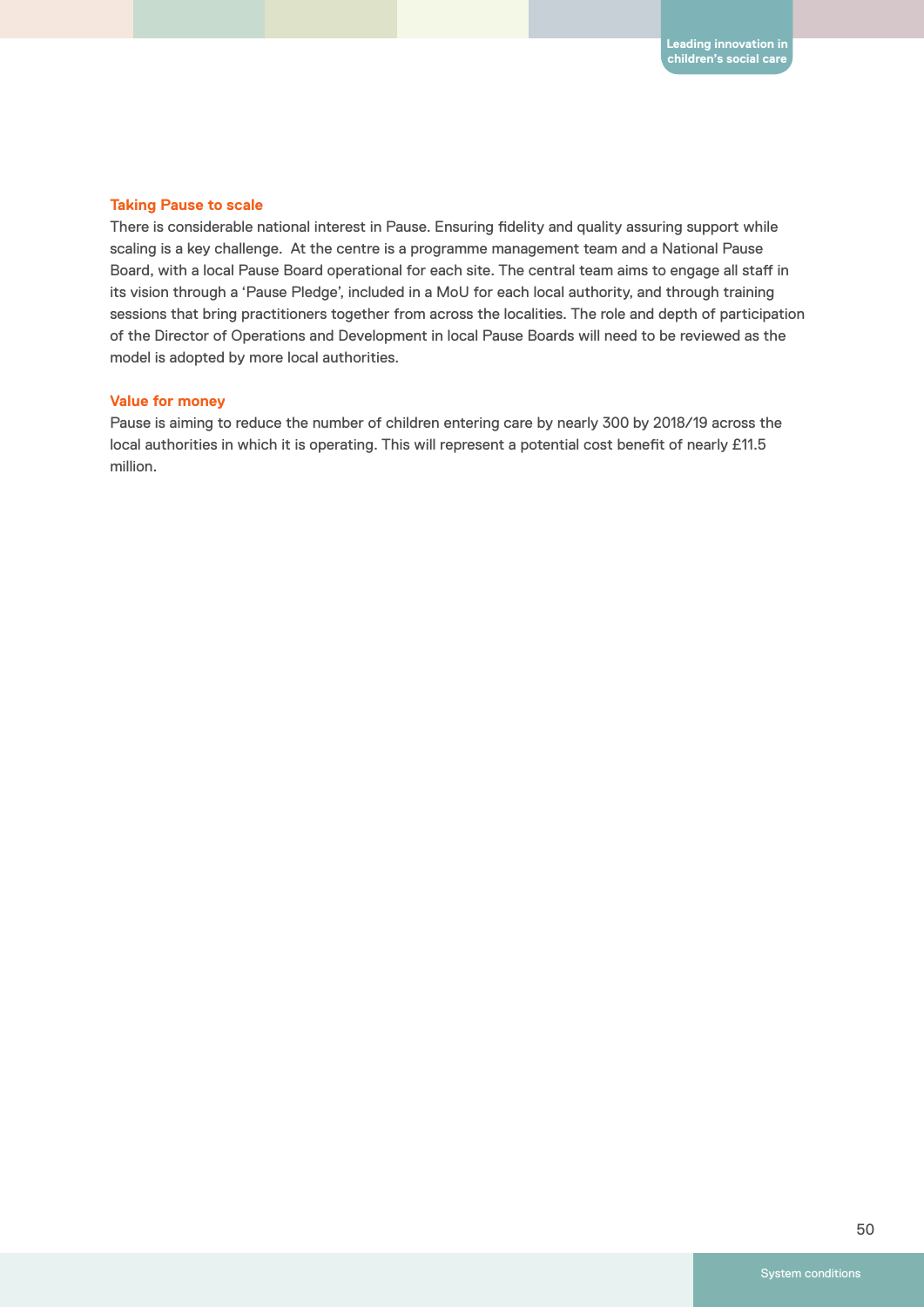### **Case study**

## **Match Foster Care** Improving long-term foster care

Match Foster Care is a social worker-led Independent Fostering Agency. It contends that the key factors in poor outcomes for looked after children are constant changes in children's social workers, foster carers and associated professionals throughout their time in care, coupled with delays in providing services that meet children's individual needs, such as therapeutic intervention or educational support.

Within the Innovation Programme, partner local authorities delegate statutory duties for looked after children to Match Foster Care. This enables Match to make sure children in long term foster care are able to build consistent relationships with a social worker who will remain at their side throughout their time in foster care. The project aims to increase the stability of each child's relationship with their foster family by providing responsive support to the child or young person without delay, and by using professionals that they are familiar with. Match social workers have more of a say over funding and can quickly secure wrap-around services. This means that children do not have long waiting times to see health, educational, mental health and mentoring professional and have easy access to bespoke advocacy provision.

Match seeks to ensure every child's time in care is as natural as possible, with the same hopes, dreams and wishes parents have for their own children. For example, all children receive additional support with their education to encourage high ambitions. All children and young people on the project have an independent advocate who can access the type of support the child or young person desires, and can report safeguarding issues to the local authority, ensuring the child is able to share concerns about the foster carers or the agency. The advocate is not just there to support them in response to crisis but as an everyday support through the care system.

This model has the potential to improve outcomes for children across the board, from placement stability to better health and educational outcomes. Match aims to show that the children and young people in its care can achieve better outcomes at a reduced cost of around 30% to the local authority. In future this could be scaled to other fostering services and to local authorities that could develop their own models of a single, consistent social worker for child and foster carers.

### **Early insights from implementation**

### **Attracting and engaging local authorities**

Early support from the Innovation Programme allowed Match to engage local authorities' interest in and to acquire their commitment to take part in the pilot.

### **Delegating services from local authorities to Match**

Local authorities had different approaches to protocol setting which meant contracts were started at different stages. However, as contracts and protocols were kept simple and attached to pre-existing Individual Placement Agreements, the delegation of statutory duties proceeded relatively smoothly and swiftly. The contracts also covered the provision of wrap-around services for the relevant children and foster carers.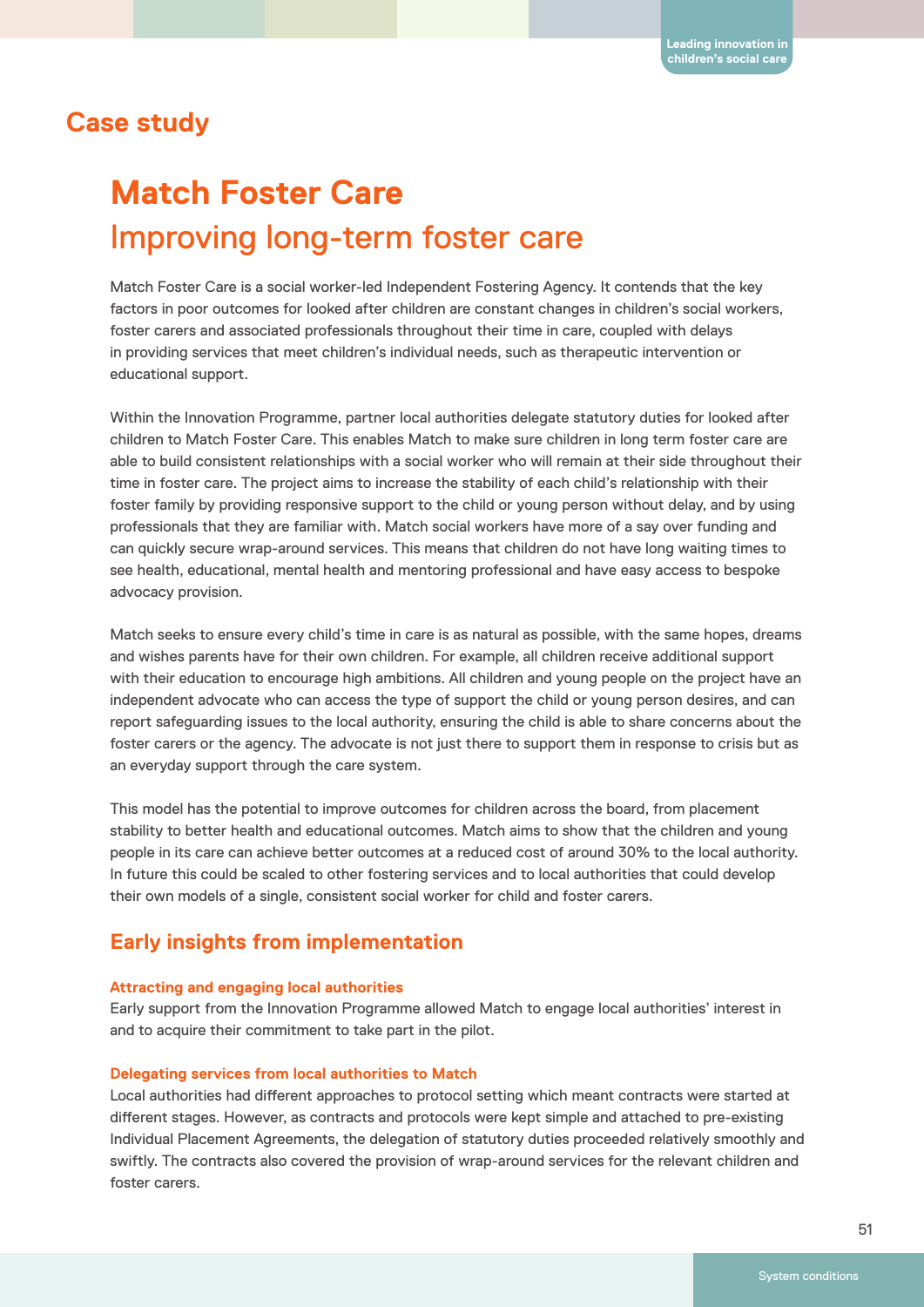### **Section E**

## **Learning on behalf of the children's social care sector**

**Section C** of this report offered an analysis of long standing problems of practice that have serious and adverse effects for outcomes for children and young people, alongside some of the systemic barriers to innovation, which in the past have made it hard for commissioners and providers of children's social care successfully to tackle these.

**Section D** explored the wide range of new ideas and approaches, stimulated by the Innovation Programme, that the 53 project teams have begun to develop at the levels of practice, culture, leadership and system conditions.

In this final section, we draw together these discussions to explore the potential for the projects of the Innovation Programme, together and separately, to make progress towards solving seemingly intractable problems in children's social care. The implementation phase of the Innovation Programme is still in its early stages. However, before their evaluations have reported, our projects tell us that some clear themes are already emerging of the areas in which progress can be made.

#### **Collaboration and reduced bureaucracy are empowering frontline staff to make a difference to children's lives 1**

Across the programme there is a consensus that, in order to significantly improve outcomes for children and young people, the quality and availability of social work needs to increase.

Social work teams who share caseloads and a common theory of practice demonstrate the potential impact of consistency of interaction and stronger relationships with children, young people and families. In these communities of practice with collegiate support, social workers have the confidence to be more autonomous; are more likely to exercise professional judgement; and are able to be more creative in the ways that they interact with one another and with children, young people and families.

At a more practical level, working closely with families, tailoring support and building good and productive relationships takes a great deal of time; more than individual social workers have available. Working in teams makes efficiencies of scale available, and emerging paraprofessional and support roles are also helpful for relieving social workers of some of the administrative burdens, so they can spend less time in the office and more in the community.

#### **Innovation in local authorities is occurring where there are coalitions across organisations with a shared vision and common values 2**

Leading innovation requires significant skill and determination from a committed group of senior leaders. Projects are distributing leadership that builds coalitions of powerful people across organisational boundaries to drive through changes that can take hold and be sustained.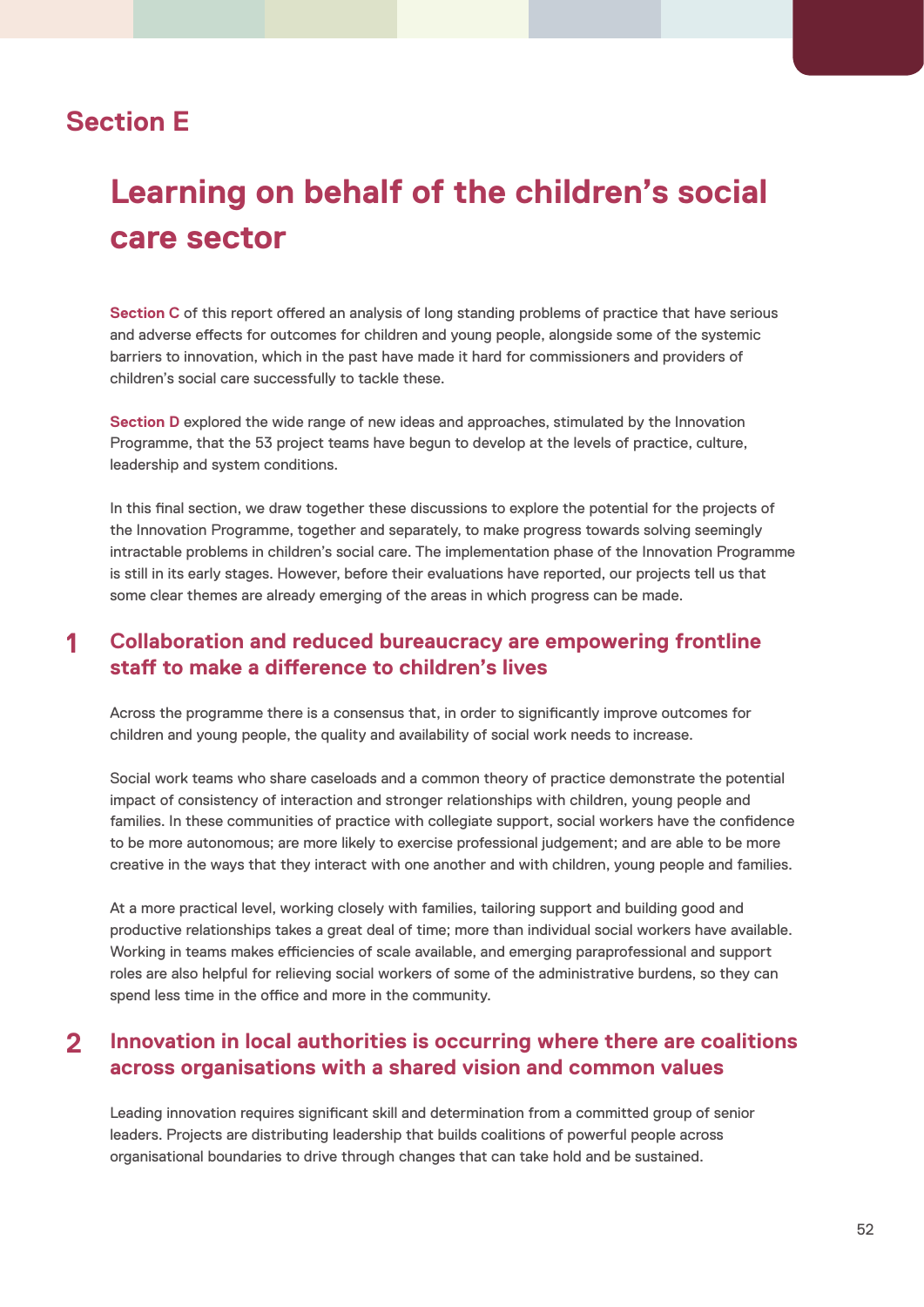Leaders are emphasising the need for well articulated and aligned values across organisations and, importantly, are embodying these values in the way they behave. They are increasingly bringing large groups of staff together to share their vision and expectations and are creating regular opportunities for staff to interrogate and challenge what they are being asked to do. In addition, multi-agency governance groups provide the structures for agencies to work together with a clear and common aim, ensuring that the permissions, authority and funding for new ways of working come from multiple sources.

#### **Co-producing care with children and young people is allowing practitioners to better match care to need 3**

Listening, sharing information and engaging children, young people and birth families more actively in decisions affecting their lives is showing potential to clarify more accurately what care needs to be and to achieve. Understanding and supporting goals and aspirations is turning out to be at least as important as diagnosing need and managing risk. We are seeing this through initiatives including young people being involved in the recruitment of social work professionals; foster carers being trained alongside staff; and sharing of data and skills across the whole workforce that allows rich pictures to be formed of the needs and assets of children and families that are owned by them.

This kind of collaboration is leading to the development of more personalised and child-centred responses that focus on the specific needs of the individual child or family rather than making the best use of existing services, and brings into play their strengths and assets so they can see themselves as part of the solution rather than simply the source of the problem. The opportunity for cost savings, as well as improved outcomes, that an asset-based approach offers are widely acknowledged and are being actively pursued across the programme. In addition, closer collaboration creates the opportunity for a shared sense of ownership for solutions to develop, which may make successful outcomes more likely.

### **By strengthening the relationships at the heart of children's lives, practitioners are better able to increase stability, work alongside birth families and support adolescents 4**

New approaches to providing residential care – respite, temporary and permanent – feature strongly in the Innovation Programme. Although a wide range of creative solutions is emerging, what the approaches share is a determination to enhance the quality of relationships at the heart of children's lives.

Therapeutic interventions such as family group conferences are contributing to strengthening relationships, in particular within birth families. Therapies are used variously to keep families together (and therefore children out of care); with families while children are placed to increase successful reunification; and with children and young people themselves to help with trauma and mental ill-health problems, the effects of which on longer-term outcomes are only just beginning to be understood.

Placement stability and all the attendant benefits come when relationships are positive, strong and consistent, and projects tackling this challenge emphasise support for understanding and taking into account existing relationships with immediate and extended birth families; with social workers and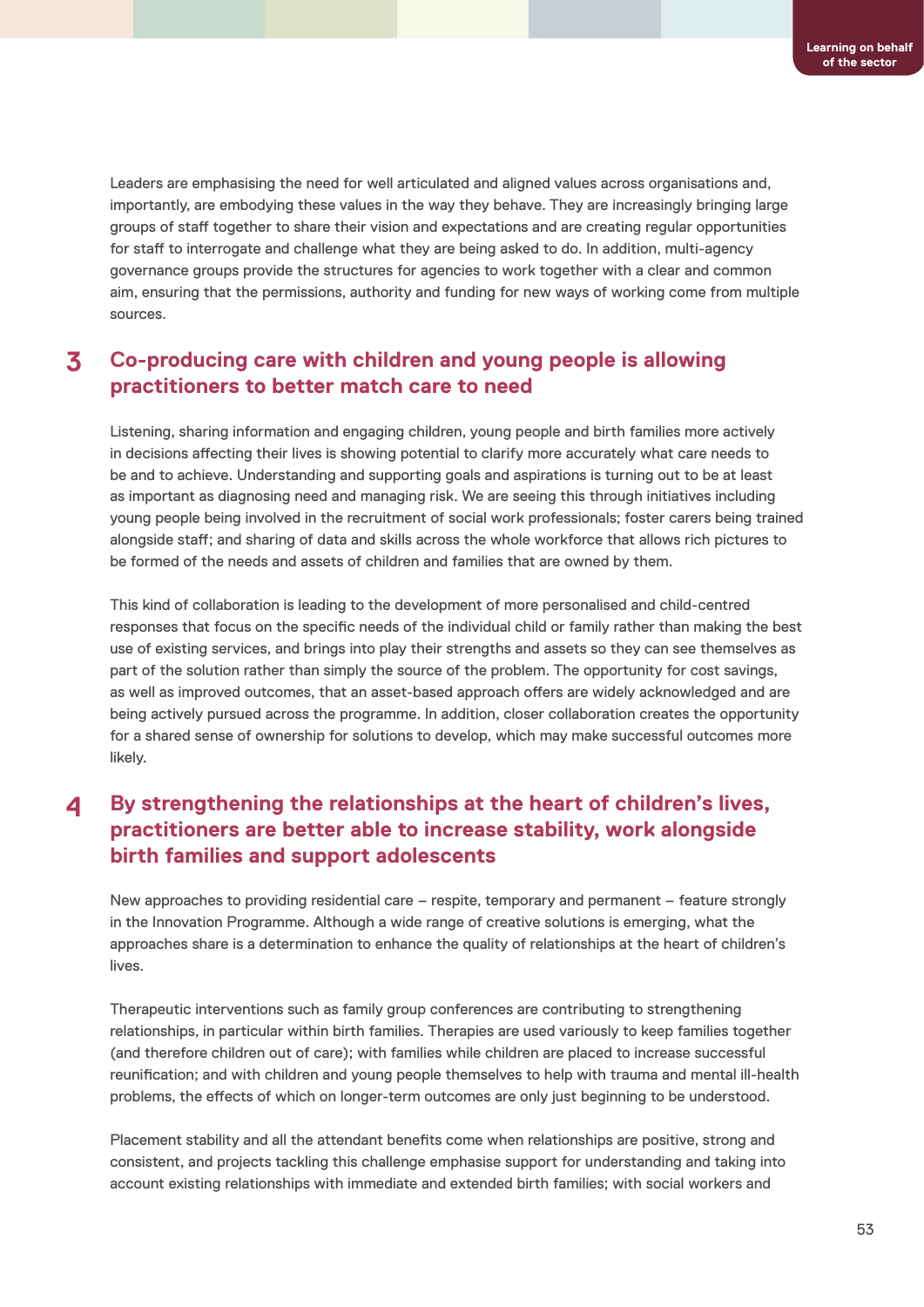teachers; and with friends and neighbours. This is requiring approaches that are flexible and adaptable enough to take account of long-term relationships and wellbeing in addition to short-term safeguarding – ensuring that bonds are maintained across time and distance where this is in the best interests of the child.

### **Integration of services can simplify fragmented systems and bring together the right blend of skills and expertise to help children and young people 5**

Multi-agency working could hardly be called an innovation, but the practical problems associated with its implementation consistently feature as barriers to innovation. Teams in the Innovation Programme are using the permission and resource the Programme brings, and are building on their histories of success and failure, to push through new governance arrangements, models for risk sharing, pooled budgets, joint appointments and training, and data sharing agreements. In other words, all the organisational moves that are critical to successful multi-agency working.

The result, alongside a more efficient and coherent system, is the opportunity to implement and properly support multidisciplinary teams with the right blend of skills and expertise to really help children and young people.

### **New models for funding and commissioning are giving local authorities the means to incentivise providers to innovate 6**

New organisational forms, spin-offs and mutuals, are diversifying the provider market, increasing competition to secure contracts and creating the space and capacity for local authorities to create new approaches. Some new providers are part of the Innovation Programme because they intend to deliver new evidence-based approaches that emphasise the connection between interventions and outcomes. The fresh ideas and approaches that these new entrants bring, and the evidence of impact they are able to deploy, challenge existing providers to respond with new evidence-based offers.

These models focus squarely on outcomes for children and young people, and use tools such as pooled budgets, de-risking contract mechanisms and joint commissioning to enable the collaboration between practitioners and flexibility of provision that improve care.

### **The system is demonstrating capacity to innovate to respond to 'new' problems as they emerge 7**

During the early stages of the programme, several priority safeguarding issues have come to the attention of local and national government, and the Innovation Programme has naturally emerged as the place to develop system and practice responses. In this way the Programme has acted as a bellweather, with the call for ideas generating a range of responses to challenges that have since increased as practice, policy and public priorities.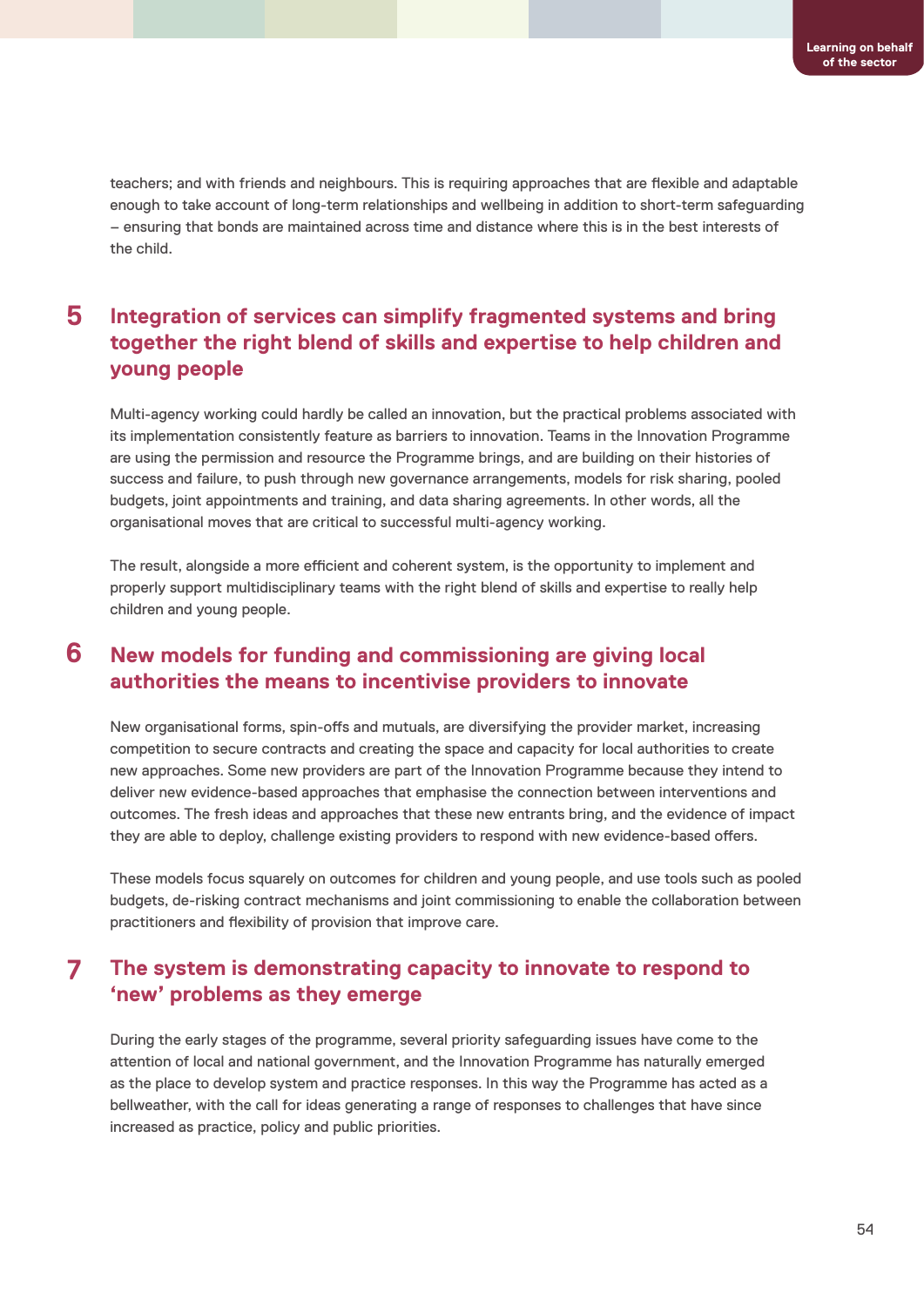These issues relate to previously hidden and therefore unmet but acute need:

- child sexual exploitation (CSE);
- female genital mutilation (FGM); and
- children and adolescents with poor mental health.

The effects of these specific problems for children and young people are, as yet, poorly understood. Project teams in the Innovation Programme tackling CSE, FGM and mental health are unpacking and understanding the challenges on behalf of the system and, at same time, developing responses for prevention, safeguarding and treatment.

#### **Investment in innovation with rigorous evaluation has the potential to grow a culture of evidence-based practice 8**

Projects joined the Innovation Programme committing to innovate in their practice and, in so doing, explicitly and self-consciously to learn on behalf of the wider system. This means sharing mistakes and failures as well as success, and in Programme learning events (online in webinars and face-to-face at conferences), project teams have consistently lived up to that commitment.

Projects are also investing in data and evidence either as part of their own drive to improve outcomes, or as an explicit focus for their project, with system-wide implications. Clearing houses importing and translating evidence-based approaches from overseas and the introduction of new and powerful datasets have the potential to increase access to reliable information to inform professional learning and practice development.

Finally, each project in the Innovation Programme has commissioned an independent, external evaluation, coordinated and quality assured by the Rees Centre for Research in Fostering and Education, based at the University of Oxford. Together, these evaluations will make a major contribution to knowledge about the practice of and systems for children's social care in England.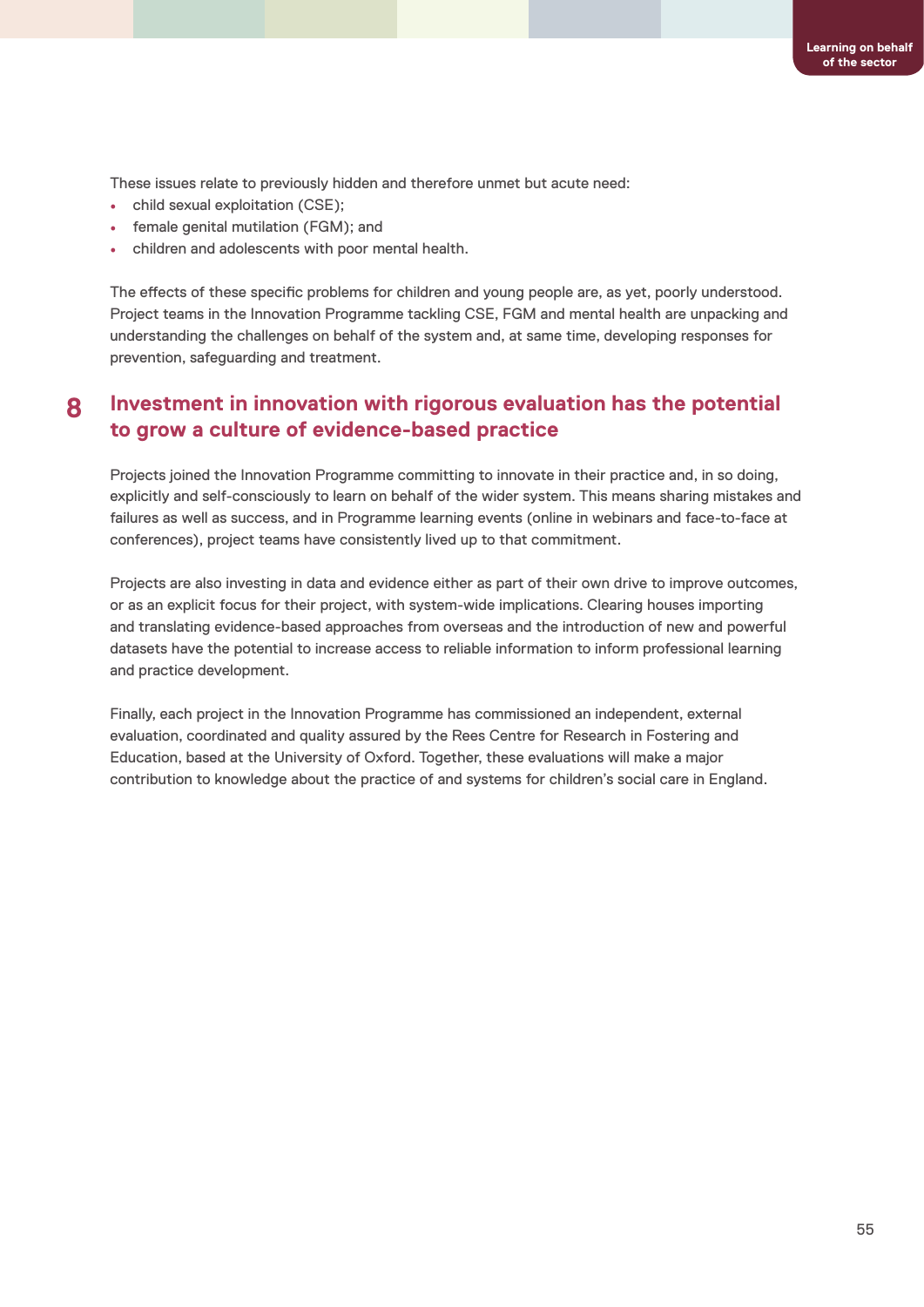## **Conclusion**

These early insights are necessarily provisional at this stage in the Programme. The progress demonstrated by projects, the enablers to innovation they have identified and the system barriers they are uncovering, all raise questions for the sector on how new approaches in children's social care can be best developed and supported. These questions will be explored further over the next six months of the Programme.

A final report will be completed after April 2016, when the Innovation Programme concludes, in which we expect to develop these ideas further and to explore in more detail precisely what it takes to innovate in children's social care. This final report will be complemented by the outputs from the independent evaluation, which will help us to understand the relative benefits and impact of the different approaches introduced by innovation teams on outcomes for children and value for money.

> **Spring Consortium January 2016**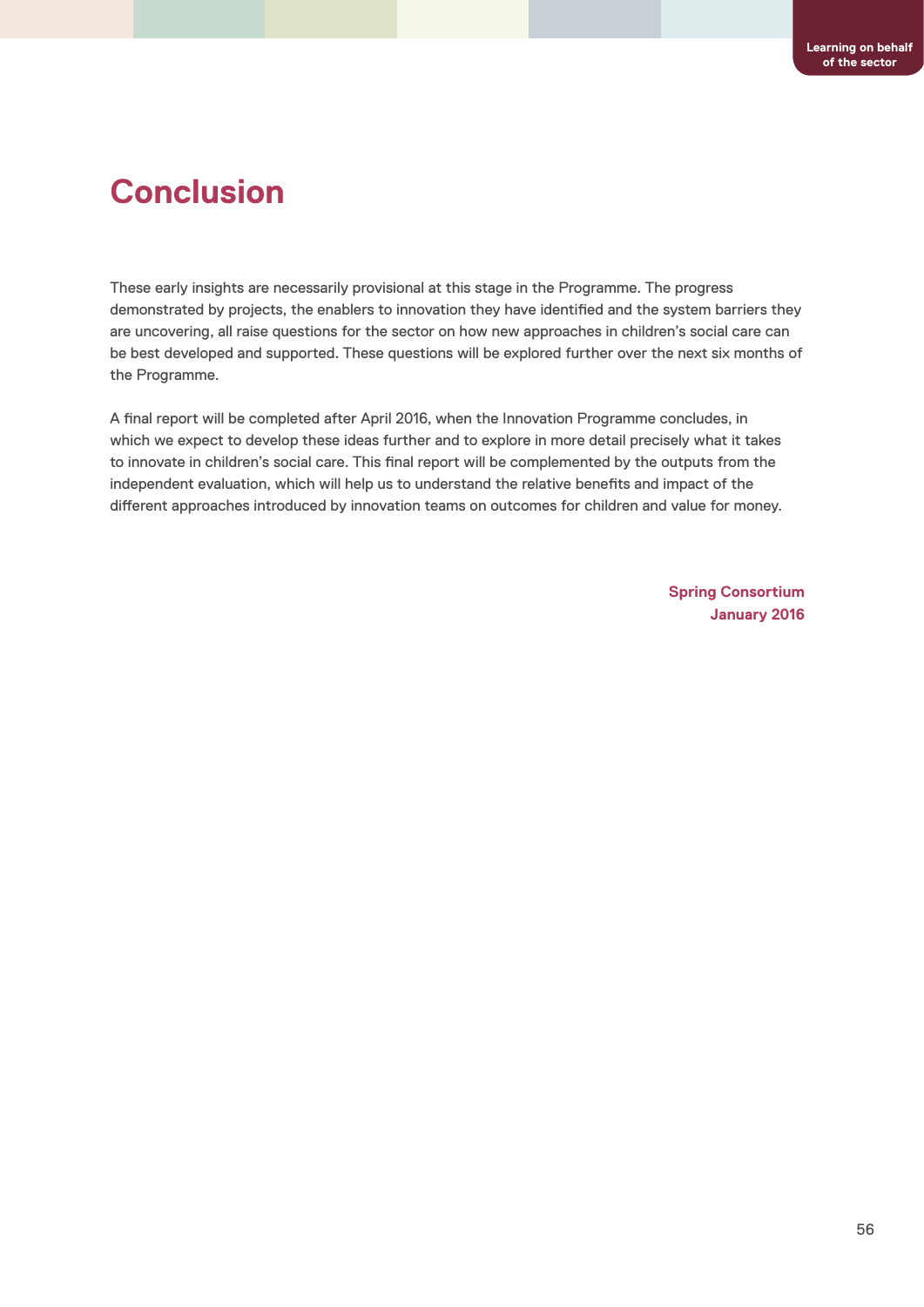## **References**

## **Forward**

1. 'Children's social care reform: A vision for change' (DfE, January 2016). https://www.gov.uk/ government/publications/childrens-social-care-reform-a-vision-for-change

## **Executive summary**

- 2. 'Children looked after in England (including adoption and care leavers) year ending 31 March 2015' (DfE, October 2015). https://www.gov.uk/government/uploads/system/uploads/attachment\_data/ file/464756/SFR34\_2015\_Text.pdf
- 3. 'Children's social care data in England' (Ofsted, August 2015) https://www.gov.uk/government/ uploads/system/uploads/attachment\_data/file/453325/Childrens\_social\_care\_data\_in\_ England\_\_2015\_key\_findings.pdf
- 4. At the time of writing in September 2015.

## **Section A**

- 5 'Children's Services: Innovation programme problem analysis' (DfE, 2014).
- 6 'The Munro Review of Child Protection: Final Report' (DfE, May 2011). https://www.gov.uk/government/uploads/system/uploads/attachment\_data/file/175391/Munro- Review.pdf
- 7 'Children's social care data in England' (Ofsted, August 2015).
- 8 'Children looked after in England including adoption: 2014 to 2015' (DfE, 10 December 2015). https://www.gov.uk/government/statistics/children-looked-after-in-england-including-adoption- 2014-to-2015
- 9 'Outcomes for Children Looked After by Local Authorities in England as at 31 March 2014' (DfE, December 2014) https://www.gov.uk/government/uploads/system/uploads/attachment\_data/ file/384781/Outcomes\_SFR49\_2014\_Text.pdf
- 10 'NEET Quarterly Brief January to March' (DfE, May 2015) https://www.gov.uk/government/uploads/system/uploads/attachment\_data/file/428492/ Quarterly\_Brief\_NEET\_Q1\_2015\_FINAL.pdf
- 11 The Who Cares Trust, retrieved 30 August 2015 http://www.thewhocarestrust.org.uk/pages/ leaving-care-what-happens-post-16.html
- 12 'Children looked after in England (including adoption and care leavers) year ending 31 March 2015'.
- 13-14 'Children in Care' (National Audit Office, 2014). https://www.nao.org.uk/wp-content/uploads/2014/11/Children-in-care1.pdf
- 15-18 'Characteristics of children in need: 2014 to 2015' (DfE, October 2015) https://www.gov.uk/government/uploads/system/uploads/attachment\_data/file/469737/ SFR41-2015\_Text.pdf
- 19 'Children's Services: Innovation programme problem analysis' (DfE, 2014).